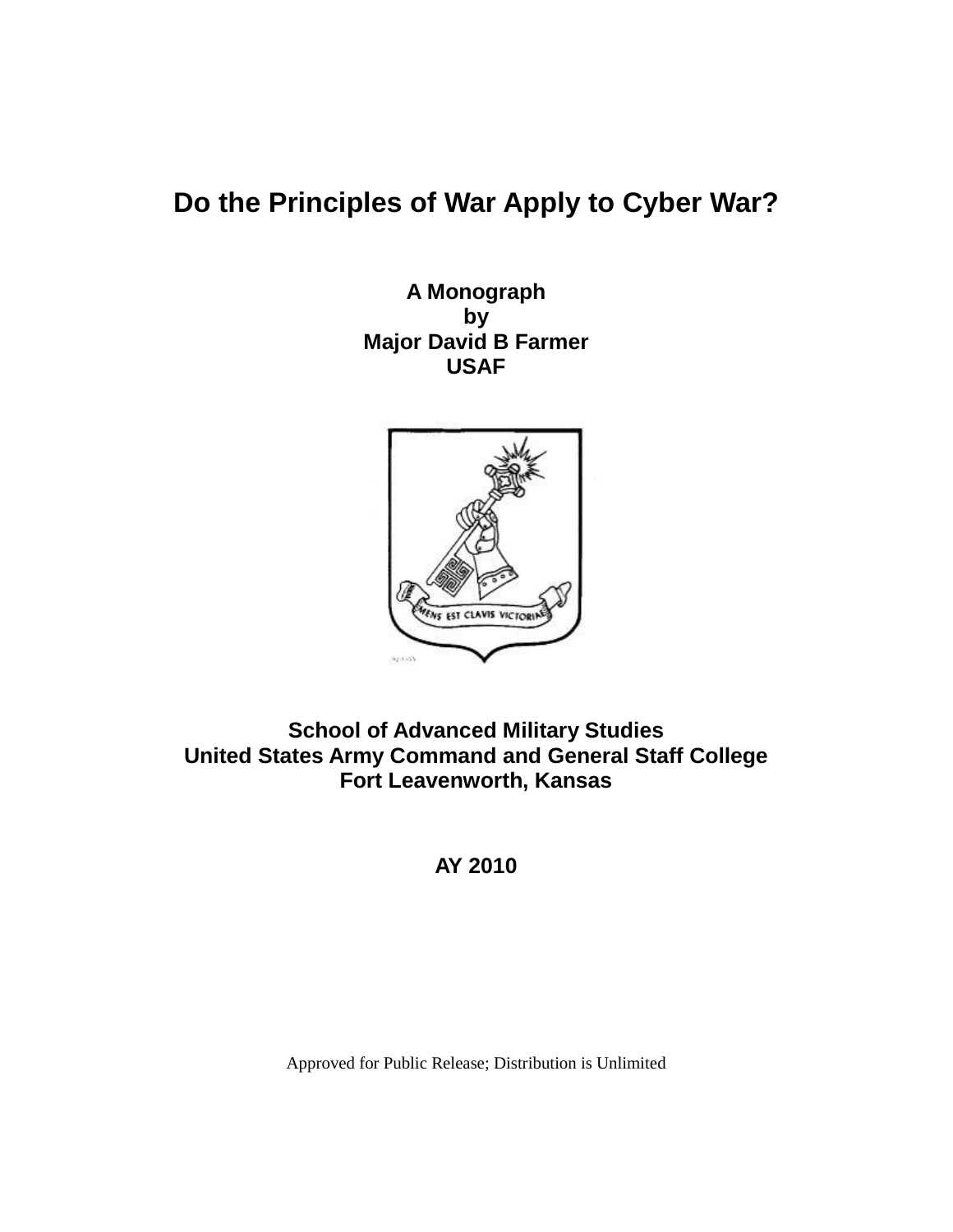r

٦

| <b>REPORT DOCUMENTATION PAGE</b>                                                                                                                                                                                                                                                                                                                                                                                                                                                                                                                                                                                                                                                                                                                                                                                                                                                                                                                                                       | Form Approved                                                                                                                                                                                                                                                                                                                                                                                                                                                                                                                                                                                                                                                                                                                                         |                                                                                                         |  |  |  |
|----------------------------------------------------------------------------------------------------------------------------------------------------------------------------------------------------------------------------------------------------------------------------------------------------------------------------------------------------------------------------------------------------------------------------------------------------------------------------------------------------------------------------------------------------------------------------------------------------------------------------------------------------------------------------------------------------------------------------------------------------------------------------------------------------------------------------------------------------------------------------------------------------------------------------------------------------------------------------------------|-------------------------------------------------------------------------------------------------------------------------------------------------------------------------------------------------------------------------------------------------------------------------------------------------------------------------------------------------------------------------------------------------------------------------------------------------------------------------------------------------------------------------------------------------------------------------------------------------------------------------------------------------------------------------------------------------------------------------------------------------------|---------------------------------------------------------------------------------------------------------|--|--|--|
| OMB No. 0704-0188<br>Public reporting burden for this collection of information is estimated to average 1 hour per response, including the time for reviewing instructions, searching existing data<br>sources, gathering and maintaining the data needed, and completing and reviewing this collection of information. Send comments regarding this burden estimate or any<br>other aspect of this collection of information, including suggestions for reducing this burden to Department of Defense, Washington Headquarters Services, Directorate for<br>Information Operations and Reports (0704-0188), 1215 Jefferson Davis Highway, Suite 1204, Arlington, VA 22202-4302. Respondents should be aware that<br>notwithstanding any other provision of law, no person shall be subject to any penalty for failing to comply with a collection of information if it does not display a currently valid<br>OMB control number. PLEASE DO NOT RETURN YOUR FORM TO THE ABOVE ADDRESS. |                                                                                                                                                                                                                                                                                                                                                                                                                                                                                                                                                                                                                                                                                                                                                       |                                                                                                         |  |  |  |
| 1. REPORT DATE (DD-MM-YYYY)                                                                                                                                                                                                                                                                                                                                                                                                                                                                                                                                                                                                                                                                                                                                                                                                                                                                                                                                                            | 3. DATES COVERED (From - To)<br>2. REPORT TYPE                                                                                                                                                                                                                                                                                                                                                                                                                                                                                                                                                                                                                                                                                                        |                                                                                                         |  |  |  |
| 13-MAY-2010<br><b>SAMS</b> Monograph                                                                                                                                                                                                                                                                                                                                                                                                                                                                                                                                                                                                                                                                                                                                                                                                                                                                                                                                                   |                                                                                                                                                                                                                                                                                                                                                                                                                                                                                                                                                                                                                                                                                                                                                       | July 2009 - May 2010                                                                                    |  |  |  |
| <b>4. TITLE AND SUBTITLE</b>                                                                                                                                                                                                                                                                                                                                                                                                                                                                                                                                                                                                                                                                                                                                                                                                                                                                                                                                                           | <b>5a. CONTRACT NUMBER</b>                                                                                                                                                                                                                                                                                                                                                                                                                                                                                                                                                                                                                                                                                                                            |                                                                                                         |  |  |  |
| Do the Principles of War Apply to Cyber War?                                                                                                                                                                                                                                                                                                                                                                                                                                                                                                                                                                                                                                                                                                                                                                                                                                                                                                                                           |                                                                                                                                                                                                                                                                                                                                                                                                                                                                                                                                                                                                                                                                                                                                                       | <b>5b. GRANT NUMBER</b>                                                                                 |  |  |  |
|                                                                                                                                                                                                                                                                                                                                                                                                                                                                                                                                                                                                                                                                                                                                                                                                                                                                                                                                                                                        |                                                                                                                                                                                                                                                                                                                                                                                                                                                                                                                                                                                                                                                                                                                                                       | <b>5c. PROGRAM ELEMENT NUMBER</b>                                                                       |  |  |  |
| 6. AUTHOR(S)<br>Major David B. Farmer (U.S. Air Force)                                                                                                                                                                                                                                                                                                                                                                                                                                                                                                                                                                                                                                                                                                                                                                                                                                                                                                                                 |                                                                                                                                                                                                                                                                                                                                                                                                                                                                                                                                                                                                                                                                                                                                                       | <b>5d. PROJECT NUMBER</b>                                                                               |  |  |  |
|                                                                                                                                                                                                                                                                                                                                                                                                                                                                                                                                                                                                                                                                                                                                                                                                                                                                                                                                                                                        |                                                                                                                                                                                                                                                                                                                                                                                                                                                                                                                                                                                                                                                                                                                                                       | <b>5e. TASK NUMBER</b>                                                                                  |  |  |  |
|                                                                                                                                                                                                                                                                                                                                                                                                                                                                                                                                                                                                                                                                                                                                                                                                                                                                                                                                                                                        |                                                                                                                                                                                                                                                                                                                                                                                                                                                                                                                                                                                                                                                                                                                                                       | <b>5f. WORK UNIT NUMBER</b>                                                                             |  |  |  |
| 7. PERFORMING ORGANIZATION NAME(S) AND ADDRESS(ES)<br>School of Advanced Military Studies (SAMS)<br>250 Gibbon Avenue<br>Fort Leavenworth, KS 66027-2134                                                                                                                                                                                                                                                                                                                                                                                                                                                                                                                                                                                                                                                                                                                                                                                                                               | 8. PERFORMING ORG REPORT<br><b>NUMBER</b>                                                                                                                                                                                                                                                                                                                                                                                                                                                                                                                                                                                                                                                                                                             |                                                                                                         |  |  |  |
| 9. SPONSORING / MONITORING AGENCY NAME(S) AND ADDRESS(ES)<br>Foreign Military Studies Office & Command and General Staff College<br>Director, FMSO<br>731 McClellan Ave.<br>Fort Leavenworth, KS 66027-1350                                                                                                                                                                                                                                                                                                                                                                                                                                                                                                                                                                                                                                                                                                                                                                            | 10. SPONSOR/MONITOR'S ACRONYM(S)<br>SAMS<br><b>11. SPONSOR/MONITOR'S REPORT</b><br><b>NUMBER(S)</b>                                                                                                                                                                                                                                                                                                                                                                                                                                                                                                                                                                                                                                                   |                                                                                                         |  |  |  |
| <b>12. DISTRIBUTION / AVAILABILITY STATEMENT</b><br>Approved for Public Release; Distribution is Unlimited<br><b>13. SUPPLEMENTARY NOTES</b><br><b>14. ABSTRACT</b><br>The purpose of this monograph is to examine whether the Principles of War, as defined within the U.S.                                                                                                                                                                                                                                                                                                                                                                                                                                                                                                                                                                                                                                                                                                           |                                                                                                                                                                                                                                                                                                                                                                                                                                                                                                                                                                                                                                                                                                                                                       |                                                                                                         |  |  |  |
| and how these operations fit within the Principles of War.                                                                                                                                                                                                                                                                                                                                                                                                                                                                                                                                                                                                                                                                                                                                                                                                                                                                                                                             | military's Joint Publication 3-0, Joint Operations, can be applied to cyber war. Since 2005, the U.S.<br>order to ensure future success on the battlefield, commanders need to understand cyberspace operations                                                                                                                                                                                                                                                                                                                                                                                                                                                                                                                                       | military recognized cyber conflict as a new domain for conducting military operations. Consequently, in |  |  |  |
| domain.                                                                                                                                                                                                                                                                                                                                                                                                                                                                                                                                                                                                                                                                                                                                                                                                                                                                                                                                                                                | The methodology of this paper is to first examine, and subsequently show the history of the Principles<br>of War in order to provide a context from which military personnel can then categorize cyberspace<br>within the historic model. Such an examination is relevant because not only is U.S. cyber policy and<br>strategy currently being developed, but the United States is also standing up a United States Cyber<br>Command for the first time in history. Having discussed the Principles of War and woven them across<br>an understanding of cyber operations, one can then see that the current Principles of War do in fact<br>apply to cyber war. There is no need to create new Principles of War that apply exclusively to the cyber |                                                                                                         |  |  |  |
| <b>15. SUBJECT TERMS</b>                                                                                                                                                                                                                                                                                                                                                                                                                                                                                                                                                                                                                                                                                                                                                                                                                                                                                                                                                               | Principles of War, Cyber War, Information War, Computer Network Attack, Cyber Crime, Cyberspace                                                                                                                                                                                                                                                                                                                                                                                                                                                                                                                                                                                                                                                       |                                                                                                         |  |  |  |

| <b>16. SECURITY CLASSIFICATION OF:</b><br>(U) |                                        | 17. LIMITATION   18. NUMBER<br>OF ABSTRACT | <b>OF PAGES</b> | <b>19a. NAME OF RESPONSIBLE PERSON</b><br>Stefan J. Banach<br>COL, U.S. Army |                                       |
|-----------------------------------------------|----------------------------------------|--------------------------------------------|-----------------|------------------------------------------------------------------------------|---------------------------------------|
|                                               | a. REPORT   b. ABSTRACT   c. THIS PAGE |                                            |                 |                                                                              | 19b. PHONE NUMBER (include area code) |
| U)                                            | (U)                                    | (U)                                        | (U)             | 60                                                                           | 913-758-3302                          |
|                                               |                                        |                                            |                 |                                                                              | Standard Form 298 (Rev. 8-98)         |

**Standard Form 298 (Rev. 8-98) Prescribed by ANSI Std. Z39.18**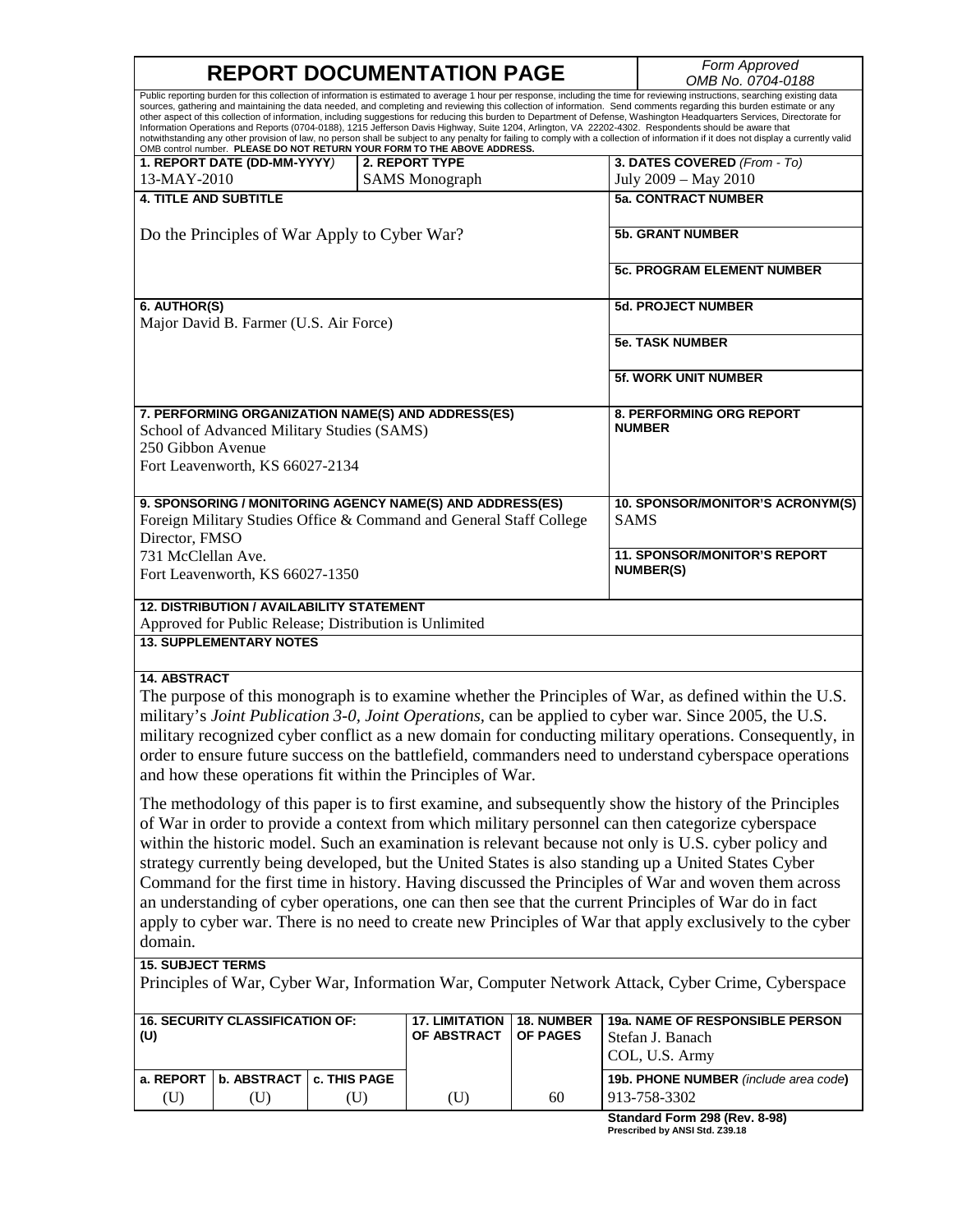# **SCHOOL OF ADVANCED MILITARY STUDIES**

# **MONOGRAPH APPROVAL**

Major David B Farmer

Title of Monograph: Do the Principles of War Apply to Cyber War?

Approved by:

Gerald S. Gorman, PhD

\_\_\_\_\_\_\_\_\_\_\_\_\_\_\_\_\_\_\_\_\_\_\_\_\_\_\_\_\_\_\_\_\_\_ Monograph Director

James Tennant, COL, SF

\_\_\_\_\_\_\_\_\_\_\_\_\_\_\_\_\_\_\_\_\_\_\_\_\_\_\_\_\_\_\_\_\_\_ Monograph Reader

Stefan Banach, COL, IN School of Advanced

Director, Military Studies

Robert F. Baumann, Ph.D. Graduate Degree

Director, Programs

Disclaimer: Opinions, conclusions, and recommendations expressed or implied within are solely those of the author, and do not represent the views of the US Army School of Advanced Military Studies, the US Army Command and General Staff College, the United States Army, the Department of Defense, or any other US government agency. Cleared for public release: distribution unlimited.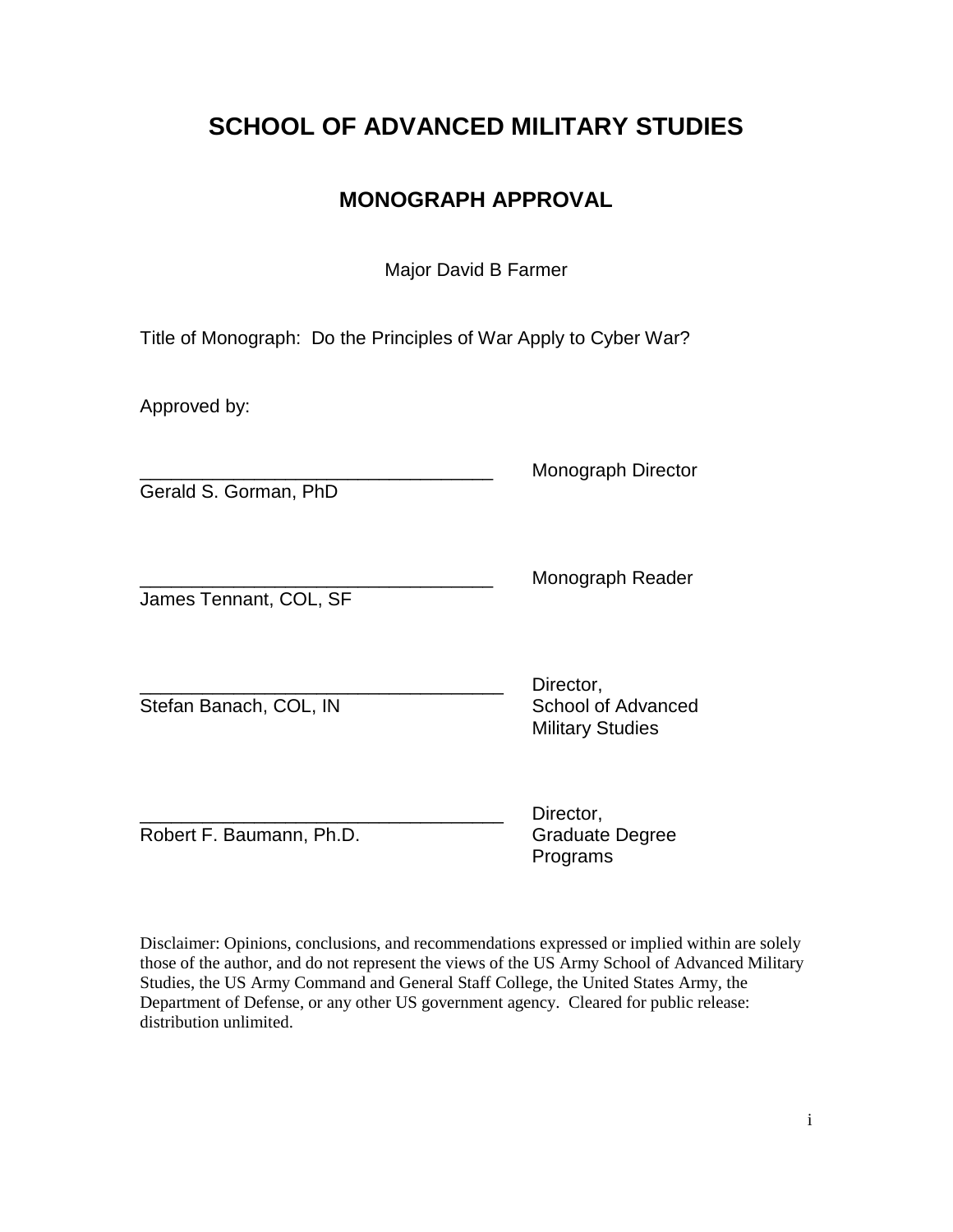# **Abstract**

<span id="page-3-0"></span>DO THE PRINCIPLES OF WAR APPLY TO CYBER WAR, by Major David B. Farmer, United States Air Force, 60 pages.

The purpose of this monograph is to examine whether the Principles of War, as defined within the U.S. military's *Joint Publication 3-0, Joint Operations,* can be applied to cyber war. Since 2005, the U.S. military recognized cyber conflict as a new domain for conducting military operations. Consequently, in order to ensure future success on the battlefield, commanders need to understand cyberspace operations and how these operations fit within the Principles of War.

The methodology of this paper is to first examine, and subsequently show the history of the Principles of War in order to provide a context from which military personnel can then categorize cyberspace within the historic model. Such an examination is relevant because not only is U.S. cyber policy and strategy currently being developed, but the United States is also standing up a United States Cyber Command for the first time in history. Having discussed the Principles of War and woven them across an understanding of cyber operations, one can then see that the current Principles of War do in fact apply to cyber war. There is no need to create new Principles of War that apply exclusively to the cyber domain.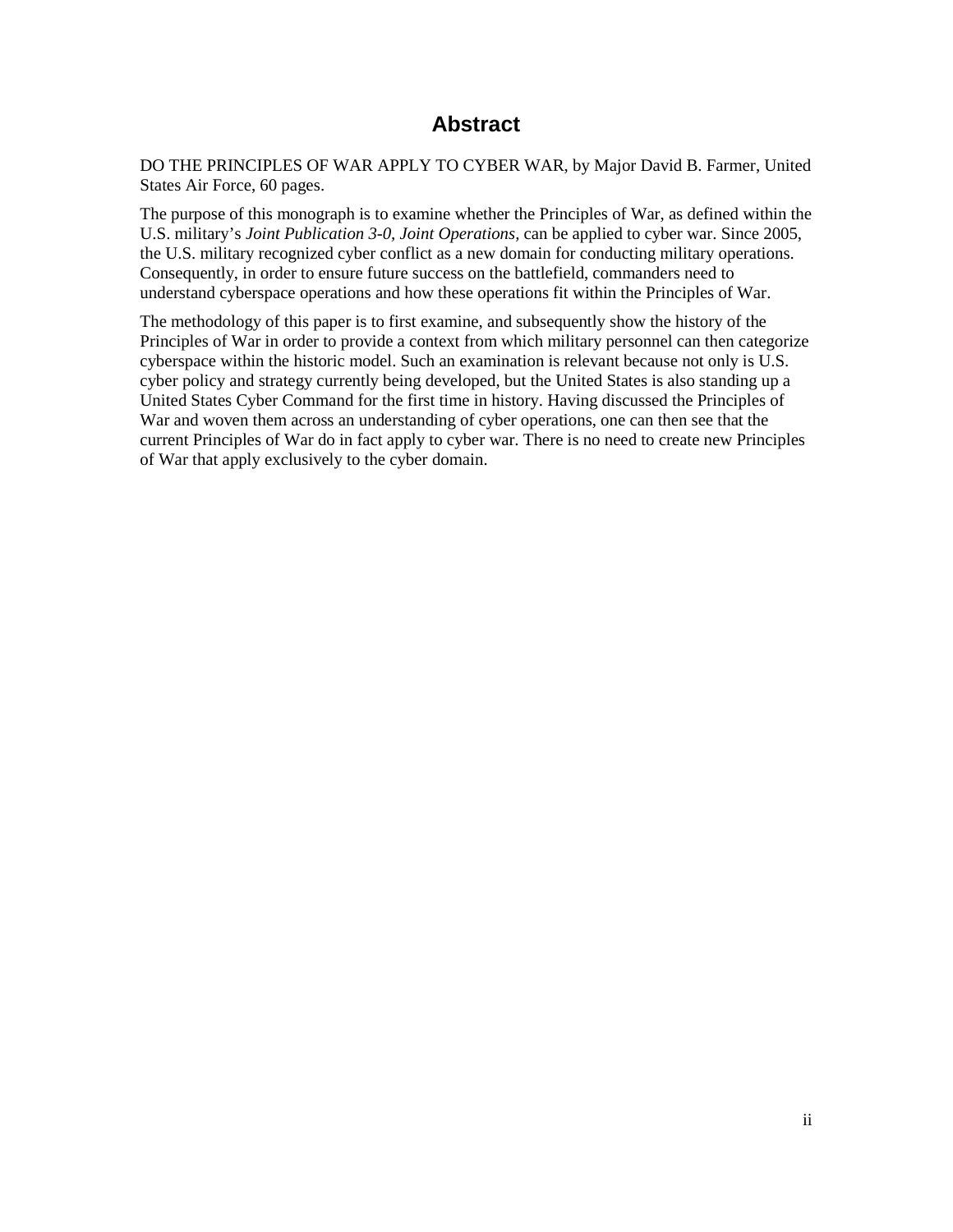# **TABLE OF CONTENTS**

<span id="page-4-0"></span>

| Abstract                                                                                                                                                                                                                       |  |
|--------------------------------------------------------------------------------------------------------------------------------------------------------------------------------------------------------------------------------|--|
|                                                                                                                                                                                                                                |  |
|                                                                                                                                                                                                                                |  |
| Introduction                                                                                                                                                                                                                   |  |
|                                                                                                                                                                                                                                |  |
| History of the Principles of War 2000 Married Communications and the Principles of War 2000 Married Communications and 2000 Married Communications and 2000 Married Communications and 2000 Married Communications and 2000 Ma |  |
|                                                                                                                                                                                                                                |  |
|                                                                                                                                                                                                                                |  |
|                                                                                                                                                                                                                                |  |
| A New Domain 18                                                                                                                                                                                                                |  |
|                                                                                                                                                                                                                                |  |
| Cyber War 23                                                                                                                                                                                                                   |  |
|                                                                                                                                                                                                                                |  |
|                                                                                                                                                                                                                                |  |
|                                                                                                                                                                                                                                |  |
| Offensive 24                                                                                                                                                                                                                   |  |
|                                                                                                                                                                                                                                |  |
|                                                                                                                                                                                                                                |  |
| Maneuver 27                                                                                                                                                                                                                    |  |
|                                                                                                                                                                                                                                |  |
|                                                                                                                                                                                                                                |  |
| Surprise 244                                                                                                                                                                                                                   |  |
|                                                                                                                                                                                                                                |  |
|                                                                                                                                                                                                                                |  |
| Perseverance 28                                                                                                                                                                                                                |  |
|                                                                                                                                                                                                                                |  |
|                                                                                                                                                                                                                                |  |
| APPENDIX A: GLOSSARY                                                                                                                                                                                                           |  |
|                                                                                                                                                                                                                                |  |
| BIBLIOGRAPHY Electron Communication and Communication and Communication and Communication and Communication 58                                                                                                                 |  |
|                                                                                                                                                                                                                                |  |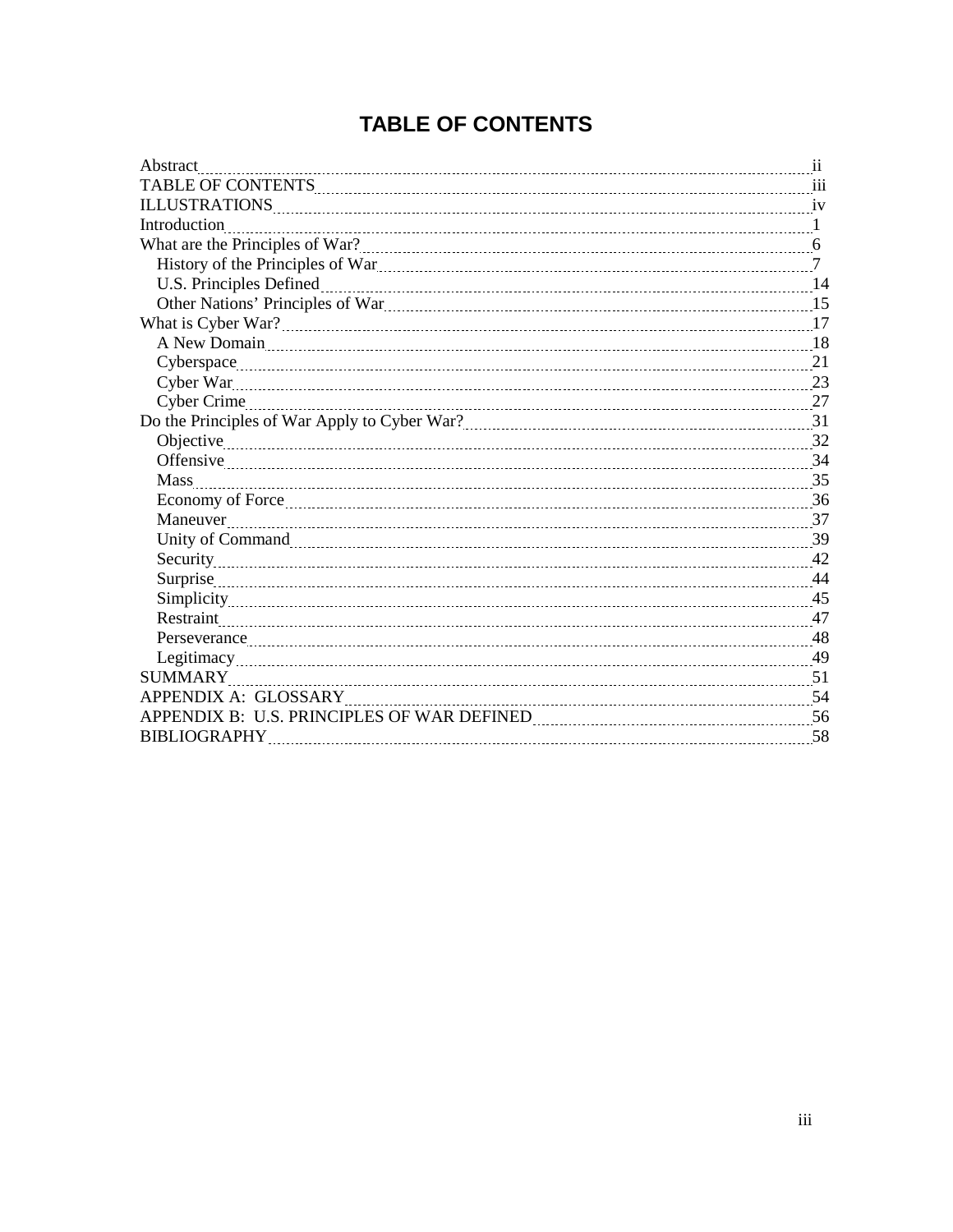# **ILLUSTRATIONS**

<span id="page-5-0"></span>

| Figure 1: Service Doctrine Referencing Principles of War        | 14  |
|-----------------------------------------------------------------|-----|
|                                                                 | 15  |
| Figure 3: Comparative Chart of Other Nations' Principles of War | -16 |
| Figure 4: The Cyberspace Domain                                 | 21  |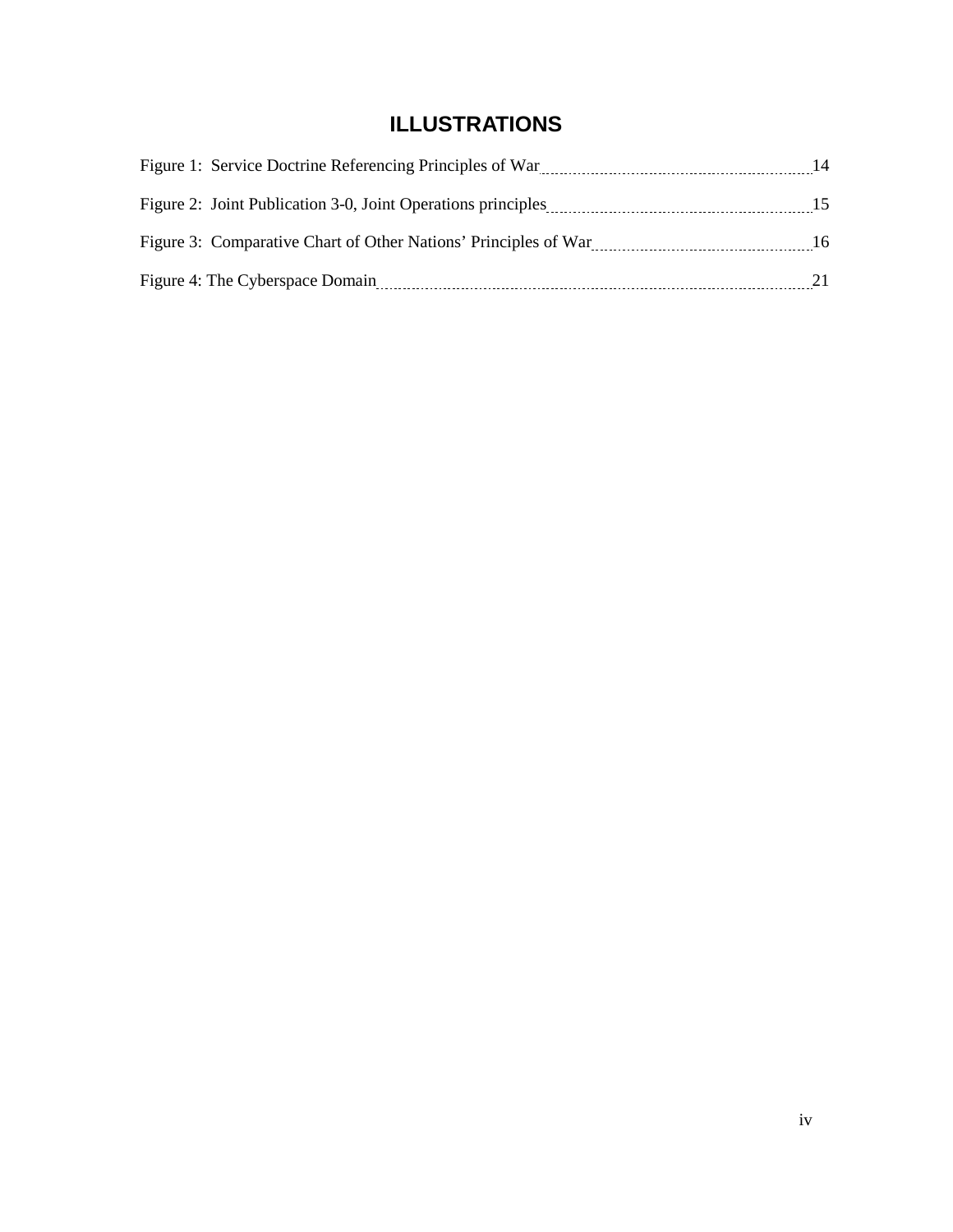### **Introduction**

<span id="page-6-0"></span>The form of any war--and it is the form which is of primary interest to men of war- depends on the technical means of war available Giulio Douhet $<sup>1</sup>$  $<sup>1</sup>$  $<sup>1</sup>$ </sup>

A core responsibility of the U.S. government is to protect the American people – in the words of the framers of our Constitution, to "provide for the common defense." Over the past decade, a discussion on the application of cyber war capabilities has become increasingly prominent due primarily to the fact that as many as 120 international governments are pursuing information warfare programs.<sup>[2](#page-6-2)</sup> In response to other nation-states' cyber programs, the 2006 *Quadrennial Defense Review* (QDR) requested that the Department of Defense (DoD) develop a capability to shape and defend cyberspace.<sup>[3](#page-6-3)</sup> In keeping with this directive and breaking paradigms of the past, the *2006 QDR* became one of the first official DoD documents to highlight the need to develop a new operational domain dubbed "cyberspace." Advocating military preparedness in the domains of air, land, sea, and space, the authors of the *2006 QDR* also highlighted the criticality of preparing forces to fight and win in the realm of cyberspace.<sup>[4](#page-6-4)</sup> Based on the requirement to operate in all domains, the U.S. military needs to discern if the current Principles of War apply to cyber war. Is there a need to develop new Principles of War to address the challenges of cyber war? If so, to what extent does the United States need to reshape its armed forces to meet such challenges to ensure freedom of maneuver in the cyber domain?

<sup>&</sup>lt;sup>1</sup> Giulio Douhet, *Command of the Air*, trans. Dino Fer-ari (New York: Coward-McCann, 1942).

<span id="page-6-4"></span><span id="page-6-3"></span><span id="page-6-2"></span><span id="page-6-1"></span><sup>&</sup>lt;sup>2</sup> Owen Davies, Stephen Steele, Cynthia Ayers and Marvin Cetron, "World War 3.0: Ten Critical Trends for Cybersecurity," *The Futurist* (September 2009): 40.

<sup>&</sup>lt;sup>3</sup> Quadrennial Defense Review 2006 (Washington D.C.: Secretary of Defense, 2006), 32. <sup>4</sup> Ibid. 37.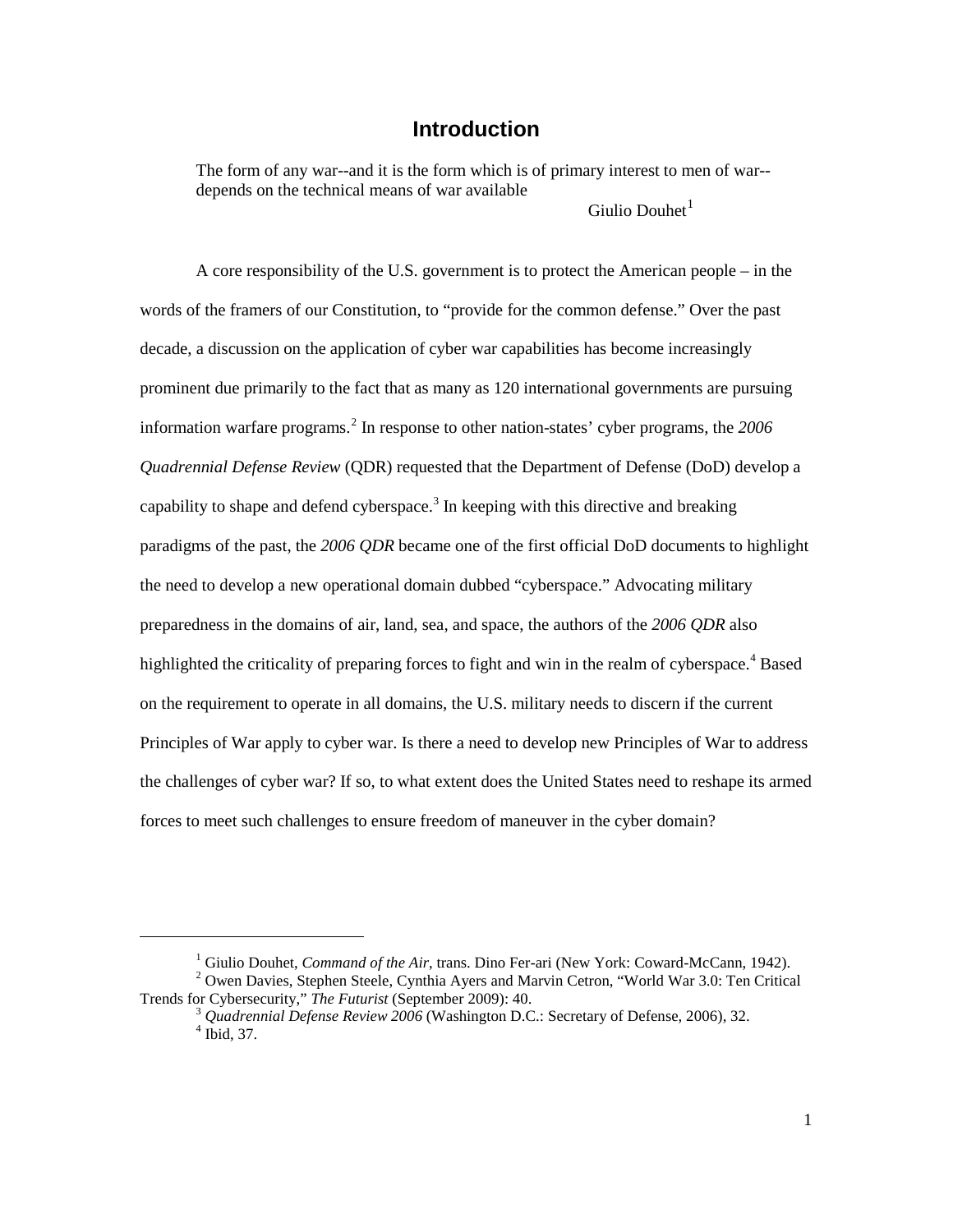The world has seen an increase in state and non-state actors utilizing cyber war techniques against the United States, in both a domestic and military application. [5](#page-7-0) Systems defense with deployed intrusion detection and prevention mechanisms is quite a different matter than the employment of "malicious code"<sup>[6](#page-7-1)</sup> intended to incapacitate command and control systems. In the past, the military has seen the cyber war as only a support function and not as a tool a commander can use for operations. After reviewing U.S. joint doctrine, one can see that cyber war has continually been relegated to a supporting role. In fact, *Joint Publication 3-0, Joint*  Operations specifically does not mention cyber war.<sup>[7](#page-7-2)</sup> The only reference one finds for cyber war terminology is in supporting joint publications such as *Joint Publication, 6-0, Joint*  Communications Systems<sup>[8](#page-7-3)</sup> and *Joint Publication, 3-13, Information Operations.*<sup>[9](#page-7-4)</sup> Consequently, the U.S. military needs to develop within joint doctrine a common and comprehensive definition for the application of cyber war.

In the block quote at the beginning of this monograph, General Douhet referred to the application of air power technology. General Douhet speculated that sometimes technology represents not only a revolution in military affairs, but also perhaps a military revolution. In *The Dynamics of Military Revolution 1300-2050*, MacGregor Knox and Williamson Murray defined a military revolution as having sweeping impacts on not only the battlefield, but also within society. Using this definition in their research, the authors identified five military revolutions

<span id="page-7-0"></span><sup>5</sup> A.J. Bosker, "SECAF: Dominance in cyberspace is not optional," *Air Force Print News*, May 2007. <sup>6</sup> **Malicious Code:** Software designed to infiltrate a computer system without the owner's

<span id="page-7-1"></span>informed consent. Lt Col Shane Courville, *Air Force and the Cyberspace Mission: Defending the Air Force's Computer Network in the Future*, Occasional Paper No. 63. (Maxwell AFB, AL: Center for

<span id="page-7-2"></span><sup>&</sup>lt;sup>7</sup> *Joint Publication 3-0 Joint Operations: 17 September 2006, Incorporating Change 1* (Washington D.C.: Joint Chiefs of Staff, February 13, 2008).

<span id="page-7-3"></span><sup>(</sup>Washington D.C.: Joint Chiefs of Staff, February 13, 2008). 8 *Joint Publication 6-0 Joint Communications System* (Washington D.C.: Joint Chiefs of Staff, March 20, 2006), I-11.<br><sup>9</sup> *Joint Publication 3-13 Information Operations* (Washington D.C.: Joint Chiefs of Staff,

<span id="page-7-4"></span>February 13, 2006), I-7.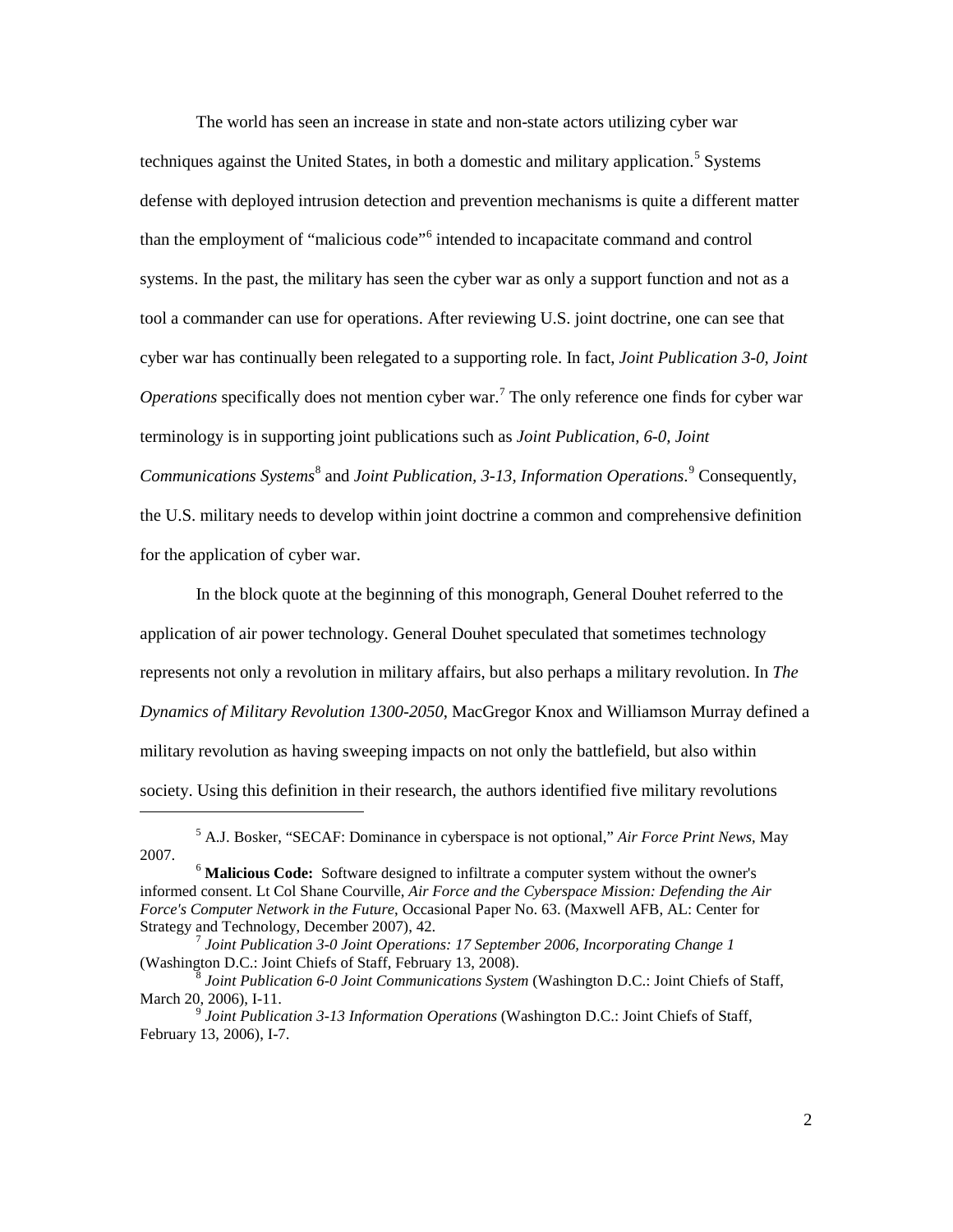through history.<sup>10</sup> In a more narrowly focused definition, Knox and Murray then defined a revolution in military affairs as a capability or improvement that has an impact only on the battlefield and does not extend into other societal domains. While technological and doctrinal advances may represent revolutions in military affairs, the creation of the modern nation-state, for example, clearly qualifies as a more significant military revolution.<sup>[11](#page-8-1)</sup> As cyber war grows increasingly more prevalent and critical to survival, one must recognize its significance. Essentially, U.S. leaders must discern if the world stands on the precipice of a life-altering military revolution or merely a revolution in military affairs.

Just as General Douhet referred to technology with respect to airpower as military revolution, the author of this monograph contends that cyber war represents a change in warfare with far-reaching effects beyond the battlefield. Like Knox and Murray's military revolution, cyber technology has influenced all aspects of society under the guise of an information revolution. Considering only the amount of data exchanged or transmitted during a military conflict, the world has seen an increase from 100 words per minute in Vietnam to over 1.5 trillion words per minute during Operation IRAQI FREEDOM.<sup>[12](#page-8-2)</sup> However, even beyond a military context, this nation cannot perform the most basic functions without unencumbered access to cyberspace. Given the impacts to society and the increasing information requirements in our military today, we stand in the midst of a new military revolution.

<span id="page-8-2"></span><span id="page-8-1"></span><span id="page-8-0"></span><sup>10</sup> **Knox and Murray identified Military Revolutions:** 1) Creation of the modern nation-state, 2) French Revolution, 3) Industrial Revolution, 4) World War I and 5) the advent of nuclear weapons. MacGregor Knox and Williamson Murray, *The Dynamics of Military Revolution 1300-2050* (Cambridge: Cambridge University Press, 2001), 6.

<sup>&</sup>lt;sup>11</sup> Ibid, 6.<br><sup>12</sup> *Joint Operations Insights and Best Practices* (Norfolk: Joint Warfighting Center, July 2008), 8.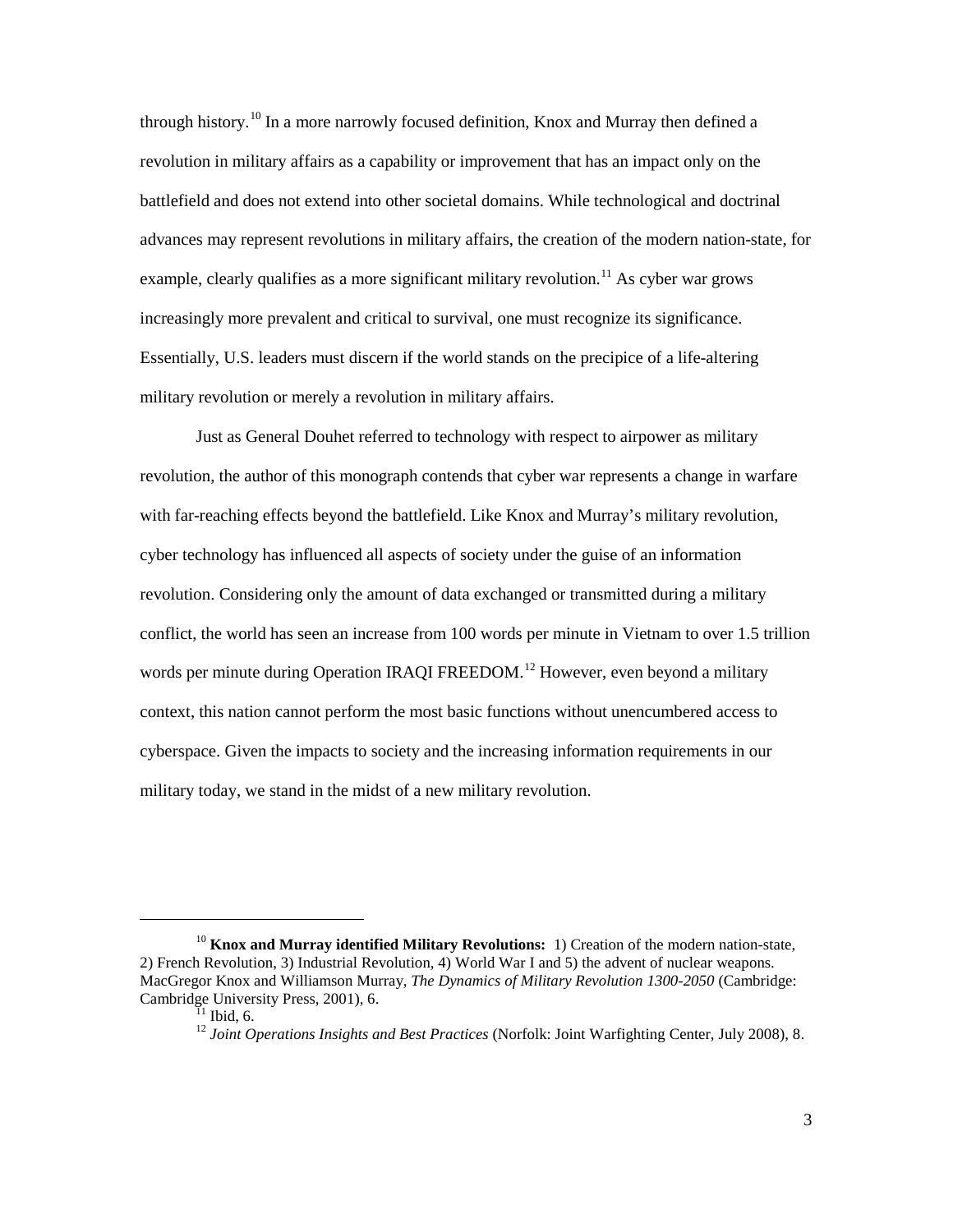In 2005, Colin S. Gray published *The American Way of War* in which he identified twelve specific characteristics on how America fights its wars.<sup>[13](#page-9-0)</sup> From these characteristics, Gray identified that, "America is the land of technological marvels and of extraordinary technology dependency . . . American soldiers say that the human beings matter most, but in practices, the American way of war, past, present, and prospectively future, is quintessentially and uniquely technologically dependent."<sup>[14](#page-9-1)</sup> If the U.S. is truly a technologically dependent military, then it needs to address all aspects of war dealing with technology, to include cyber war, in planning.

In providing for the common defense of the American people, the U.S. military organizes based on certain fundamentals to ensure success of joint operations. The Principles of War provide an insight into our understanding of these fundamentals of military operations. Cyber war, as an on-going military revolution, might drastically impede the U.S. government and military from achieving national objectives in the future. Consequently, U.S. military officials must assess how to best organize and equip to address this 21<sup>st</sup> century challenge. As a guide for efficacy, U.S. military leaders have traditionally utilized the Principles of War to ensure readiness. Therefore, military officials must ask whether the Principles of War, as written in joint doctrine, apply to cyber war.

The methodology used to determine whether the Principles of War are applicable to cyber war and whether or not U.S. officials must revise these time-tested precepts will accomplish a number of tasks. This monograph first elaborates on the Principles of War using current joint U.S. doctrine and looks at how the Principles of War came into existence. Next, the

<span id="page-9-1"></span><span id="page-9-0"></span><sup>13</sup> **Gray's 12 characteristics of the American Way of War**: 1) Apolitical, 2) Astrategic, 3) Ahistorical, 4) Problem-solving, optimistic, 5) Culturally ignorant, 6) Technologically dependent, 7) Firepower focused, 8) Large-scale, 9) Profoundly regular, 10) Impatient, 11) Logistically excellent and 12) Sensitivity to casualties. Colin S. Gray, *The American Way of War* (Reading: University of Reading,

 $14$  Gray, 29.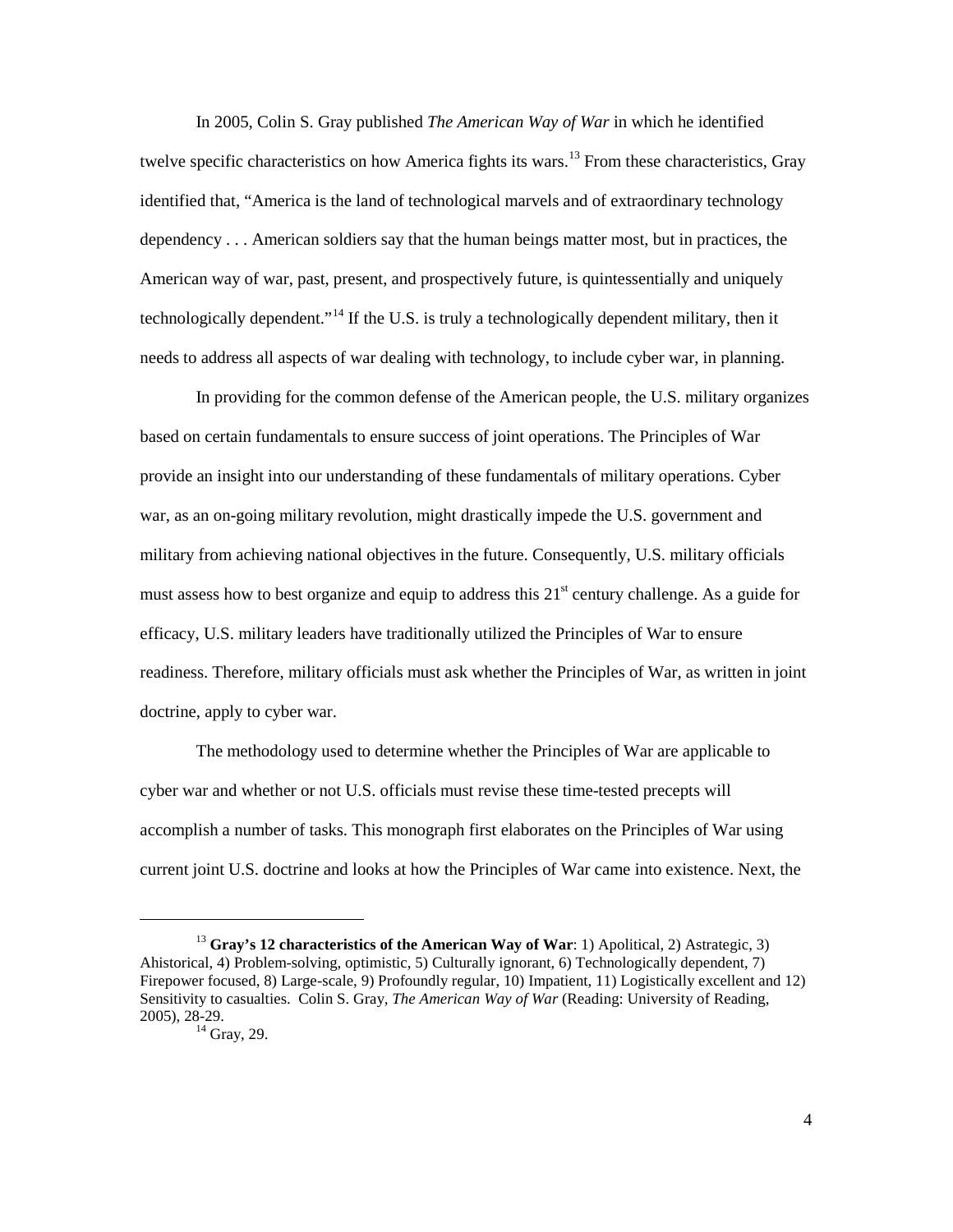study defines common cyber war terms to establish a beginning reference point for future analysis. After examining these two concepts, the paper then compares and analyzes both in order to determine whether the existing structure and content of the Principles of War adequately address the nature of cyber war. Some theorists believe that cyber war does not fit within the Principles of War model identified in *Joint Publication 3-0*. In his book *The Principles of War for the Information Age*, Robert Leonhard argued that the Principles of War do not apply to cyber war and that new Principles of War should be created.<sup>[15](#page-10-0)</sup> The author of this monograph will address some of Leonhard's contentions in the following chapters and challenge his argument that cyber war does not fit within *Joint Publication 3-0*. A common understanding of these complex issues allows commanders and leaders to more effectively conduct operations within the cyber war domain. Having reviewed the Principles of War and concepts associated with the cyber domain, the reader should understand that the Principles of War do apply to cyber war and there is no need to develop additional principles.

<span id="page-10-0"></span><sup>&</sup>lt;sup>15</sup> Robert Leonhard, *The Principles of War for the Information Age* (Novato, CA: Presidio Press, 2000), vii.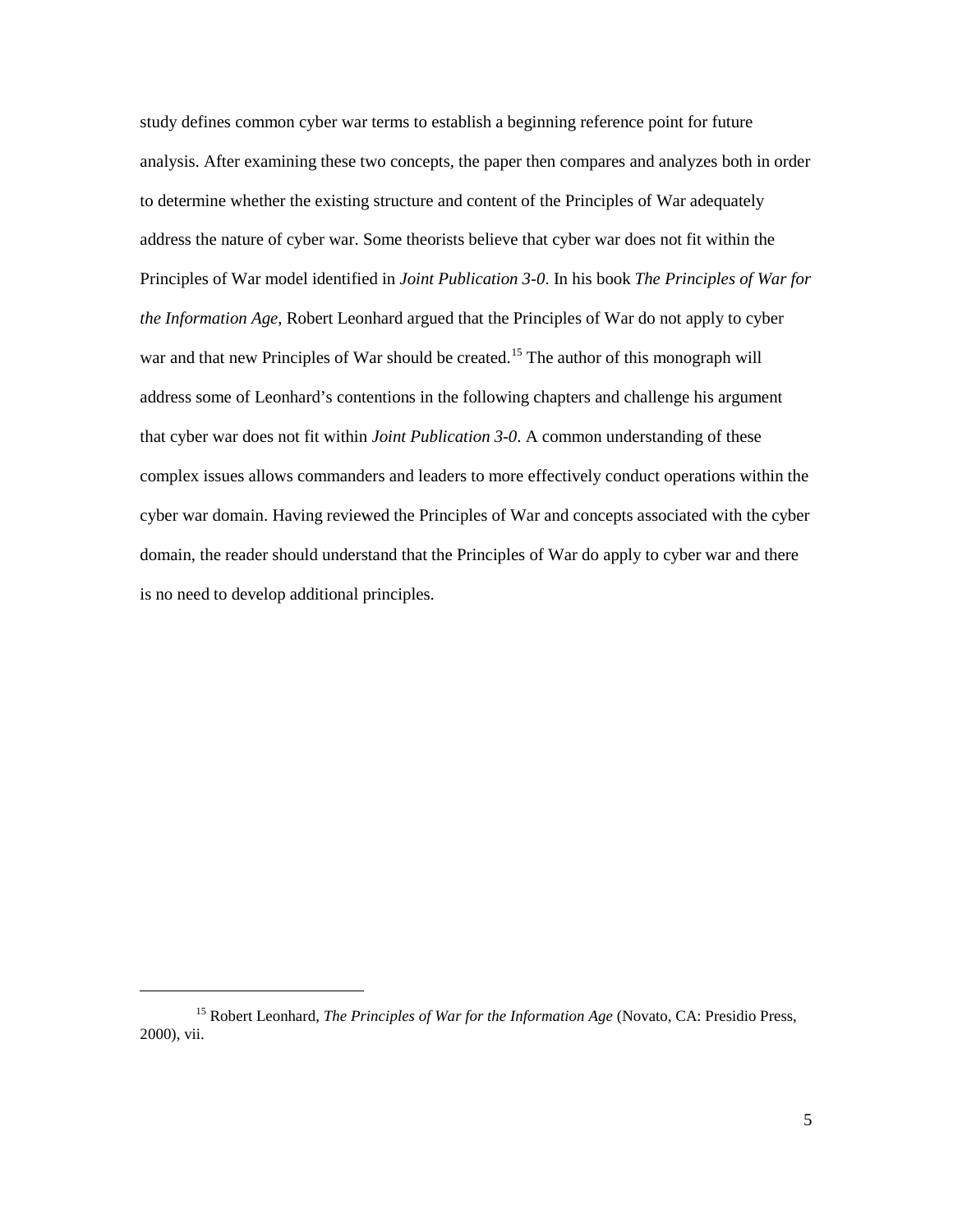### **What are the Principles of War?**

<span id="page-11-0"></span>An irresolute general who acts without principles and without plan, even though he lead an army numerically superior to that of the enemy, almost always finds himself inferior to the latter on the field of battle. Fumblings, the middle course, lose all in war. Napoleon $16$ 

Military theorists, such as Clausewitz, Jomini and Fuller, have attempted to identify the Principles of War so armies can train and equip their forces based on proven precepts and subsequently enjoy success on the battlefield. General Carl von Clausewitz defined a principle as a "law for action but not in its formal definitive meaning. It represents only the spirit and the sense of the law. A principle is objective if it rests on truth and if it is subjective, it generally called a maxim and therefore has value only for the person who adopts it."<sup>[17](#page-11-2)</sup> Unlike other theorists, Clausewitz did not explicitly outline Principles of War; however, one can definitely identify certain concepts that Clausewitz felt important in the conduct of war. Clausewitz avoided lists of undisputable and dogmatic axioms, but did believe that certain principles could be effectively employed as tests for military efficacy. Additionally, Clausewitz contended that any derived principles most often applied to tactics, but only rarely to strategy.

Merriam-Webster Online defines a principle as a comprehensive and fundamental law, doctrine, or assumption.<sup>[18](#page-11-3)</sup> Merriam-Webster differs from Clausewitz in that a principle is given as a law; the definition is more in line with how Baron Antoine de Jomini would define a principle.

<span id="page-11-1"></span><sup>16</sup> Lt Col Charles Westenhoff, *The CADRE Digest of Air Power Opinions and Policy Issues* (Maxwell AFB, AL: Air University, October 1990), 66.

<span id="page-11-2"></span><sup>&</sup>lt;sup>17</sup> Carl von Clausewitz, *On War*, translated and edited by Michael Howard and Peter Paret (West Sussex: Princeton University Press, 1976), 151.

<span id="page-11-3"></span><sup>&</sup>lt;sup>18</sup> Merriam-Webster Online, s.v. "Merriam-Webster Online," http://www.merriam-webster.com (accessed March 22, 2010).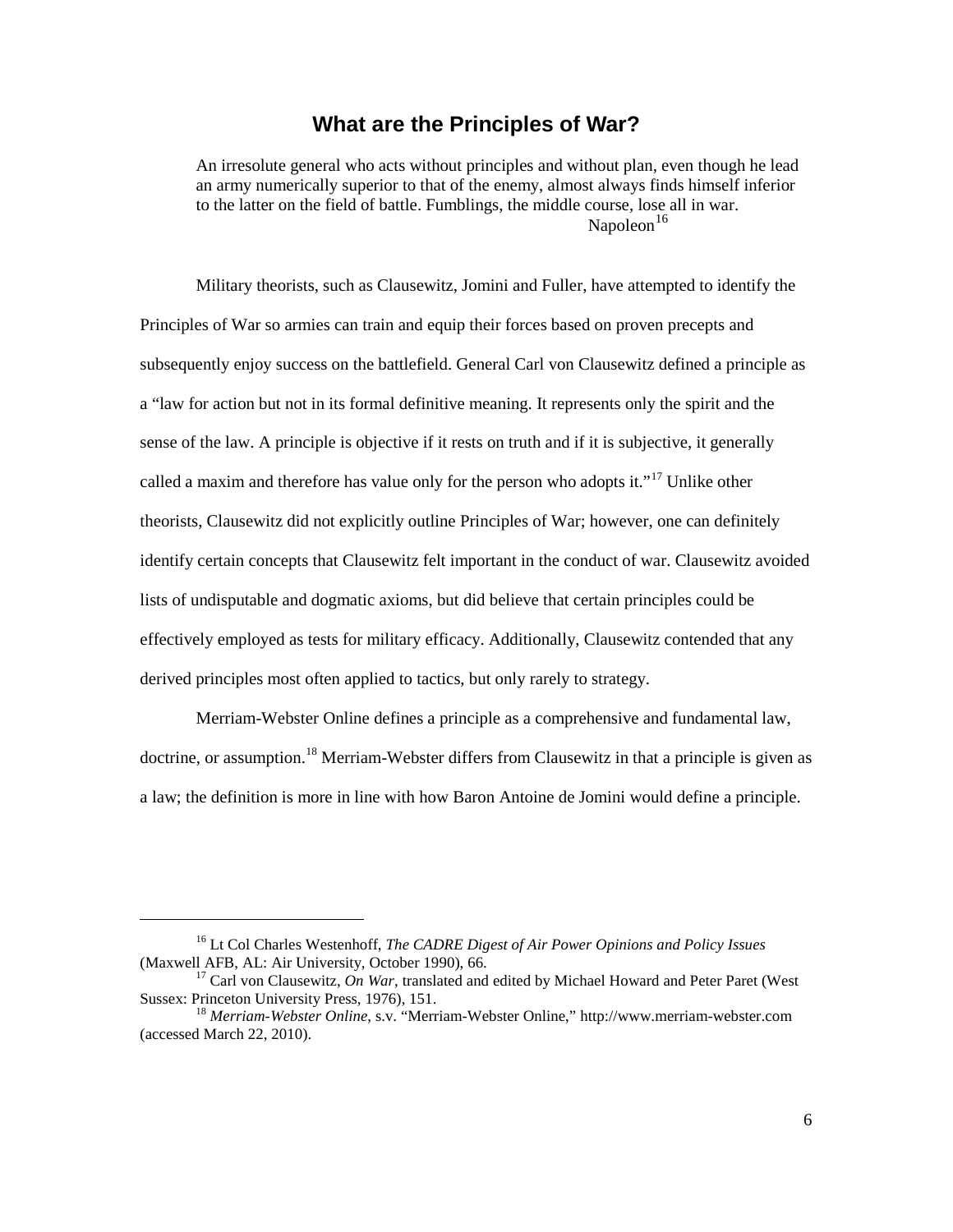Jomini wrote, "It is proposed to show that there is one great principle underlying all the operations of war,—a principle which must be followed in all good combinations."<sup>[19](#page-12-1)</sup>

Although most military officials may indicate that a list of variables, like the Principles of War, may exhibit a Jominian influence, this monograph uses a definition closer to Clausewitz's assertions. With this in mind, this paper explores the Principles of War as guiding precepts that support military logic and not draconian axioms that must be followed dogmatically. With that understanding, this monograph now proceeds by outlining how the current principles have evolved over time and then describing the individual Principles of War.

#### <span id="page-12-0"></span>**History of the Principles of War**

 $\overline{a}$ 

Throughout history, military strategists and theorists have identified techniques they felt an army needs to ensure success on the battlefield. As new technology has become available, people have often challenged and, at times, changed these techniques in order to make them more relevant. Regardless of the deletion and addition of certain precepts, there are a few concepts that have withstood the test of time. The more enduring concepts have evolved into the current Principles of War. While a particular practice may have lasted due to certain environmental conditions, a principle demonstrates a more enduring capacity. History shows that some of the Principles of War remain constant through time despite the introduction of new technology or military revolutions. To show these constant principles, this paper breaks down the evolution of the Principles of War from early theory, through the Age of Enlightenment, and to the  $20<sup>th</sup>$ century.

7

<span id="page-12-1"></span><sup>19</sup> Baron Antoine de Jomini, *The Art of War*, trans. Capt G.H. Mendall and Lt W.P. Craighill (West Point: US Military Academy, 1862), 71.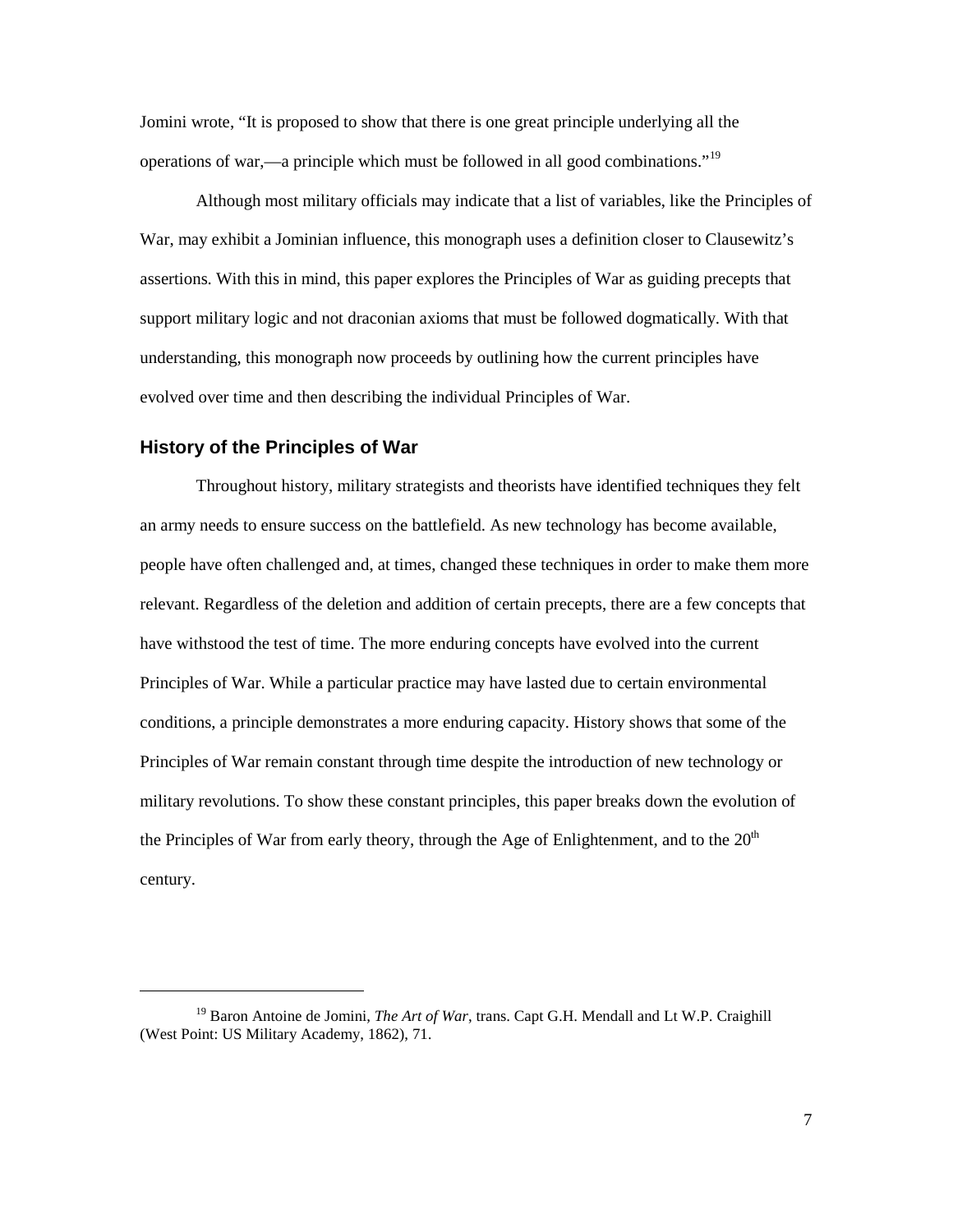#### Early Theory

 $\overline{a}$ 

In his work *The Art of War,* Sun Tzu was one of the earliest theorists to identify what armies must do to be successful in the conduct of warfare. Similar to today's doctrinal references, Sun Tzu included "how to" chapters on basic ideas dealing with maneuver, ground formations, and planning attacks.<sup>[20](#page-13-0)</sup> Sun Tzu's definitions of these basic ideas are similar to some of the definitions in current U.S. doctrine outlining the Principles of War. For example, Sun Tzu wrote that upon maneuvering forces, one should place his enemy in a position of disadvantage through flexible application of combat power.<sup>21</sup> Although Sun Tzu did not specifically state that maneuver was an enduring principle of war, his teachings highlighted the importance of the concept. In other words, Sun Tzu did not explicitly provide a list of precepts, but his writings certainly laid an intellectual foundation from which one can draw such principles. Theorists, such as Clausewitz and Jomini, in the 18th and 19th century used theorists, such as Sun Tzu, as the basis for their research on the conduct of war.<sup>[22](#page-13-2)</sup>

About the same time as Sun Tzu, the Greeks sought to master the Principles of War to defend Greece from the Persian armies. In *The History of the Peloponnesian War*, Thucydides provided one of the earliest examples of military writings that contained principal-based aspects. Thucydides was a Greek General who wanted to capture the history of the Peloponnesian War to provide written documentation from which to derive certain principles from Greek battles. Similarly, another Greek writer, Herodotus, captured Greek experience in battles in *The Histories*. Herodotus wrote a detailed account of the Battle of Marathon, which highlighted the criticality of

<sup>20</sup> Sun Tzu, *On the Art of War*, trans. Lionel Giles, 1910,

<span id="page-13-0"></span>http://www.au.af.mil/au/awc/awcgate/artofwar.htm#7 (accessed 14 January 2010).<br><sup>21</sup> Ibid. <sup>22</sup> Maj Walter Piatt, "Do the Principles of War Still Apply?" (master's thesis, School of Advanced

<span id="page-13-2"></span><span id="page-13-1"></span>Military Studies, 1999), 4.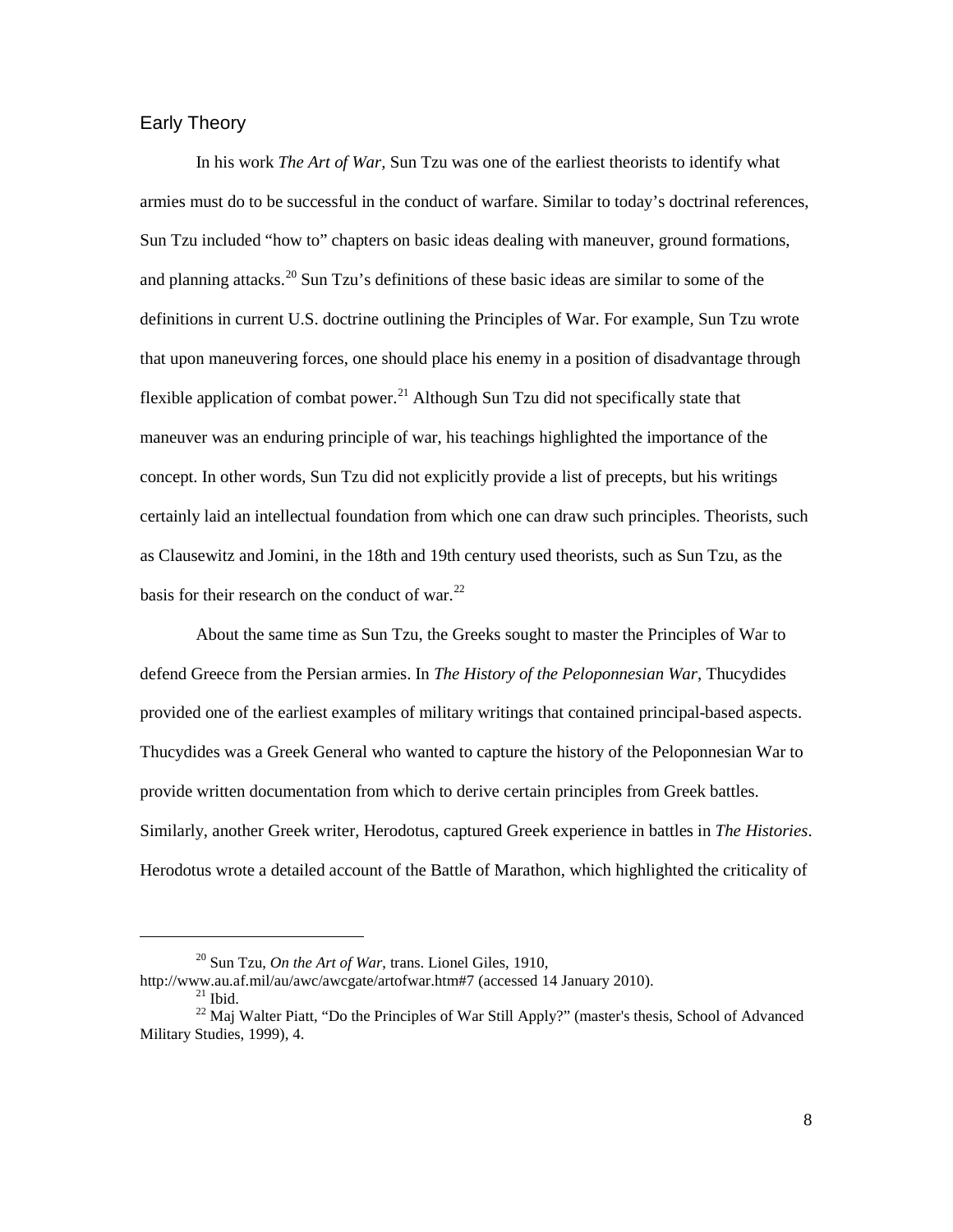principles like mass and economy of force.<sup>[23](#page-14-0)</sup> These two early Greek authors wrote from primarily historical perspectives, but as one reads the material, one can identify basic principles that are similar to, and often lay the foundation for, today's Principles of War.

Unlike Jomini or General Fuller, none of the early theorists explicitly outlined their Principles of War as currently depicted in doctrine; however, from their writings one can see that these early theorists did explore critical concepts and fundamentals that would involve into the documented Principles of War in use by militaries today. Early theorists provided the historical baseline for theorists of the future to use in developing their principles of war.

#### Age of Enlightenment

 $\overline{a}$ 

During the Age of Enlightenment, Western Europeans reinvigorated their study of history to understand basic military skills. Nation-states were growing in size and the armies of the period tried to understand how to take virtuosity in war at the tactical level to the operational or strategic level. In doing so, theorists again contributed to a body of knowledge from which militaries would eventually draw the Principles of War. Due to environmental changes within societies, armies grew from homogenous small professional armies to large conscript armies throughout Europe.<sup>[24](#page-14-1)</sup> As armies grew larger, command and control as well as the training of the forces became increasingly difficult; theorists of the time focused on how best to address these challenges. As discussed earlier, two of the most important theorists during this period were Baron Antoine de Jomini and Major General Carl von Clausewitz.

After studying Napoleon, Jomini became one of the first Western Europeans to annotate basic principles that most closely resemble the modern Principles of War. Jomini tried to capture

<span id="page-14-0"></span><sup>&</sup>lt;sup>23</sup> *Introduction to the Principles of War and Operations* (University of California Military Science, 2009). 172.

<span id="page-14-1"></span><sup>&</sup>lt;sup>24</sup> Michael Howard, *Clausewitz: A Very Short Introduction* (New York: Oxford University Press, 2002), 11.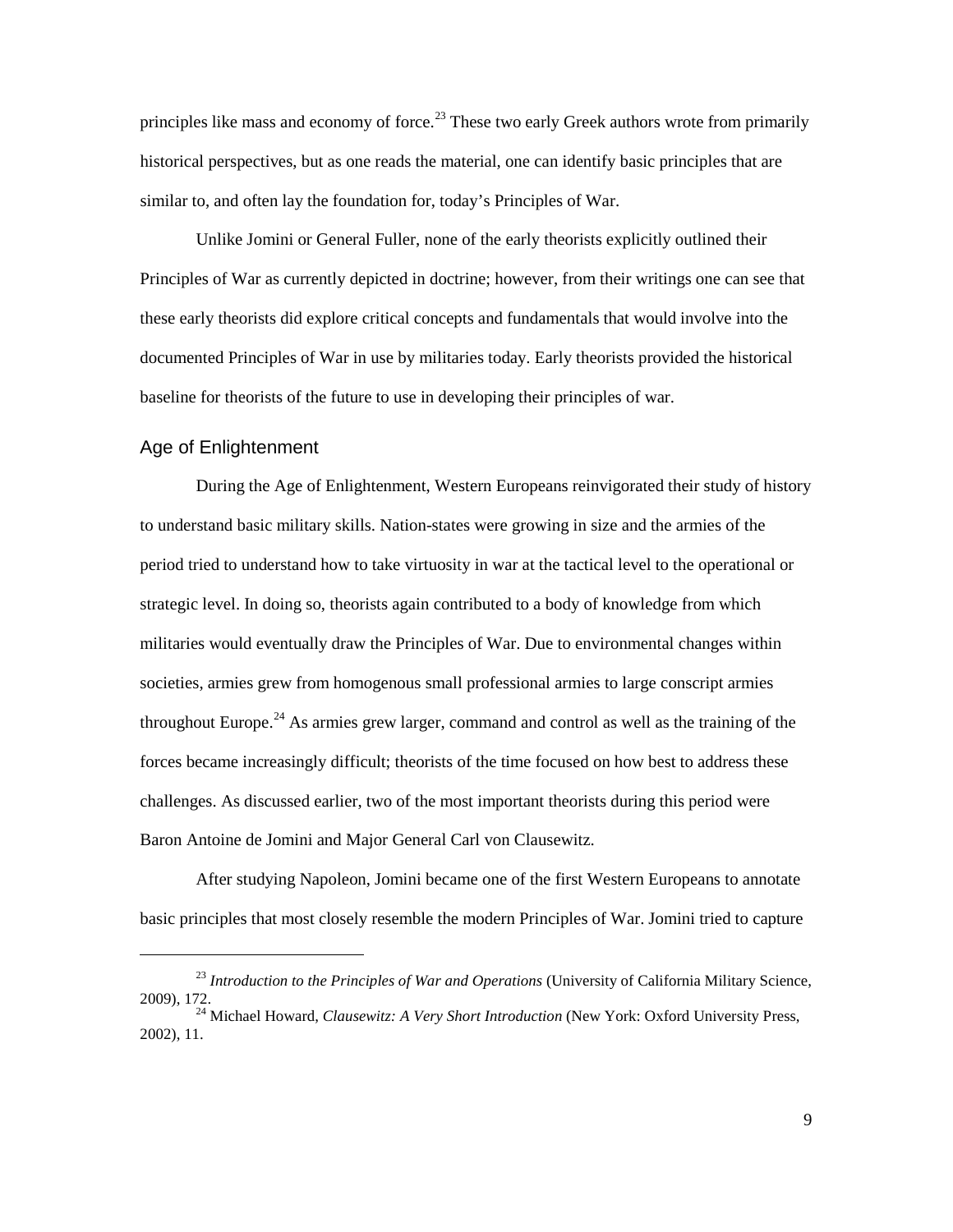the military genius of Napoleon so other militaries could replicate his resounding successes. Jomini's writings were translated globally and most armies of the  $19<sup>th</sup>$  century, including the United States military, adopted his concepts within their respective doctrinal references.<sup>[25](#page-15-0)</sup>

Jomini summarized the Principles of War using four maxims. The first was to project the mass of an army by strategic movements, successively, upon both the decisive points of a theater of war and upon the communications of the enemy as much as possible without compromising one's own capabilities. The second maxim was to maneuver to engage fractions of the hostile army with the bulk of one's forces. The third maxim was to maneuver the mass of forces upon the decisive point or upon that portion of the hostile line that it is of the first importance to overthrow. The fourth maxim was to ensure that the massing of forces should not only be thrown upon the decisive point, but should also engage at the proper time and with the requisite energy.<sup>[26](#page-15-1)</sup> From these maxims come the *Joint Publication 3-0* basic principles of mass, objectives, offensive, maneuver, surprise and security.

While Jomini saw war as a science, Clausewitz, Jomini's contemporary, viewed war at the strategic level as an art.<sup>[27](#page-15-2)</sup> Clausewitz began to study warfare after the Prussian loss at the battle of Jena-Auerstedt in 1806 against Napoleon. From his reflection and research, Clausewitz first published his findings in 1812 under the title *Principles of War. [28](#page-15-3)* The principles that Clausewitz identified in his 1812 publication were his first attempt to develop a training aide for rebuilding the Prussian army. Clausewitz listed his principles as offense, defense, governing the

<span id="page-15-1"></span><span id="page-15-0"></span><sup>25</sup> *Introduction to the Principles of War and Operations* (University of California Military Science, 2009), 172.<br> $^{26}$  Jomini, *The Art of War*, 71.

<sup>&</sup>lt;sup>27</sup> Howard, *Clausewitz: A Very Short Introduction*, 33.<br><sup>28</sup> Carl Von Clausewitz, *The Principles of War*, trans. Hans W. Gatzke,

<span id="page-15-3"></span><span id="page-15-2"></span>http://www.clausewitz.com/readings/Principles (accessed 14 January 2010).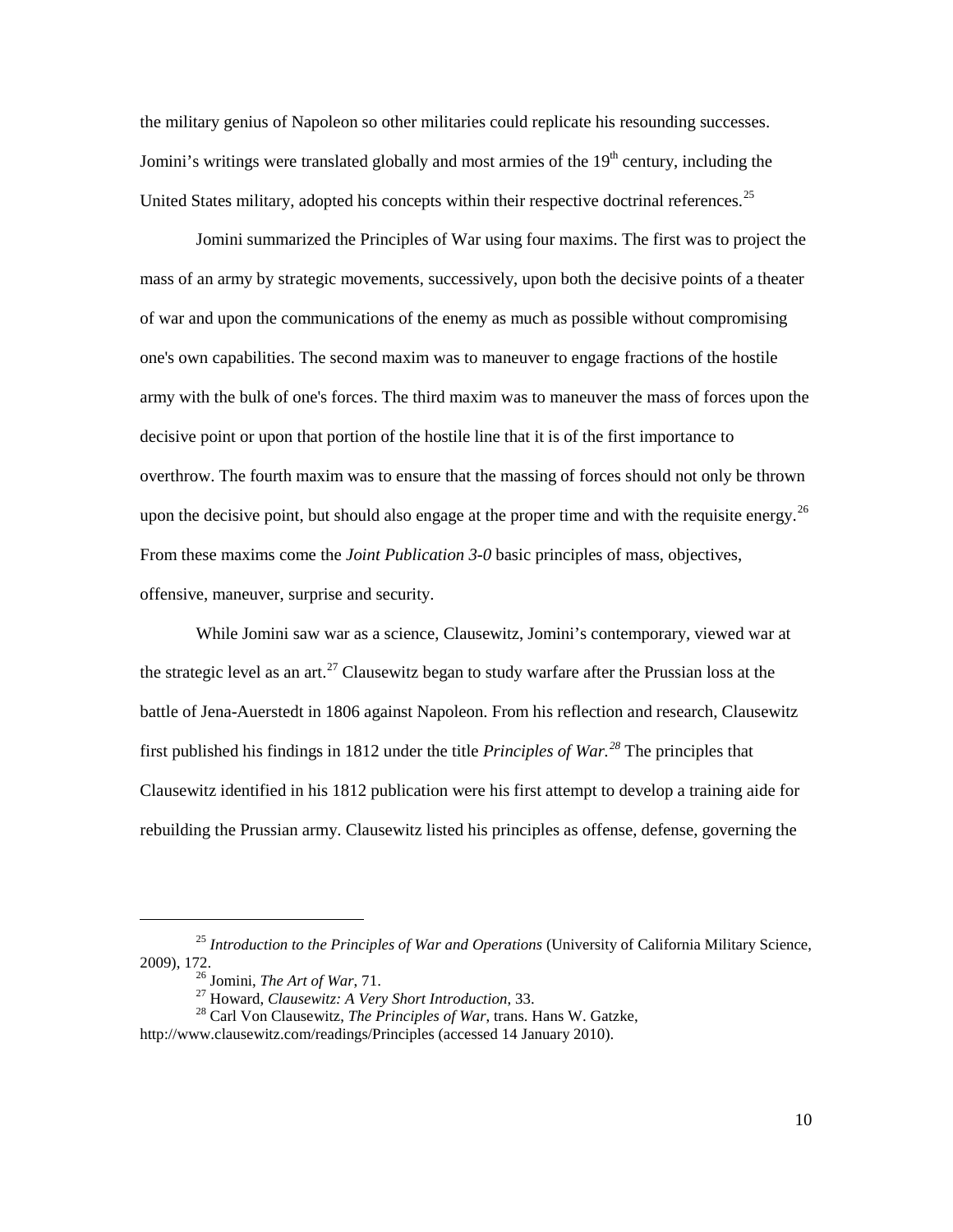use of troops, and use of terrain.[29](#page-16-0) *Principles of War* was the precursor to Clausewitz's *On War* that outlined not only the basics of how to fight at the tactical level, but also how to consider the conduct of war at the strategic level.<sup>[30](#page-16-1)</sup>

### 20<sup>th</sup> Century

In 1903, Marshal Ferdinand Foch of France published a book called *The Principles of War* as an abstract of Clausewitz's ideas.<sup>[31](#page-16-2)</sup> Foch reviewed successful campaigns of the  $19<sup>th</sup>$ century, such as those of Moltke, to develop his principles. Foch's *The Principles of War* was a collection of lectures that reintroduced the concept of the offensive to French military theory.<sup>[32](#page-16-3)</sup> Foch identified principles such as economy of force, maneuver, security, surprise, and the decisive attack as enduring concepts critical to the success of the French military.<sup>[33](#page-16-4)</sup> As a testament to this author's significant influence, the principles developed by Foch became the baseline for French officers to train and operate during World War I.

The Industrial Revolution and World War I created new challenges for the conduct of war. Knox and Murray wrote that combatants involved in World War I had to deal with an increase in the size of the battlefield, witnessed the mobilization of mass armies, and experienced the devastating impact of new and more lethal technology. Such changes in the way war was fought also brought about some societal changes. From their analysis, Knox and Murray identified World War I as one of only five military revolutions throughout history.<sup>[34](#page-16-5)</sup> After the war, military leaders reflected on the experience of World War I, especially with regard to their ability to command and control armies in battle. Because of their reflections, some of these

<sup>&</sup>lt;sup>29</sup> Ibid.<br><sup>30</sup> Howard, *Clausewitz: A Verv Short Introduction*, 33.

<span id="page-16-5"></span><span id="page-16-4"></span><span id="page-16-3"></span><span id="page-16-2"></span><span id="page-16-1"></span><span id="page-16-0"></span><sup>&</sup>lt;sup>31</sup> Ibid.<br><sup>32</sup> Marshall Ferdinand Foch, *The Principles of War*, trans. Hillaire Belloc (New York: Henry Holt and Company, 1903), v.<br> $\frac{33}{31}$  Ibid, xi.<br> $\frac{34}{31}$  Knox and Murray, 6.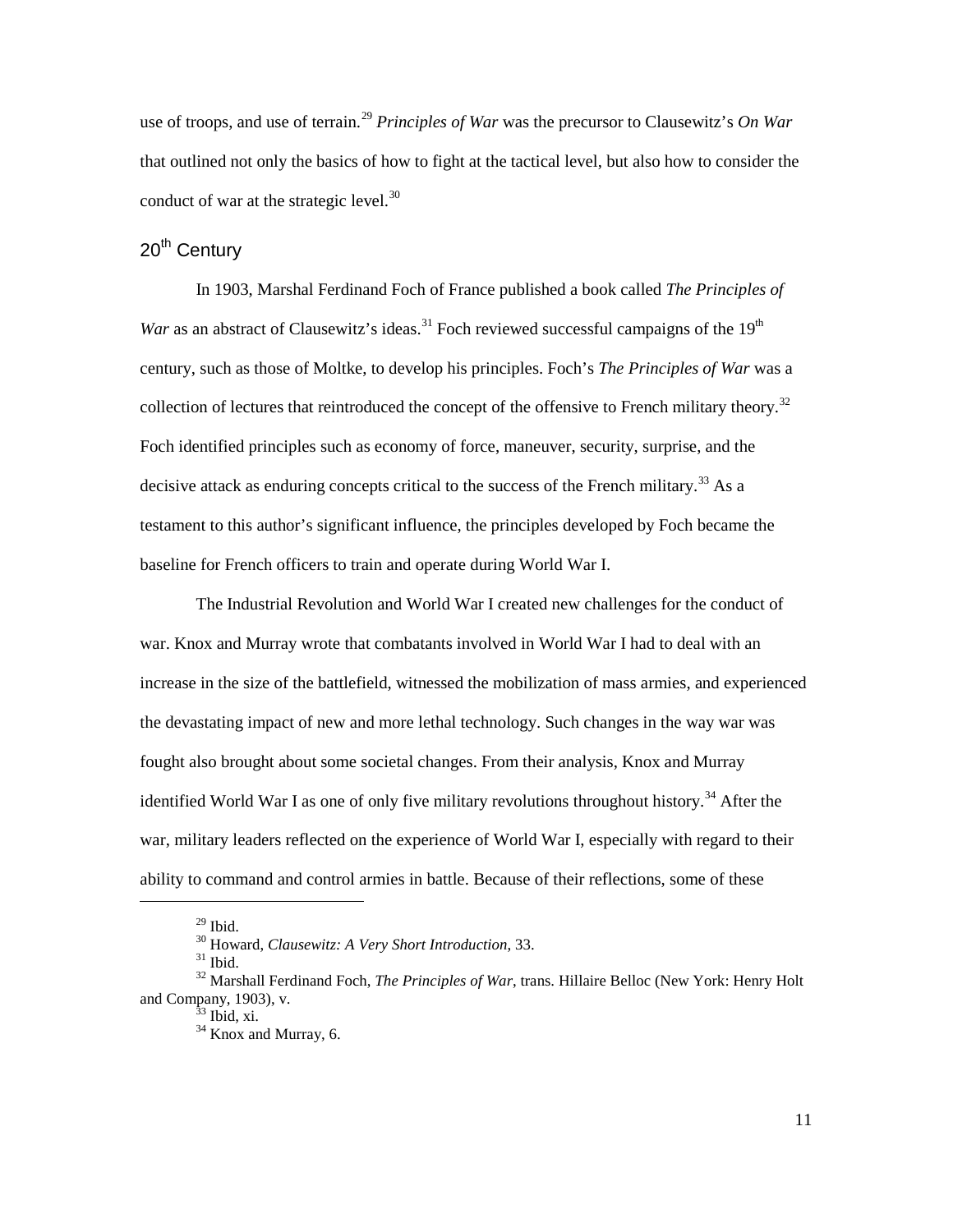leaders (e.g. Foch and Fuller) endeavored to outline their basic principles in order to ease the rapid mobilization of forces as well as facilitate the command and control of large armies needed for future wars.

British Major General J.F.C. Fuller wrote in his book, *The Foundations of the Science of War,* the original nine Principles of War that became the bedrock for contemporary joint operations. The principles that General Fuller identified were objective, offensive, mass, economy of force, movement, surprise, security and cooperation. Fuller also identified three tactical Principles of War that he referred to as demoralization, endurance, and shock.<sup>35</sup> Based on his formative experiences during World War I, Fuller attempted to identify what went wrong to better inform militaries of the future.<sup>[36](#page-17-1)</sup>

Because of Fuller's research, the British became the first nation to document their Principles of War in formal doctrine.<sup>37</sup> Based predominantly on Fuller's concepts, British officials published in 1920 the Principles of War, as outlined in *British Field Service Regulations (Provisional),* and included maintenance of the objective, offensive action, surprise, concentration, economy of force, security, mobility and co-operation.<sup>[38](#page-17-3)</sup>

In 1921, Fuller's principles first appeared in U.S. doctrine in *Training Regulations, 10-5*. [39](#page-17-4) Based largely on the British field publication and Fuller's precepts, the principles identified in this document were objective, offensive, mass, economy of force, movement,

 $35$  Piatt, 52.

<span id="page-17-1"></span><span id="page-17-0"></span><sup>&</sup>lt;sup>36</sup> J.F.C. Fuller, *The Foundations of the Science of War (Reprint)*. (Ft Leavenworth: CGSC Press, 1993). 220.

<span id="page-17-2"></span> $37$  John Alger, "The Origins and Adaptation of the Principles of War" (master's thesis, Command General Staff College, 1995), iv.<br><sup>38</sup> Ibid, iv.

<span id="page-17-4"></span><span id="page-17-3"></span><sup>&</sup>lt;sup>39</sup> David Burwell, "Morale As A Principle of War" (master's thesis, School of Advanced Military Science, 2000), 10.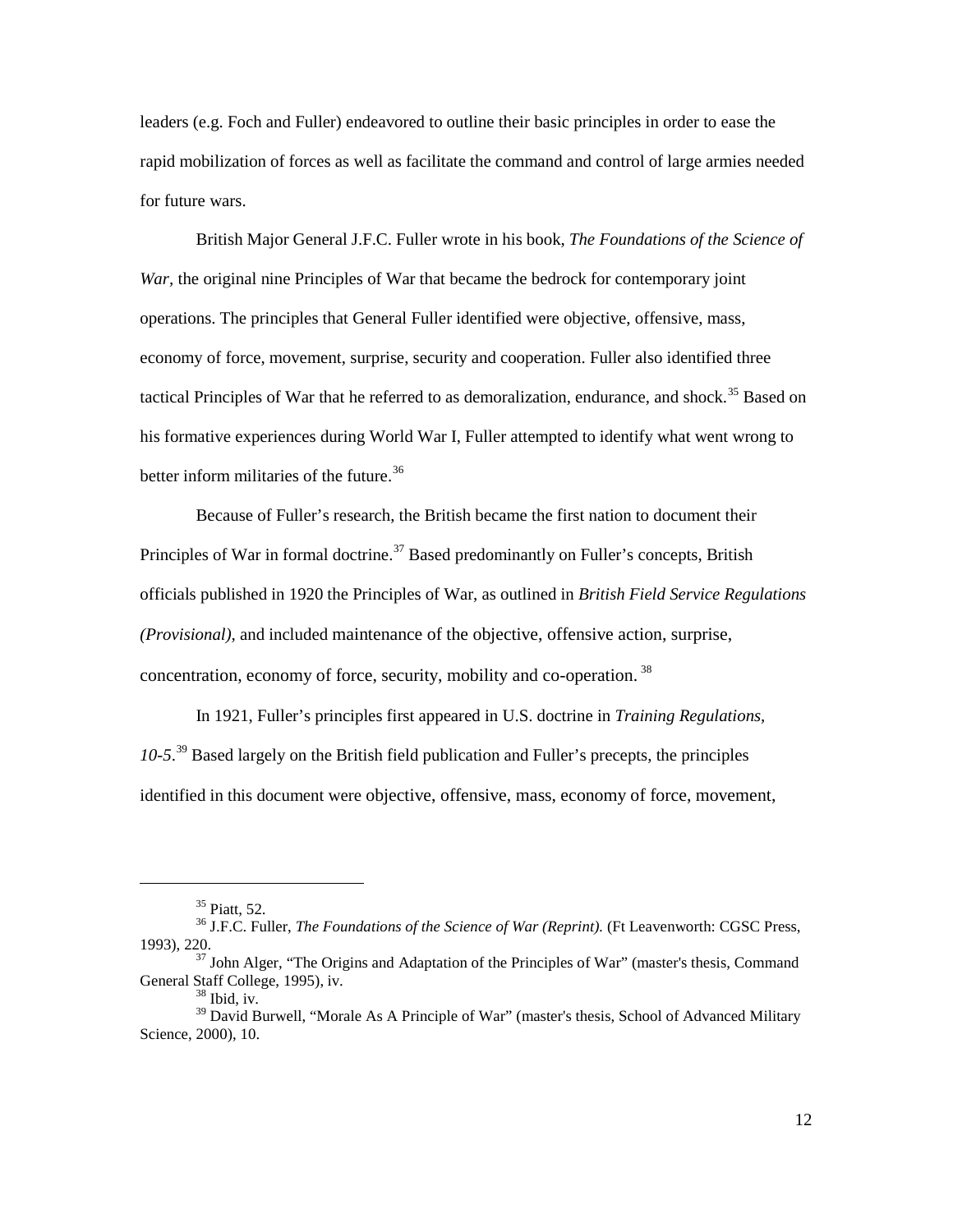surprise, security, simplicity and cooperation.<sup>[40](#page-18-0)</sup> These nine Principles of War remained in U.S. doctrine until their disappearance in the 1930s as officials questioned their validity primarily due to the introduction of new technology such as airpower and armor. Influenced not only by new technology, but by also funding constraints due to the Great Depression, military leaders lost focus on the Principles of War until their rediscovery years later.

In 1949, the Principles of War reappeared in U.S. doctrine as *Field Manual, 100-5 Field*  Service Regulations: Operations.<sup>[41](#page-18-1)</sup> The principles identified in that document are basically the same as those currently published in *Joint Publication 3-0*. However, the difference from the 1921 list and these later publications is that military officials replaced cooperation with unity of command and changed mobility to maneuver. Although the terminology of both cooperation and mobility changed to better reflect the existing lexicon of the forces at the time, the overall content of the concepts remained intact.

In 1976, authors of *Field Manual 100-5* signaled their impression of the irrelevance of the Principles of War, based on lessons learned from Vietnam and the Cold War, by removing the concept from U.S. doctrine. [42](#page-18-2) In the 1983 revision of *Field Manual 100-5*, authors reincorporated the Principles of War back into U.S. doctrine to augment their description of the now famous Air Land Battle doctrine.<sup>[43](#page-18-3)</sup>

Over the years, the nine principles that Major General Fuller initially identified have morphed into the current principles represented in *Joint Publication 3-0*. In outlining how each of the current military services conducts operations, each of the respective service documents reflect the basic Principles of War identified in joint doctrinal references. Highlighting how the current

<span id="page-18-0"></span><sup>40</sup> Piatt, 53.<br>
<sup>41</sup> Ibid, 24.<br>
<sup>42</sup> Ibid, 26.<br>
<sup>43</sup> Ibid, 27.

<span id="page-18-3"></span><span id="page-18-2"></span><span id="page-18-1"></span>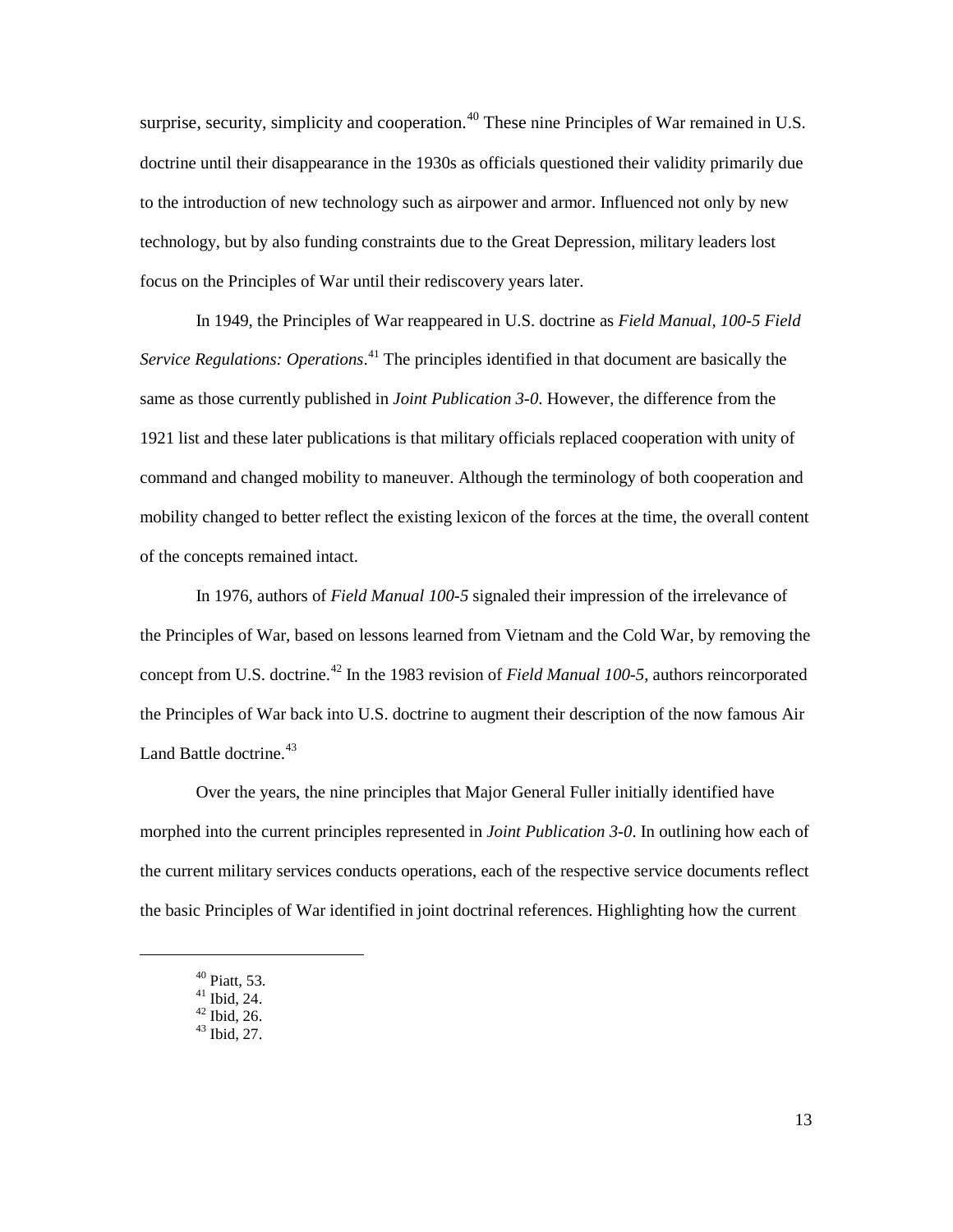Principles of War identified in *Joint Publication 3-0* pervade each service, Figure 1 shows which baseline documents incorporate the Principles of War.

|                 | Joint     | Armv | <b>Navy</b>                      | Air Force             | <b>Marines</b>                                         |
|-----------------|-----------|------|----------------------------------|-----------------------|--------------------------------------------------------|
|                 | $JP$ 3-0. |      |                                  |                       | FM 3-0, NWP 3 Series, AFDD 1, Air Force MCDP 1-0, USMC |
| <b>Document</b> |           |      | Operations Operations Operations | <b>Basic Doctrine</b> | Operations                                             |

|  | <b>Figure 1: Service Doctrine Referencing Principles of War</b> |  |  |  |
|--|-----------------------------------------------------------------|--|--|--|
|--|-----------------------------------------------------------------|--|--|--|

#### <span id="page-19-1"></span><span id="page-19-0"></span>**U.S. Principles Defined**

Carl von Clausewitz defined war as "… an act of force to compel our enemy to do our will."<sup>[44](#page-19-2)</sup> This definition is the foundational basis for the development of *Joint Publication 3-0* that serves as the primary reference for conducting operations within the U.S. military. As outlined by the *U.S. National Security Strategy*, the military must not only provide for the common defense but also ensure that the nation can compel enemies to act in a way that best achieves U.S. national objectives. In presenting the basic tenets for conducting joint operations, authors of *Joint Publication 3-0* give the nine basic principles, adding three additional tenets; authors added restraint, perseverance and legitimacy as principles in order to more holistically capture what is required for the successful conduct of joint operations in the contemporary operating environment.<sup>[45](#page-19-3)</sup> These additional principles have the same weight in joint operations as do the historical Principles of War. For reference, the definitions of the U.S. Principles of War from *Joint Publication 3-0* can be found in Appendix B.

<sup>44</sup> Clausewitz, *On War*, 75.

<span id="page-19-3"></span><span id="page-19-2"></span><sup>45</sup> *Joint Publication 3-0*, II-1.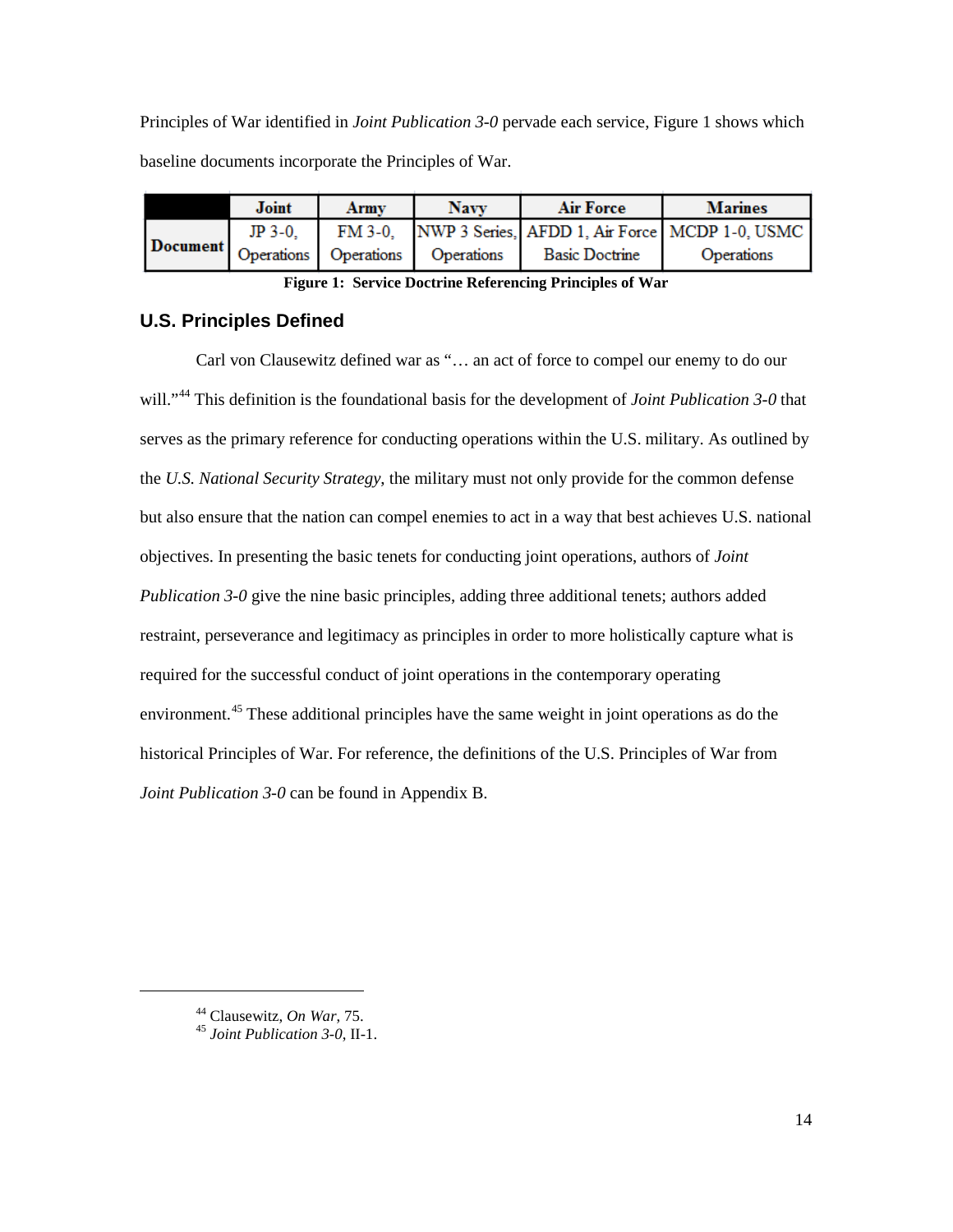

**Figure 2: Joint Publication 3-0, Joint Operations principles**

#### <span id="page-20-1"></span><span id="page-20-0"></span>**Other Nations' Principles of War**

Nations throughout the world continue to develop Principles of War for their militaries in order to achieve successful results on the battlefield. Figure 3 highlights the Principles of War that different nations currently use in their militaries. This chart not only underscores the diversity among nations over supposedly universal principles but also highlights the need for the U.S. military to coordinate with coalition nations to ensure a common understanding of how best to achieve success in the conduct of war. For the purpose of this monograph, the differences in the Principles of War between nations add a degree of difficulty to the integration of any understanding of cyber war. For example, although each nation abides by the principle of surprise, only the United States and China use the principle of unity of command. Without unity of command, what principle will then guide the coordination of U.S. cyber forces with other nations?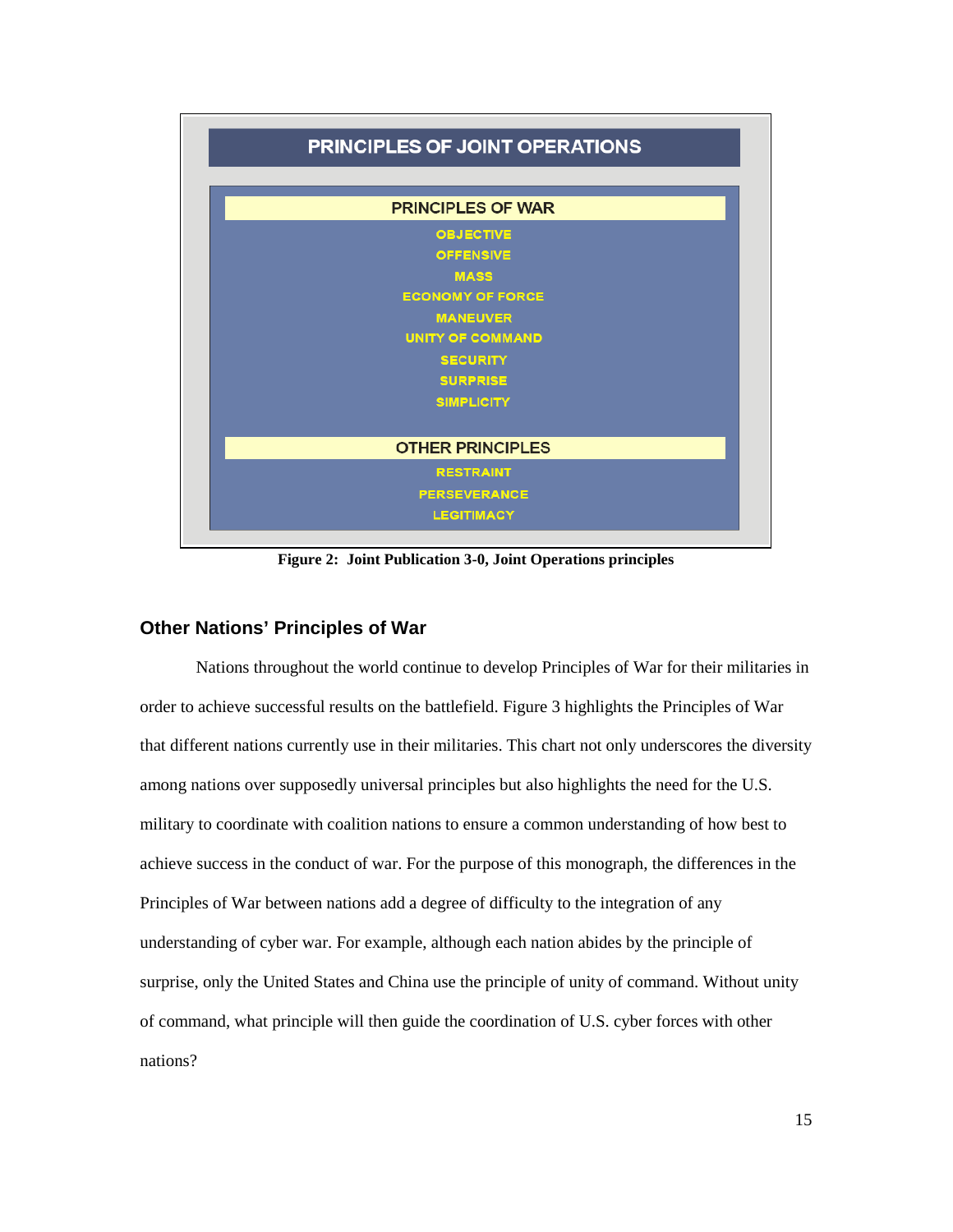| <b>UNITED STATES</b>                                               | <b>GREAT</b><br><b>BRITAIN</b><br><b>AUSTRALIA</b> | <b>FORMER SOVIET</b><br><b>UNION</b>                                                                                                 | <b>FRANCE</b>           | PEOPLE'S REPUBLIC<br><b>OF CHINA</b>                              |
|--------------------------------------------------------------------|----------------------------------------------------|--------------------------------------------------------------------------------------------------------------------------------------|-------------------------|-------------------------------------------------------------------|
| Objective                                                          | Selection &<br>Maintenance of<br>Aim               |                                                                                                                                      |                         | Selection & Maintenance of<br>Aim                                 |
| Offensive                                                          | <b>Offensive Action</b>                            |                                                                                                                                      |                         | <b>Offensive Action</b>                                           |
| <b>Mass</b>                                                        | Concentration of<br>Force                          | Massing & Correlation of<br>Force                                                                                                    | Concentration of Effort | Concentration of Force                                            |
| Economy of Force                                                   |                                                    | Economy of Force Economy, Sufficiency of<br>Force                                                                                    |                         |                                                                   |
| Maneuver                                                           | Flexibility                                        | <b>Initiative</b>                                                                                                                    |                         | Initiative & Flexibility                                          |
| Unity of Command                                                   | Cooperation                                        |                                                                                                                                      |                         | Coordination                                                      |
| Security                                                           | Security                                           |                                                                                                                                      |                         | Security                                                          |
| Surprise                                                           | Surprise                                           | Surprise                                                                                                                             | Surprise                | Surprise                                                          |
| Simplicity                                                         |                                                    |                                                                                                                                      |                         |                                                                   |
|                                                                    | Maintenance of<br>Morale                           | Mobility & Tempo<br>Simultaneous Attack on All<br>Levels.<br>Preservation of Combat<br>Effectiveness, Interworking<br>& Coordination | Liberty of Action       | Morale, Mobility, Political<br>Mobilization, Freedom of<br>Action |
| Adapted from JT Pub 1, FM 100-1, AFM 1-1, and FMFM 6-4             |                                                    |                                                                                                                                      |                         |                                                                   |
| Military Review, May 1955, and Soviet Battlefield Development Plan |                                                    |                                                                                                                                      |                         |                                                                   |

**Figure 3: Comparative Chart of Other Nations' Principles of War[46](#page-21-1)**

<span id="page-21-0"></span>The history of the Principles of War shows that they are not just one man's idea, but represent an amalgamation of many ideas, evolved over centuries of refinement, by multiple theorists (e.g. Jomini, Foch, Clausewitz, Fuller, etc). The durability of the Principles of War is a testament to their utility. The principles are defined broadly enough to make them applicable to today's operating environment and yet specific enough to be applied at every level of war. The explanations provided above for the Principles of War serve as the baseline to later consider their application with respect to cyber war. Since the Principles of War are the foundation from which the U.S. military conducts successful military operations, understanding the development of these principles prepares us for the following discussion. However, prior to conducting such an analysis and then drawing conclusions, a reader must possess a full understanding of cyber war. Since the concept of cyber war is inadequately explained in U.S. doctrine, a deliberate exploration of the concept is especially warranted.

<span id="page-21-1"></span><sup>46</sup> *Joint Staff Officers Guide Publication 1.* (Norfolk: Armed Forces Staff College, 1997).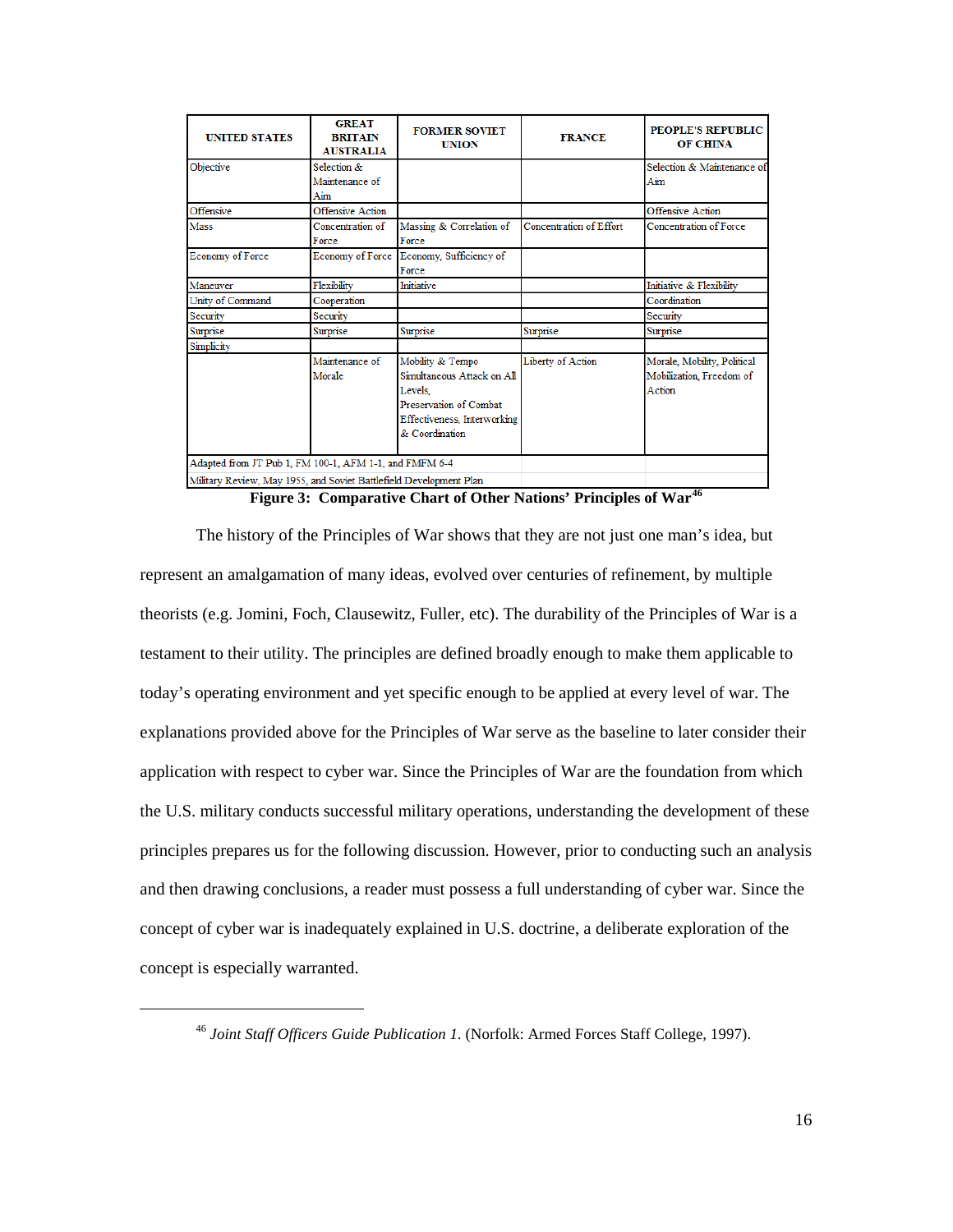# **What is Cyber War?**

<span id="page-22-0"></span>We should base our security upon military formations which make maximum use of science and technology in order to minimize numbers of men. Dwight D. Eisenhower<sup>[47](#page-22-1)</sup>

Defining cyber war is a challenge. Commanders in the past have seen the application of cyber war as only a supporting mechanism and not as a direct tool to be used in the conduct of operations. Upon reviewing joint doctrine, one can subtly witness how the military community currently relegates cyber war to a support function. In fact, *Joint Publication 3-0, Joint Operations*[48](#page-22-2) and *Joint Publication 5-0, Joint Operation Planning*, [49](#page-22-3) the capstone training and operational documents of the U.S. military do not specifically mention cyber war. The only reference one finds to the terminology of cyber war is contained within supporting doctrine such as *Joint Publication, 6-0, Joint Communications Systems*[50](#page-22-4) and *Joint Publication, 3-13, Information Operations*. [51](#page-22-5) Additionally, when assessing national security documents, the current *2006 National Security Strategy* [52](#page-22-6) does not address cyber threats at the level of national strategy. *The National Strategy to Secure Cyberspace*, published in 2003, is the only whole-of-government document dedicated to addressing cyber challenges at this time.<sup>[53](#page-22-7)</sup> Splitting the role of cyber defense between the Department of Homeland Security (DHS) and the DoD, authors of *The* 

*National Strategy to Secure Cyberspace* detract from the very notion of unity of command

<sup>47</sup> Westenhoff, *The CADRE Digest of Air Power Opinions and Policy Issues*, 56.

<span id="page-22-3"></span><span id="page-22-2"></span><span id="page-22-1"></span><sup>&</sup>lt;sup>49</sup> *Joint Publication 5-0 Joint Operating Planning* (Washington D.C.: Joint Chiefs of Staff, December 26, 2006).

<span id="page-22-7"></span><span id="page-22-6"></span><span id="page-22-5"></span><span id="page-22-4"></span><sup>&</sup>lt;sup>50</sup> *Joint Publication 6-0*, I-11.<br><sup>51</sup> *Joint Publication 3-13*, I-7. *52 The National Security Strategy of the United States of America* (Washington D.C.: The White House, 2006). 53 *National Strategy to Secure Cyberspace* (Washington D.C.: White House, February 2003).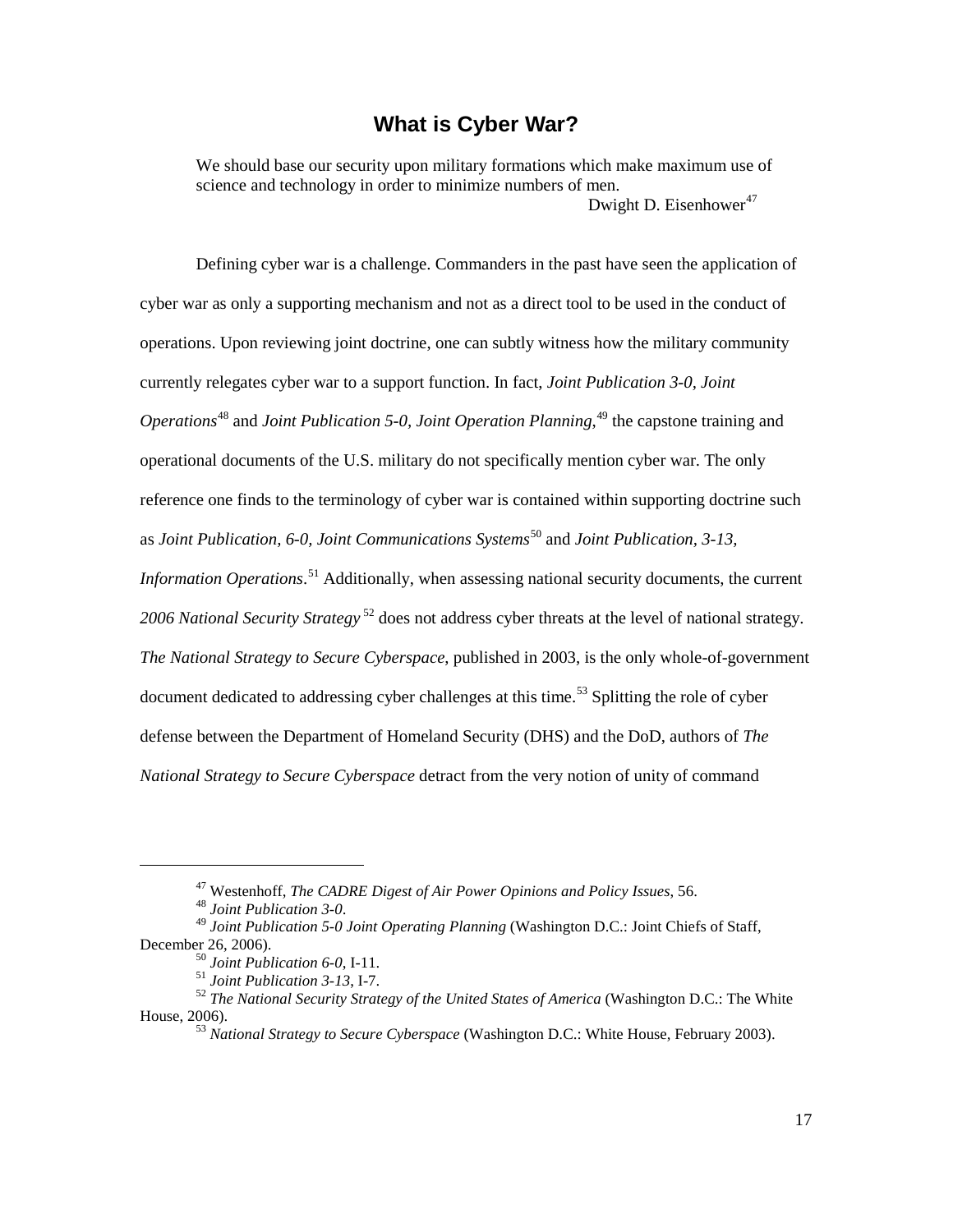ironically heralded within *Joint Publication 3-0*. [54](#page-23-1) This disjointed guidance leads to a lack of common understanding of cyber operations inside the military community. This chapter presents the severely underdeveloped and disjointed understanding of cyber war that currently exists within the DoD in order to establish a common knowledge base for further analysis.

#### <span id="page-23-0"></span>**A New Domain**

*Joint Publication 3-0* defines the operational environment as "the composite of the conditions, circumstances, and influences that affect the employment of capabilities and bear on the decisions of the commander. It encompasses physical areas and factors (of the air, land, maritime, and space domains) and the information environment."<sup>[55](#page-23-2)</sup> Additionally, doctrine currently lists only air, land, maritime and space as the domains in which the U.S. military operates. Since the release of this joint publication in 2006, the definition of the operational environment has expanded within DoD strategic planning documents to include cyber as a domain for operations in addition to air, land, sea and space.

The inclusion of cyber as an operating domain is first referenced in joint documentation starting in 2005 with the publication of the *Capstone Concept for Joint Operations*. [56](#page-23-3) As with the other capstone documents preceding it, the 2005 document headed the family of joint operational concepts that describe how joint forces are expected to operate across the range of military operations in 2012-2025. Its purpose was to lead force development and employment primarily by providing a broad description of how the future joint force should expect to operate.<sup>[57](#page-23-4)</sup>

<span id="page-23-4"></span><span id="page-23-3"></span><span id="page-23-2"></span><span id="page-23-1"></span><sup>&</sup>lt;sup>54</sup> Ibid.<br><sup>55</sup> *Joint Publication 3-0*, xvi.<br><sup>56</sup> *Capstone Concept for Joint Operations* (Washington D.C.: Chairman of the Joint Chiefs of Staff, August 2005), 7.<br><sup>57</sup> Ibid, vii.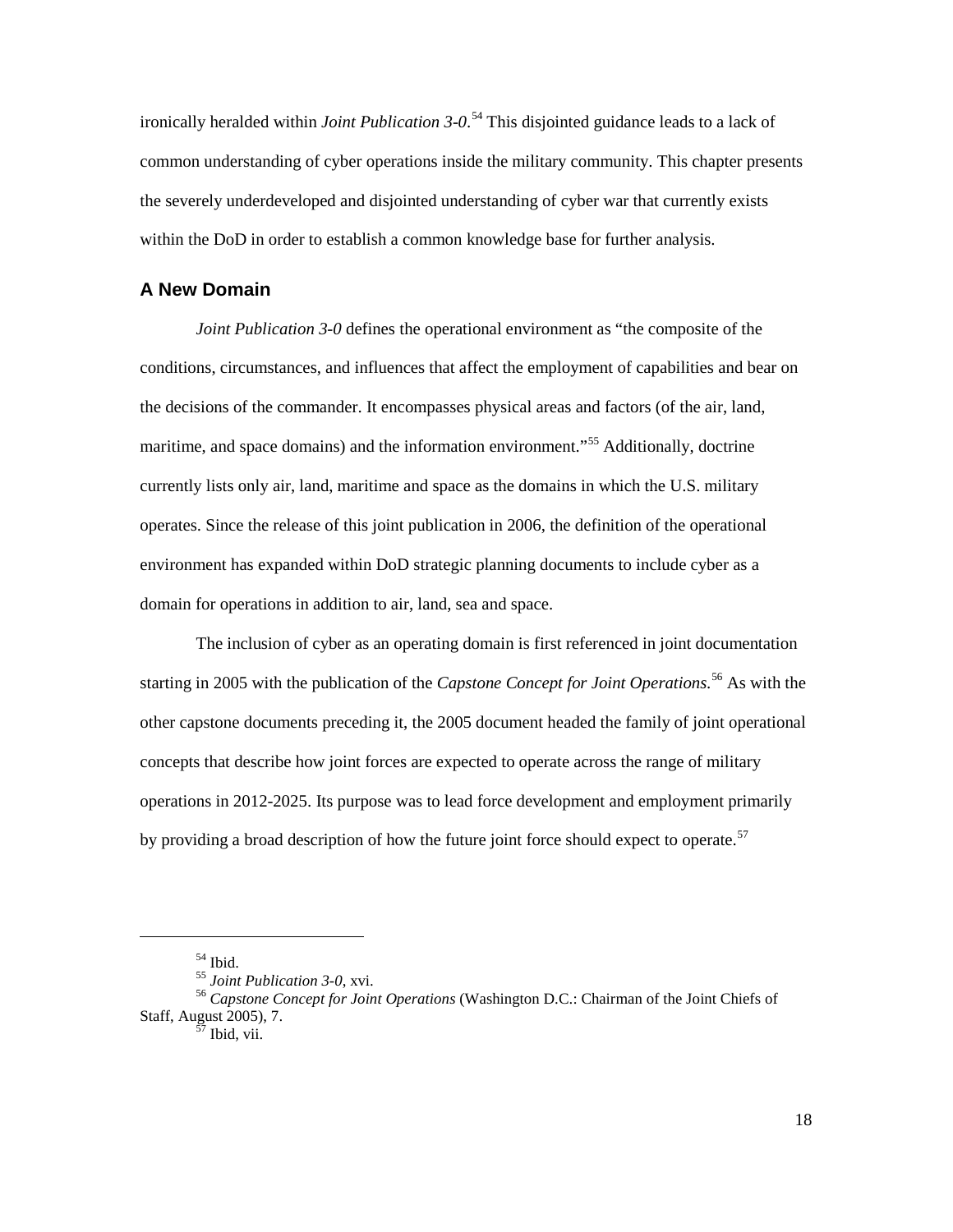By including in the 2005 *Capstone Concept for Joint Operations* the notion of cyber as a separate domain, authors directly influenced the incorporation of the largely ignored concept in the *2006 QDR* as well. The *2006 QDR* defined the domains of an operational environment as air, land, maritime, space and, for the first time, cyberspace.<sup>[58](#page-24-0)</sup> Since the purpose of the *QDR* has traditionally been used to define the current status of the DoD and where the DoD believed that it needed to go, the inclusion of cyberspace was viewed by many as a significant step forward.<sup>[59](#page-24-1)</sup> More importantly, the *QDR* was the first DoD document that focused funding on cyber war capabilities and became the baseline document for future funding, program, and force composition for all cyber related entities and activities.

Today, current strategic planning documents, to include the *Capstone Concept for Joint Operations 2009*, [60](#page-24-2) the *Joint Operating Environment 2008*[61](#page-24-3) as well as the *Quadrennial Defense Review 2010*[62](#page-24-4) maintains cyber as a domain for operations. Cyber has earned permanent integration into U.S. military strategic planning documents to address foreseeable conflicts. Joint doctrine needs to catch up with these strategic planning documents in including cyber as a domain in future publications.

The cyber domain is unique for several reasons. First, unlike the long standing physical qualities (air, water, terrain) that define the other domains, the cyber arena is defined largely by manufactured technological artifacts. Second, unlike the relatively finite borders of the traditional

<span id="page-24-1"></span><span id="page-24-0"></span><sup>&</sup>lt;sup>58</sup> *Quadrennial Defense Review 2006* (Washington D.C.: Secretary of Defense, 2006), 37.<br><sup>59</sup> Ibid, iii. 60 *Capstone Concept of Joint Operations v 3.0* (Washington D.C.: Chairman of Joint Chiefs of Staff, 15 Jan 2009), i

<span id="page-24-4"></span><span id="page-24-3"></span><span id="page-24-2"></span><sup>&</sup>lt;sup>61</sup> Joint Operating Environment 2008 (Norfolk: United States Joint Forces Command, November 25, 2008), 44. 62 *Quadrennial Defense Review 2010* (Washington D.C.: Secretary of Defense, February 2010).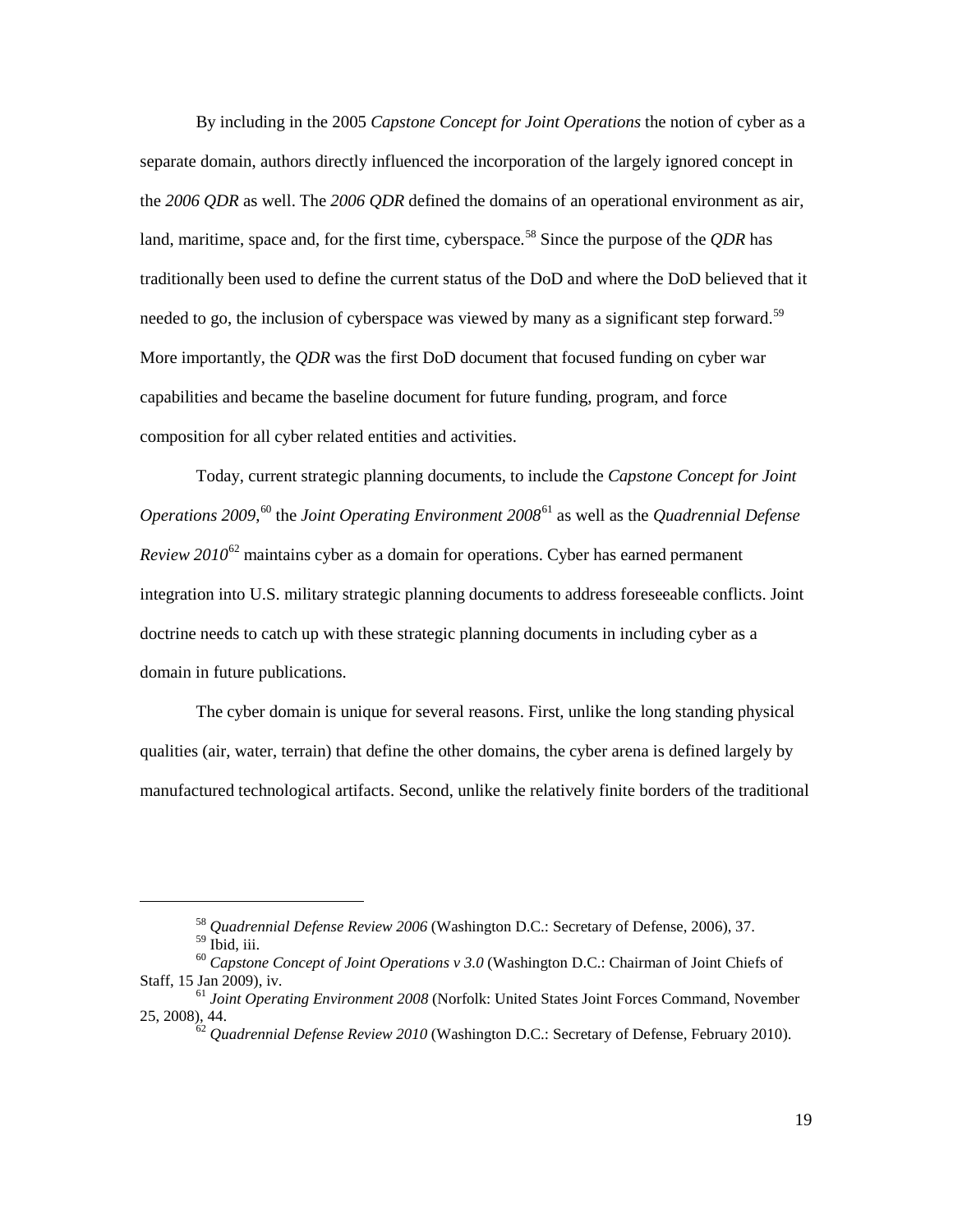land, sea, air, and space battlespaces, the cyber arena crosses the spectrum of the other domains.<sup>[63](#page-25-0)</sup> Although predominantly an artificial or manmade domain, the cyber battlespace does exhibit some natural aspects like the more traditional battlespaces. For example, the cyber domain requires man to provide the hardware for transmission and receipt of data. Additionally, the cyber domain uses elements of the naturally occurring electromagnetic spectrum. However, just like the traditional air domain, one still needs manufactured hardware to take advantage of it. Figure 4 highlights the three elements of the cyber domain, breaking the domain down by the electromagnetic spectrum, electronic systems and physical infrastructure.<sup>[64](#page-25-1)</sup> The cyberspace domain is the region where these three areas overlap. Of note for this monograph, the cyber domain does possess naturally occurring characteristics like the traditional domains of land, sea, and air. However, military officials must consider this battlespace unique from the perspective that it is highly dependent on artificial or manmade hardware for its existence.

<span id="page-25-0"></span><sup>63</sup> Lt Col Joseph Scherrer and Lt Col William Grund, *A Cyberspace Command and Control Model* (Montgomery, AL: Air University Press, 2009), 9.

<span id="page-25-1"></span><sup>64</sup> *Air Force Doctrine Document 2-X: Cyberspace Operations (Draft)* (Washington D.C.: Department of the Air Force, 2009), 1.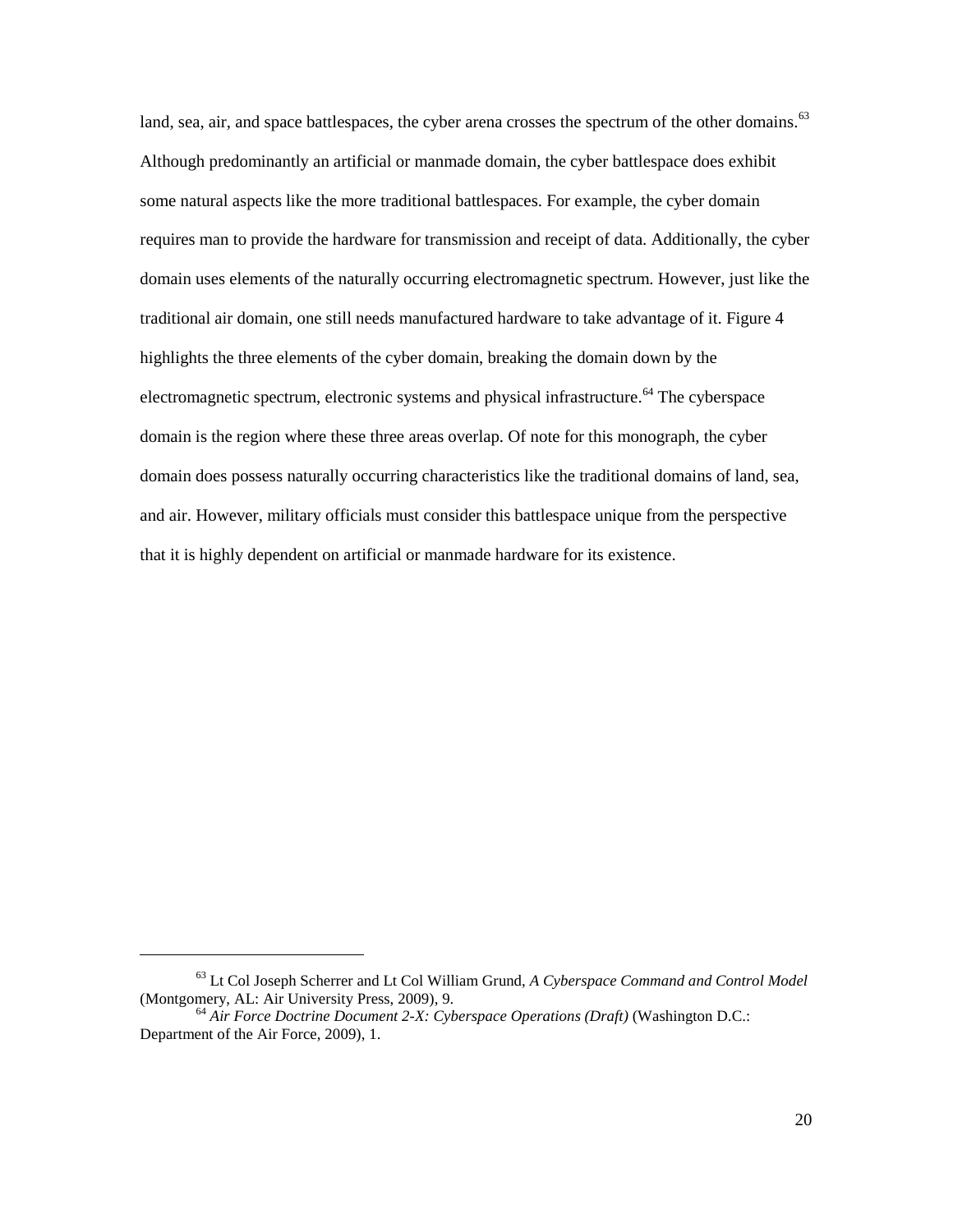

**Figure 4: The Cyberspace Domain[65](#page-26-2)**

#### <span id="page-26-1"></span><span id="page-26-0"></span>**Cyberspace**

The DoD currently defines cyberspace in *Joint Publication 1-02*, as "the notional environment in which digitized information is communicated over computer networks."<sup>[66](#page-26-3)</sup> This definition focuses mainly on the support or notional side of cyberspace and does not address the operational or physical aspects. For example, the DoD defines aerospace as pertaining to the "Earth's envelope of atmosphere and the space above it; two separate entities considered as a single realm for activity in launching, guidance, and control of vehicles that will travel in both

 $65$  Ibid, 4.

<span id="page-26-3"></span><span id="page-26-2"></span><sup>&</sup>lt;sup>66</sup> "DoD Dictionary of Military Terms," DoD Dictionary of Military Terms, http://www.dtic.mil/doctrine/dod\_dictionary/index.html (accessed November 18, 2009).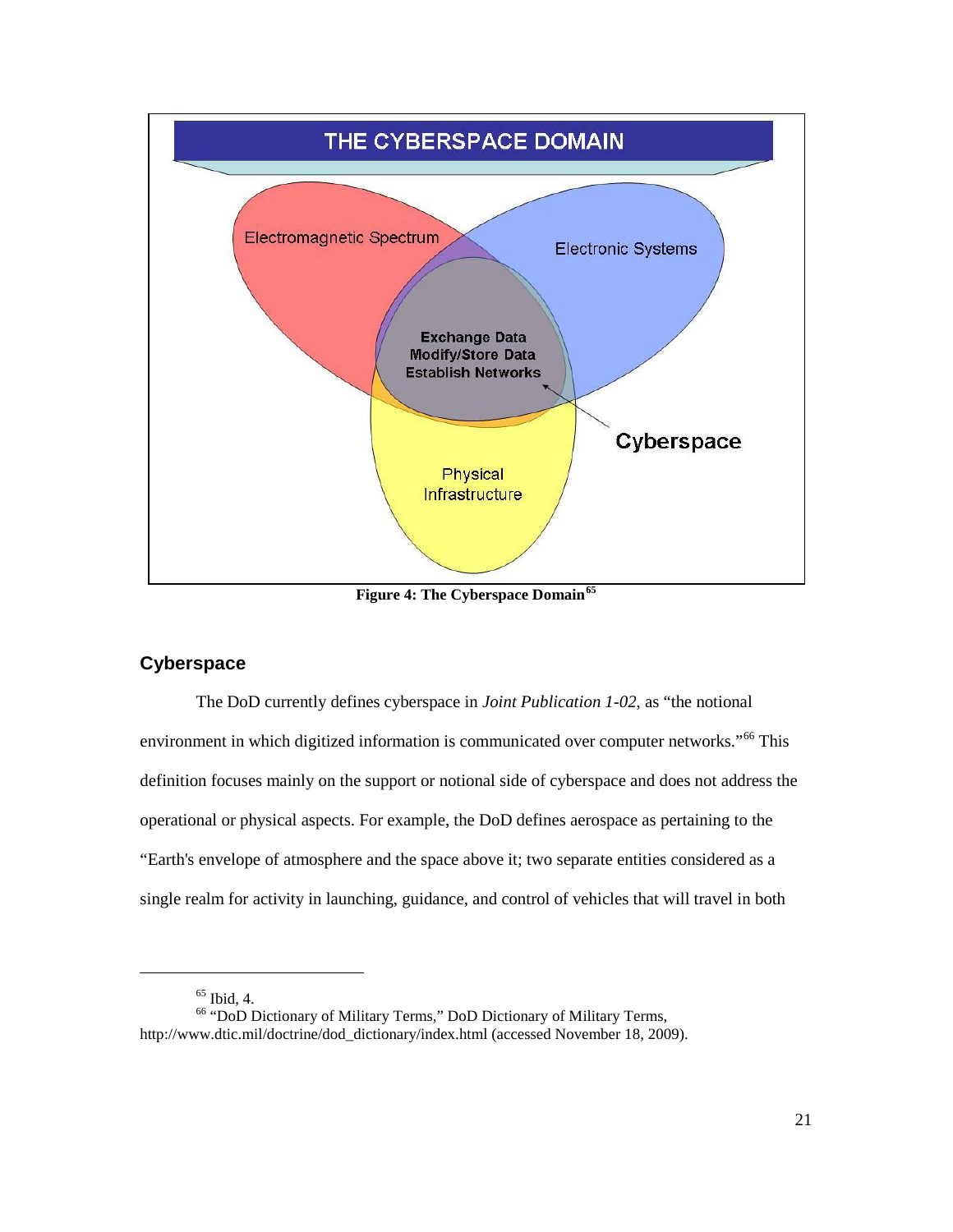entities."<sup>[67](#page-27-0)</sup> The latter definition addresses all aspects of aerospace operations while cyberspace operations are defined only in a support role. The DoD definition of aerospace covers the airfields needed for launch and recovery of aircraft, as opposed to the DoD definition of cyberspace where authors do not include the corresponding network switching hubs, network control centers and electromagnetic spectrum.

In the *National Military Strategy for Cyberspace Operations*, cyberspace is defined as "a domain characterized by the use of electronics and the electromagnetic spectrum to store, modify, and exchange data via networked systems and associated physical infrastructures."<sup>[68](#page-27-1)</sup> This was one of the first official definitions of cyberspace that expanded from just the hardwired Internet to include wireless aspects. In this definition, one can also see the inclusion of the associated physical structures needed to support cyberspace, paralleling the definition of aerospace outlined in the previous paragraph.

In 2008, Deputy Secretary of Defense Gordon England defined cyberspace as "a global domain within the information environment consisting of the interdependent network of information technology (IT) infrastructures, including the Internet, telecommunications networks, computer systems, and embedded processors and controllers."<sup>[69](#page-27-2)</sup> Despite an increasingly comprehensive definition of cyberspace through the years, the publication of England's memorandum to all services marks a backwards trend with regard to the topic. England only defines cyberspace using a very limited Internet focus that addresses support infrastructure, but fails noticeably to include wireless aspects including data links covered under the electromagnetic spectrum.

 $67$  Ibid.

<span id="page-27-1"></span><span id="page-27-0"></span><sup>68</sup> *National Military Strategy for Cyberspace Operations* (Washington D.C.: Joint Chiefs of Staff, December 2006), IX.<br><sup>69</sup> Gordon England, *The Definition of Cyberspace: Deputy SECDEF Memorandum to Secretaries* 

<span id="page-27-2"></span>*of Military Departments* (May 12, 2008).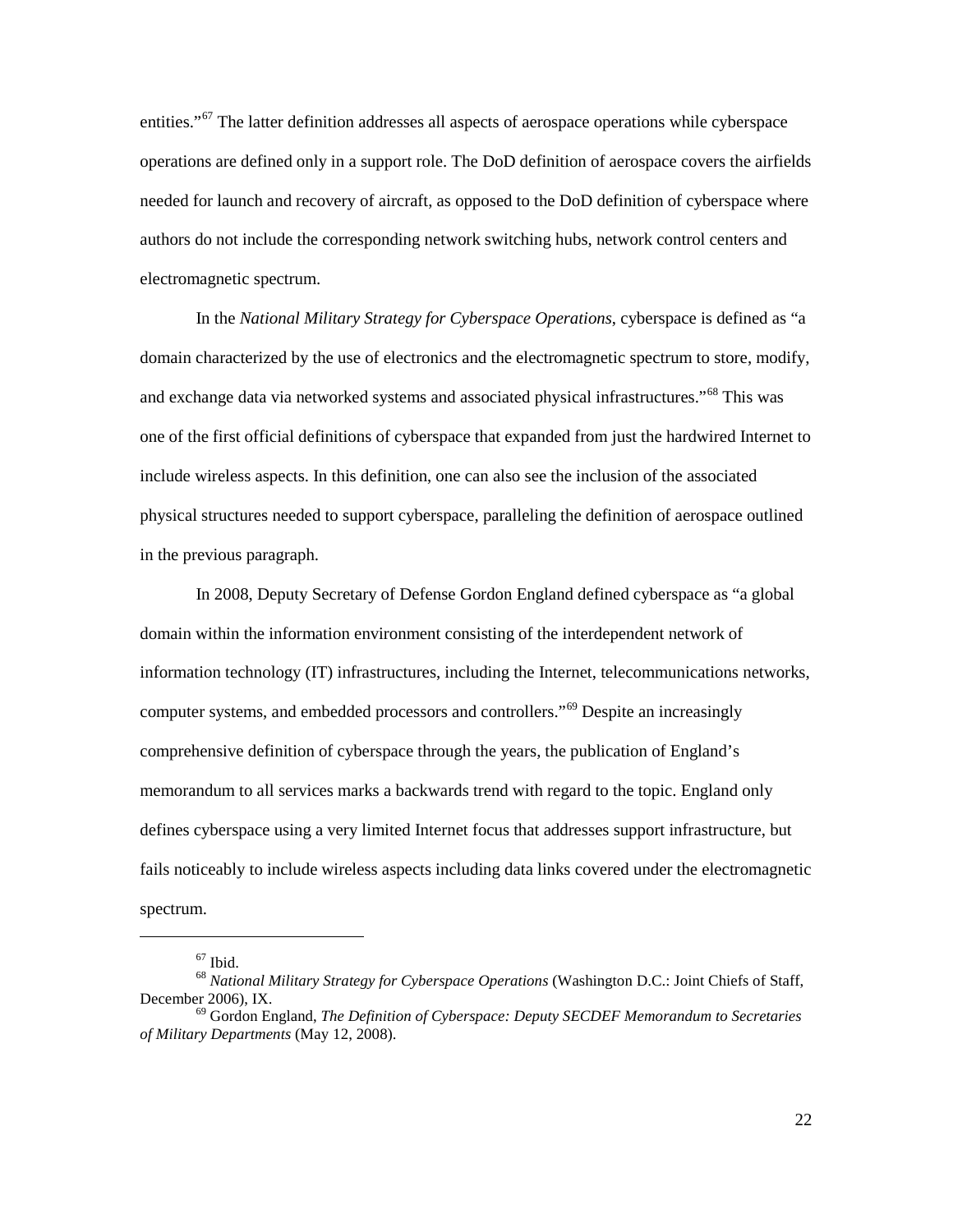As is apparent, the definition of cyberspace is still in flux. Moving forward with the analysis, this monograph uses a combination of the last two definitions for cyberspace: *a global domain within the information environment consisting of the interdependent network of information technology, physical infrastructures, and the electromagnetic spectrum to store, modify, and exchange data via networked systems.* Unlike previous definitions of cyberspace, this definition covers the natural and artificial hardware aspects of cyberspace to include the data links between vehicles operating across the other domains (air, land, sea or space), the traditional Internet, the integrity and nature of data, and all information transport hubs.

#### <span id="page-28-0"></span>**Cyber War**

 $\overline{a}$ 

The next topic that readers must understand involves the current definition and extent of cyber war. In his article "*The Cyber-defence Force's Virtual Shield,"* Robert West defined cyber war as "the use of computer intrusion techniques and other capabilities against an adversary's information based infrastructure to intentionally affect national security or to further operations against national security.<sup>"[70](#page-28-1)</sup> Currently, the DoD does not have a common definition for cyber war, but *Joint Publication, 3-13, Information Operations* defines computer network operations as "comprised of computer network attack, computer network defense, and related computer network exploitation enabling operations."<sup>[71](#page-28-2)</sup> With such a limited understanding of cyber war, U.S. officials may restrict cyber warfare to a defensive role, unlike West's definition that exhibits a more offensive spirit. Additionally, the current DoD definition of computer network operations remains incomplete. While the phrase cyber war implies multiple and synchronized actions

<span id="page-28-2"></span><span id="page-28-1"></span><sup>70</sup> Robert C. West, "The Cyber-defence Force's Virtual Shield," *Janes Intelligence Review* (December 2000): 17-18.

<sup>71</sup> *Joint Publication 3-13*, GL-6.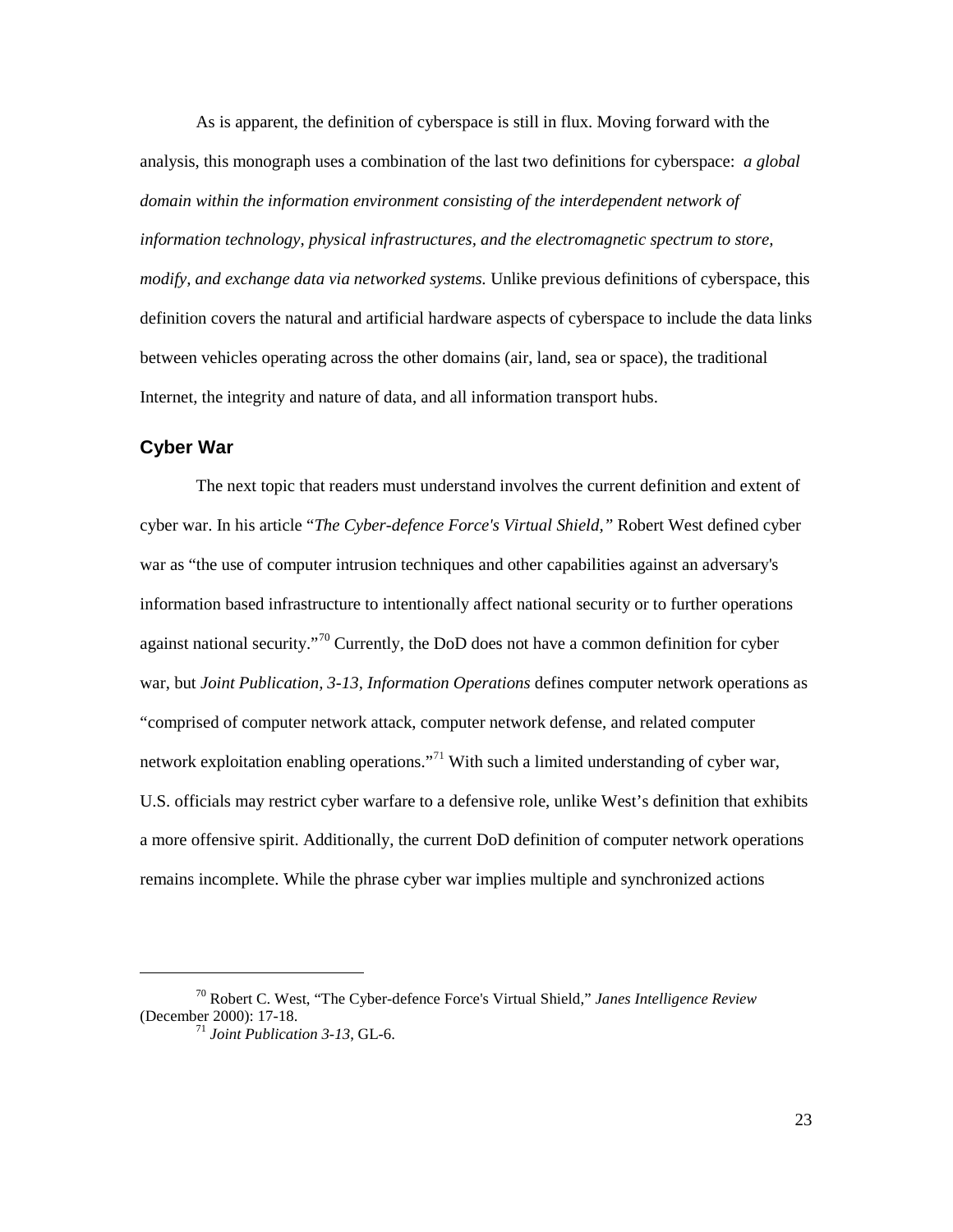against an enemy, computer network operations implies limited and isolated actions primarily to protect information.

#### Computer Network Attack

To further explore the nature of computer network operations, *Joint Publication 3-13* defines computer network attacks as "actions taken through the use of computer networks to disrupt, deny, degrade, or destroy information resident in computers and computer networks, or the computers and networks themselves."<sup>[72](#page-29-0)</sup> One classic example of a computer network operation is the cyber attack on Estonia in April 2007. In her article *Victory in Cyberspace,* Dr. Rebecca Grant described this event as Web War 1:

Someone launched a massive, no-warning cyber. In its opening minutes, bursts of electronic messages began to flood Estonian government websites. Firewalls were up, extra servers were ready, and an emergency response team was standing by for just such an eventuality. Yet these defenses were easily breached. The attack count experienced exponential growth. There were about 1,000 assaults on the first day. On the second day, there were 2,000 attacks *per hour*. These denial-of-service attacks quickly forced the Estonian government to shut down several websites—some for hours, some for days.<sup>[73](#page-29-1)</sup>

U.S. Secretary of the Air Force Michael Wynne also commented on the attack: "Russia, our Cold War nemesis, seems to have been the first to engage in cyber warfare . . . Over the past four weeks, it is reported that Russia has been conducting massive cyber attacks against the small Baltic country of Estonia – the first known incidents of such an assault on a state."<sup>[74](#page-29-2)</sup> Thanks to Wynne's comments and other forewarnings from cyber officials, the United States and the world took notice and began to integrate cyber war into the planning process.

<sup>72</sup> *Joint Publication 3-13*, GL-5.

<span id="page-29-1"></span><span id="page-29-0"></span><sup>&</sup>lt;sup>73</sup> Rebecca Grant, *Victory in Cyberspace*, Air Force Association Special Report (Arlington, VA: Air Force Association, October 2007), 4.

<span id="page-29-2"></span><sup>&</sup>lt;sup>74</sup> TSgt A.J. Bosker, "SECAF: Dominance in cyberspace is not optional," *Air Force Print News*, May 2007.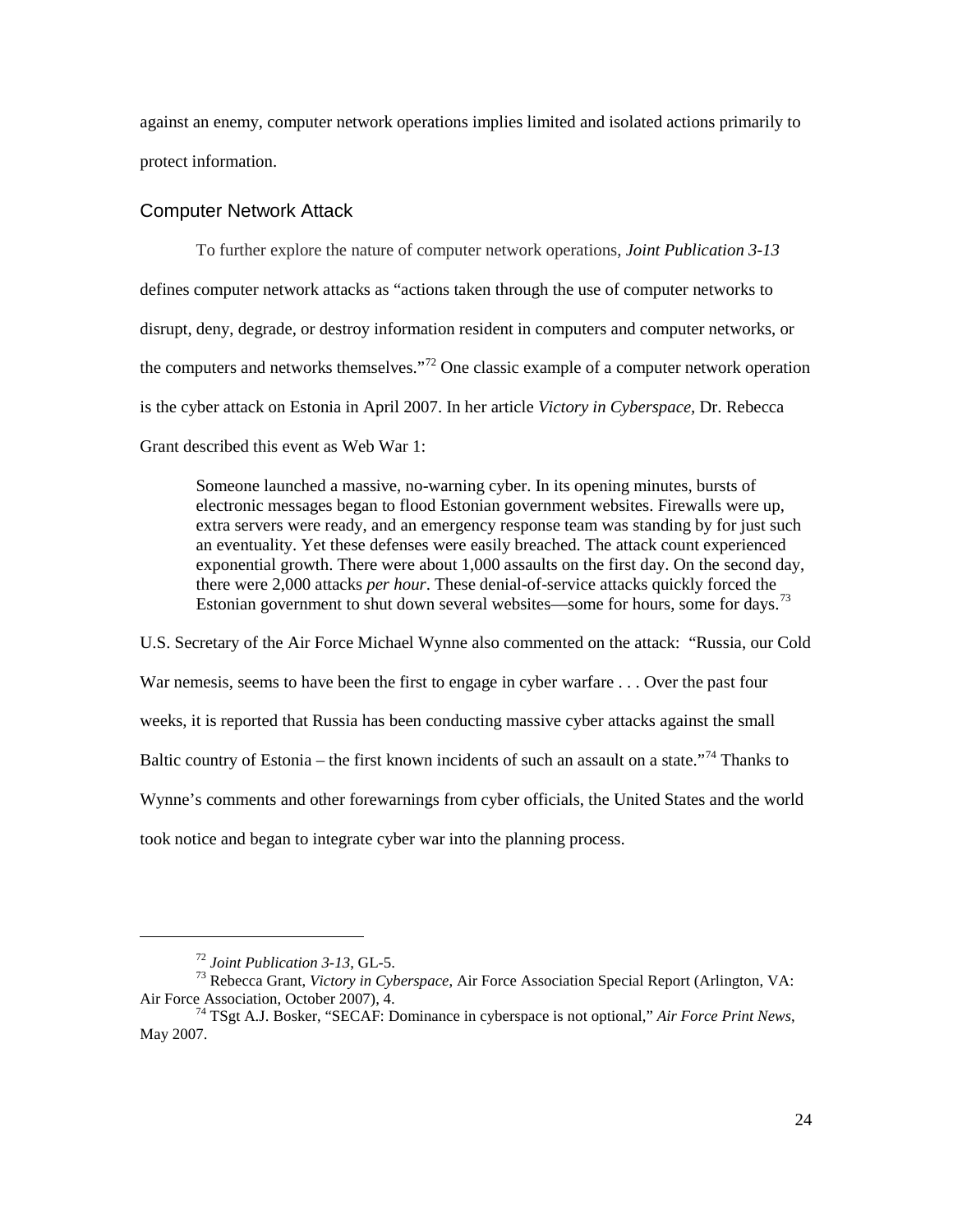According to draft U.S. Air Force cyber doctrine, computer network attack includes network attack, electronic attack, or physical attack. Network attack is an attack using networkbased capability aimed to destroy, disrupt, or corrupt information resident in or transiting through networks.<sup>75</sup> Electronic attack is aimed at reducing the enemy's effective use of the electromagnetic spectrum (e.g. jamming).<sup>[76](#page-30-1)</sup> Physical attack is a typical kinetic attack on known enemy cyber nodes to deny this capability.<sup>[77](#page-30-2)</sup> A physical attack may also be used to shift an enemy's command and control communications onto a network that one already has compromised; for example, one may deliberately destroy an adversary's fiber optic network in order to deliberately force them to utilize instead significantly more vulnerable radio communications.

#### Computer Network Defense

The next definition critical to understanding the cyber domain involves both active and reactive defensive measures that nations must take to protect information, software, and systems. *Joint Publication 3-13* defines computer network defense as "actions taken through the use of computer networks to protect, monitor, analyze, detect and respond to unauthorized activity within Department of Defense information systems and computer networks."<sup>[78](#page-30-3)</sup> Computer network defense does not just apply to networks, but also to the physical and environmental pieces needed to execute cyberspace operations. Defensive activities typically have two major components: active and reactive. Active defenses are the continuous monitoring and analyzing of all activity and identifying anomalous behavior. Reactive defenses are the measures taken to

<span id="page-30-3"></span><span id="page-30-2"></span><span id="page-30-1"></span><span id="page-30-0"></span><sup>75</sup> *Air Force Doctrine Document 2-X: Cyberspace Operations (Draft)* (Washington D.C.: Department of the Air Force, 2009), 16.<br><sup>76</sup> Ibid, 16.

<sup>&</sup>lt;sup>77</sup> Ibid, 17.  $78$  *Joint Publication 3-13*, GL-5.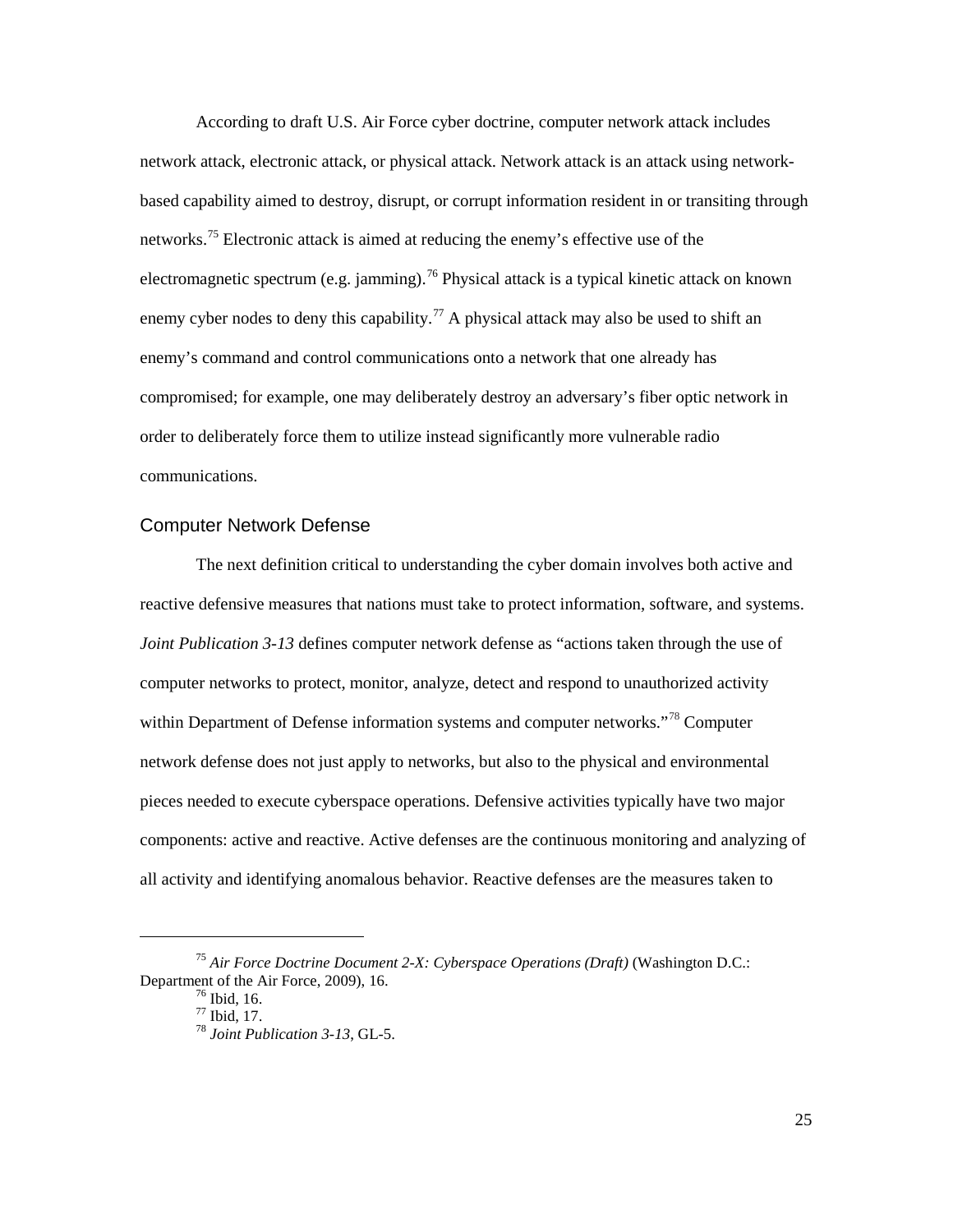directly counter adversary activities that seek to penetrate a network or actions taken to terminate an ongoing intrusion.<sup>[79](#page-31-0)</sup>

#### Computer Network Exploitation

Finally, in addition to understanding both offensive and defensive cyber measures, readers must also understand computer network exploitation to better comprehend the intricacies of enabling such attacks. *Joint Publication 3-13* defines computer network exploitation as "enabling operations and intelligence collection capabilities conducted through the use of computer networks to gather data from target or adversary automated information systems or networks."<sup>[80](#page-31-1)</sup> Computer network exploitation reveals information resident on or in transit through an adversary's system. Consequently, computer network exploitation can reveal vital information about an adversary's cyberspace and expose critical vulnerabilities. Additionally, computer network exploitation can generate vital strategic and operational intelligence for other operations including those executed across traditional domains like air, land, sea, and space.<sup>[81](#page-31-2)</sup> Authors of recent articles on computer network exploitation typically address incidents within the DoD. For example, as late as 2009, U.S. Secretary of Defense Robert Gates admitted to a successful attack to steal highly sensitive, classified, and reportedly protected data involving the U.S. Air Force's F-35.<sup>[82](#page-31-3)</sup> Beyond DoD, computer network exploitation can also apply to commercial industry. However, companies are not as quick to highlight that their systems were accessed and exploited since such an intrusion could potentially lead to loss of confidence in the company and have an irrevocable negative impact on stock prices or business opportunities.

<sup>&</sup>lt;sup>79</sup> Air Force Doctrine Document 2-X: Cyberspace Operations (Draft), 14. <sup>80</sup> Joint Publication 3-13, GL-6.

<sup>&</sup>lt;sup>81</sup> Air Force Doctrine Document 2-X: Cyberspace Operations (Draft), 17. <sup>82</sup> Gates: Cyber Attacks a Constant Threat, *CBS News*, April 21, 2009.

<span id="page-31-3"></span><span id="page-31-2"></span><span id="page-31-1"></span><span id="page-31-0"></span>http://www.cbsnews.com/stories/2009/04/21/tech/main4959079.shtml (accessed January 14, 2010).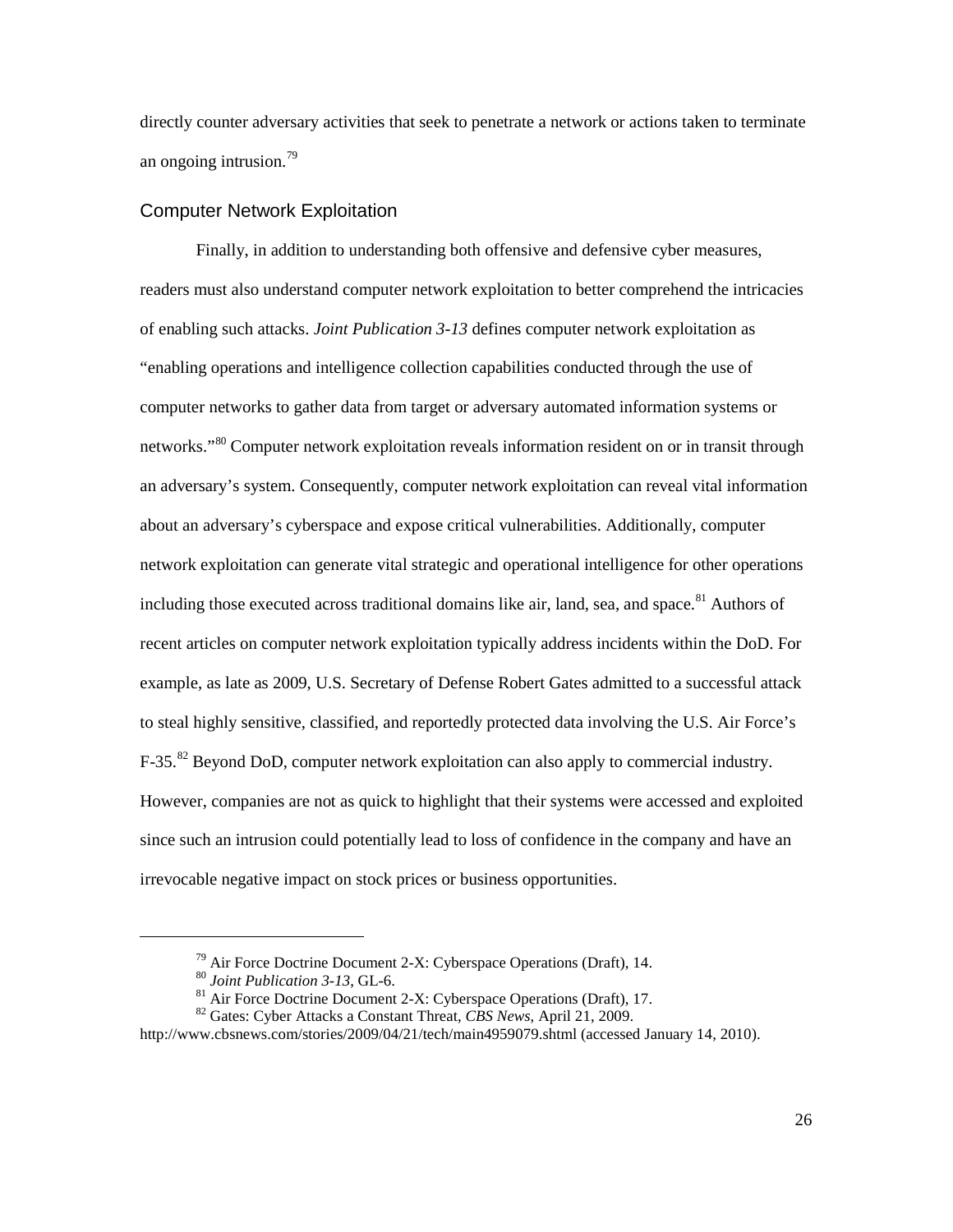Computer network attack, computer network defense and computer network exploitation are three aspects of computer network operations and taken collectively, provide the reader with an understanding of DoD's existing conception of cyber war. However, to ascertain a more complete definition of cyber war one must understand more than just the different types of attacks and defensive measures and explore the nature, intent, and source of such attacks. Due to the amorphous structure of the cyber domain, both state and non-state actors can operate across cyberspace. As a result, to fully understand cyber war readers must learn the subtle distinctions between cyber crime, cyber terrorism, and hacktivism.

#### <span id="page-32-0"></span>**Cyber Crime**

 $\overline{a}$ 

The *2006 QDR* tasked DoD to be able to effectively shape and defend its cyber networks.<sup>[83](#page-32-1)</sup> To meet this task, the DoD needed to understand what constitutes cyber crime. In her monograph *The Spectrum of Cyber Conflict from Hacking to Information Warfare: What is Law Enforcement's Role?,* Major Bonnie Adkins defined cyber crime as activity which "ranges from illegal exploration, hacking or other computer intrusions perpetrated by an individual or group with criminal or self-motivated interests and intent."<sup>[84](#page-32-2)</sup>

Cyber crime can include theft of technology, information, or both in the form either of a criminal act or as an act of espionage, which significantly complicates the problem. For example, in a criminal act the Department of Justice (DoJ) would be the lead agency retaining both investigatory and prosecution responsibilities. However, in an espionage case directed against the United States, either DHS or the DoD would be responsible.<sup>[85](#page-32-3)</sup> In 2009, hackers stole \$300 billion in F-35 fighter development proprietary technology. According to Secretary of Defense Gates, the

<sup>83</sup> *Quadrennial Defense Review 2006*, 31.

<span id="page-32-3"></span><span id="page-32-2"></span><span id="page-32-1"></span><sup>84</sup> Bonnie Adkins, "*The Spectrum of Cyber Conflict from Hacking to Information Warfare: What is Law Enforcements Role?*" (master's thesis, Air Command and Staff College, Air University, April 2001). 85 *National Strategy to Secure Cyberspace*.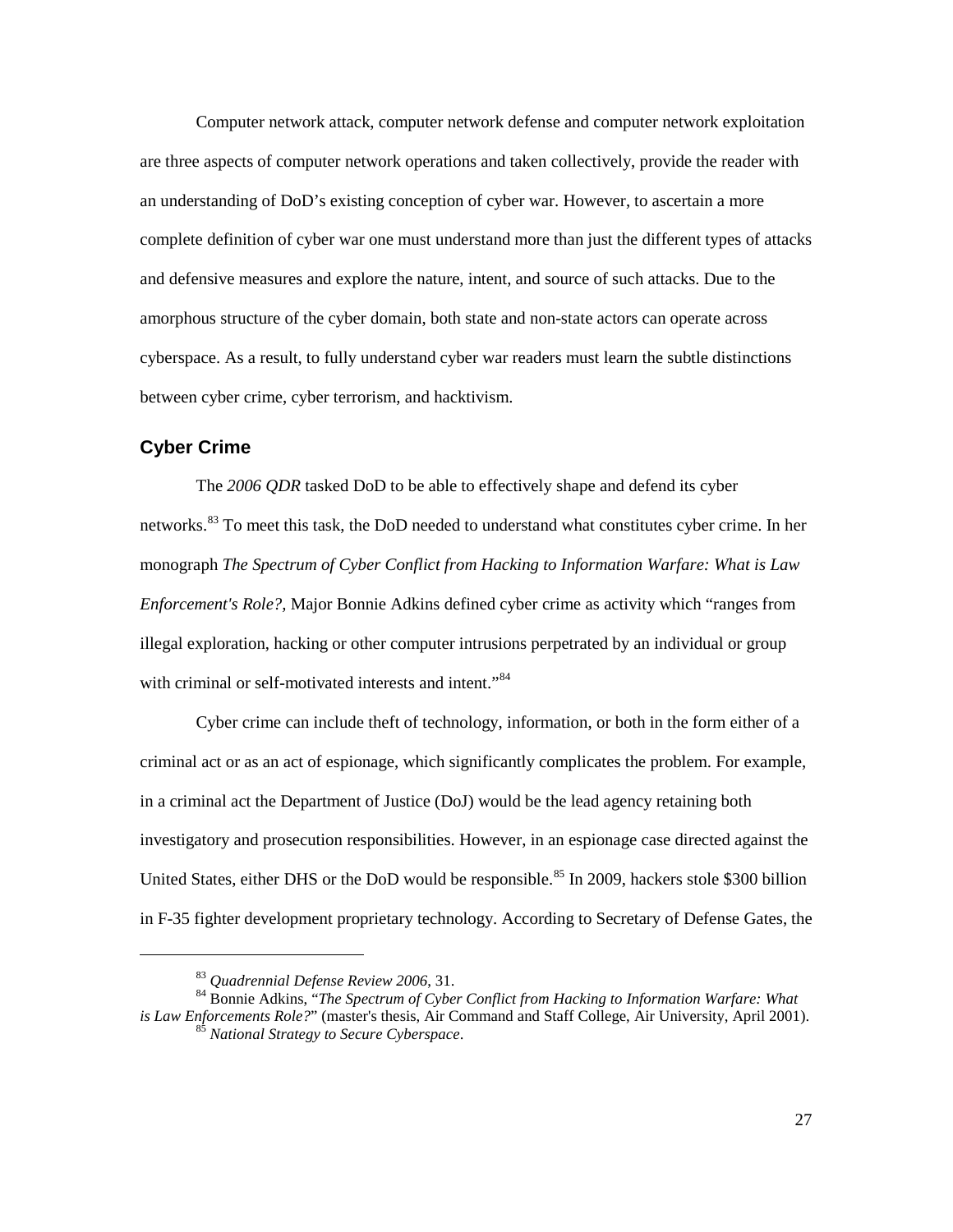breaches took place in the allied nation of Turkey. <sup>[86](#page-33-0)</sup> Although the attackers certainly had malicious intent, the individuals were more than likely acting with financial, not ideological or political motivation. Regardless, as the example indicates, the United States needs to focus its efforts on providing a flexible cyber force that can meet a wide range of threats, not just from known or suspected terrorists.

#### Cyber Terrorism

Major Adkins further defined cyber terrorism as "the premeditated, politically motivated attack against information, computer systems, computer programs, and data, which result in violence against noncombatant targets by sub-national groups or clandestine agents."<sup>[87](#page-33-1)</sup> Unlike cyber crime related attacks, the actions of cyber terrorists are inspired by more than just financial motivations. The 2007 attack against Estonia was initially classified as a cyber terrorist attack. Complicating efforts to define the nature of the attack, Russia denied any responsibility for the measures and pointed out that it was a concerted effort of hackers functioning in a supposedly unsponsored fashion.<sup>[88](#page-33-2)</sup>

One of the biggest concerns of U.S. officials is an attack by cyber terrorists on U.S. critical infrastructure such as the electrical grid or telecommunication network. A report by the Congressional Research Service highlighted a potential scenario referred to appropriately as the "Digital Pearl Harbor":

In July 2002, the U.S. Naval War College hosted a war game called "Digital Pearl Harbor" to develop a scenario for a coordinated cyber terrorism event, where mock attacks by computer security experts against critical infrastructure systems simulated state-sponsored cyber war. The simulated cyber attacks determined that the most vulnerable infrastructure computer systems were the Internet itself, and the computer

<sup>86</sup> Gates: Cyber Attacks a Constant Threat, *CBS News*, April 21, 2009.

<span id="page-33-2"></span><span id="page-33-1"></span><span id="page-33-0"></span>http://www.cbsnews.com/stories/2009/04/21/tech/main4959079.shtml (accessed January 14, 2010).<br><sup>87</sup> Adkins, 26.<br><sup>88</sup> Grant, 5.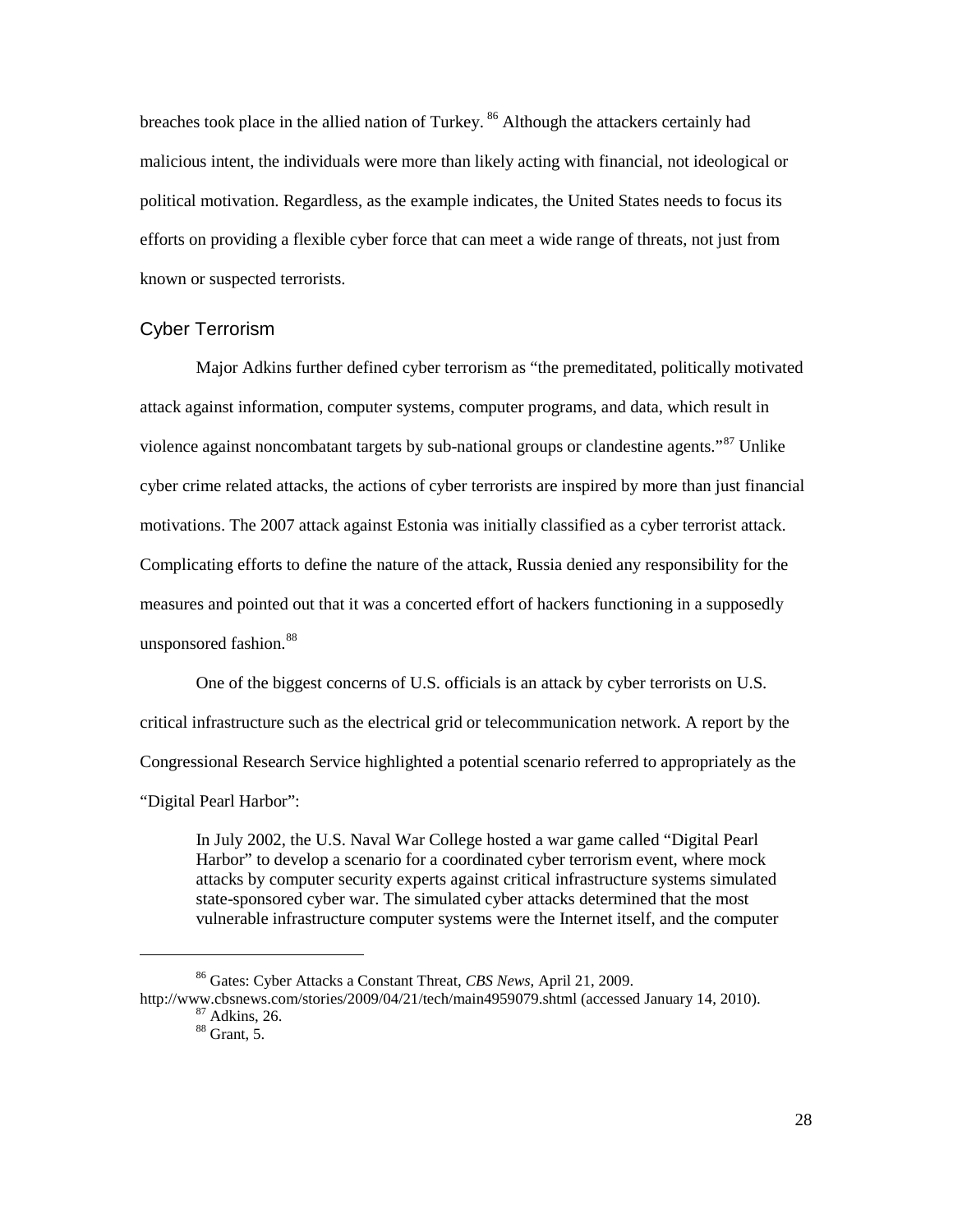systems that are part of the financial infrastructure.It was also determined that attempts to cripple the U.S. telecommunications infrastructure would be unsuccessful because builtin system redundancy would prevent damage from becoming too widespread. The conclusion of the exercise was that a "Digital Pearl Harbor" in the United States was only a slight possibility.<sup>[89](#page-34-0)</sup>

As technology flourishes globally and access to this technology increases, the threat of attacks by cyber terrorists will only increase. As a result, it behooves the U.S. and its allies to take protective measures.

#### **Hacktivism**

An introduction to hacktivism, another grey area between criminal activity and terrorist attacks, will more fully contribute to an overall understanding of cyber war. Hacktivism is defined as "computer activism and operates in the tradition of non-violent direct action and civil disobedience."<sup>[90](#page-34-1)</sup> Hacktivism uses the same tactics of trespass and blockade from earlier social movements and applies them to the Internet. This type of operation occurs as a denial of service during certain politically controversial events.<sup>[91](#page-34-2)</sup> One of the most recent examples of hacktivism is hacking into the Climatic Research Unit of the University of East Anglia in Britain. Anti-global warming hacktivists were able to steal emails and post them to the Internet as evidence that scientists rigged data to make it appear as if humans caused global warming.<sup>[92](#page-34-3)</sup>

This chapter has explored the nature of cyber war in depth. In addition to more fully defining the cyber domain and operations, this section has described the multiple facets of cyber war. Readers should now understand that cyber war includes more than just the DoD offensive and defensive functions, but also includes both criminal and terrorist aspects which blur the line

<span id="page-34-0"></span><sup>89</sup> Clay Wilson, *Botnets, Cybercrime, and Cyberterrorism: Vulnerabilities and Policy Issues for Congress* (Washington D.C.: Congressional Research Service, January 29 2009), 20. 90 Adkins, 8.

<span id="page-34-3"></span><span id="page-34-2"></span><span id="page-34-1"></span><sup>91</sup> Juliet Eilperin, "Hackers steal electronic data from top climate research center," *Washington Post*, November 21, 2009.

 $92$  Ibid.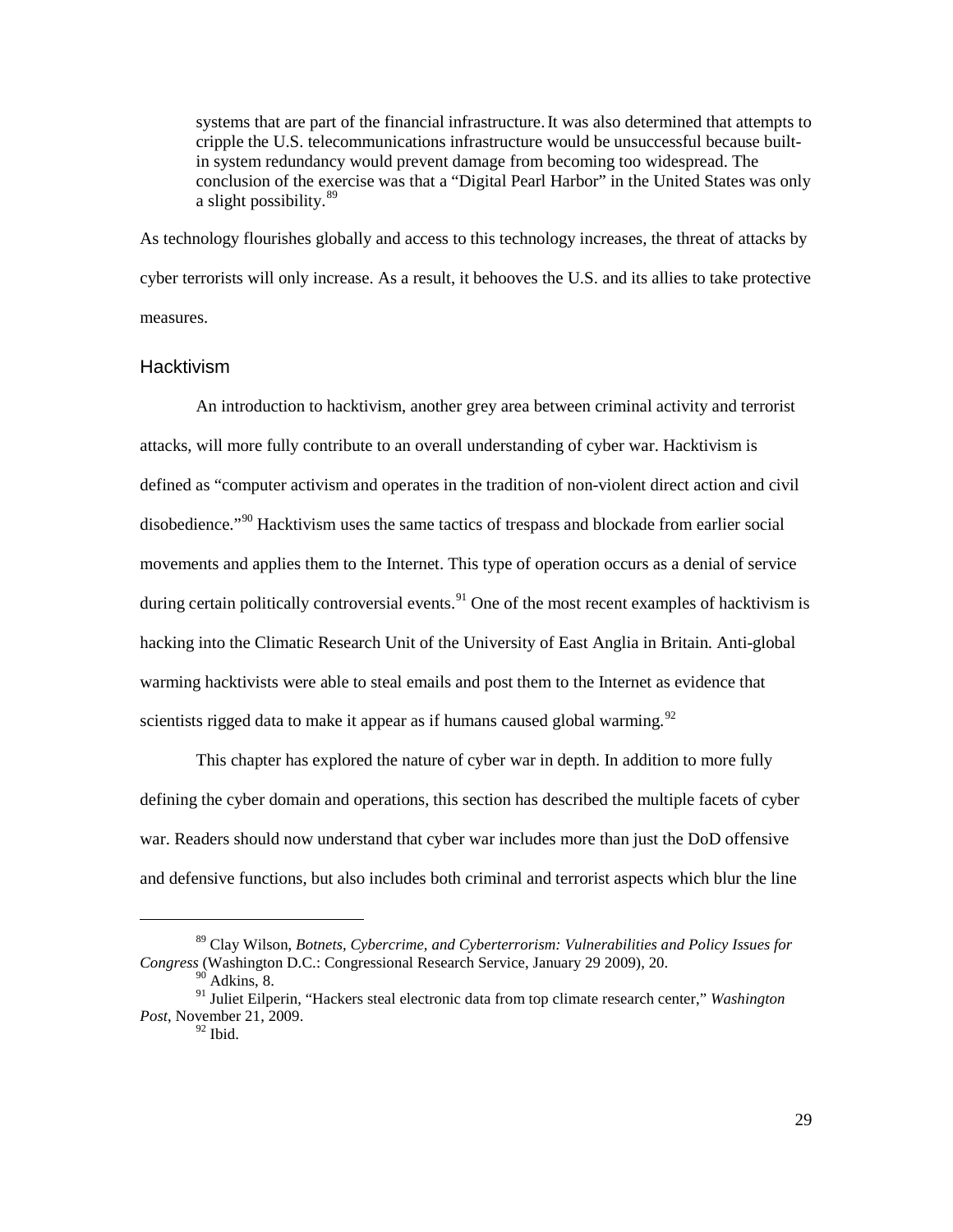between military operations and law enforcement. As cyber doctrine matures and is more clearly defined, government officials and military personnel will better understand how to apply cyber capabilities. Now, with an understanding of both the Principles or War and cyber war, this paper endeavors in the following chapter to address the primary research question of whether or not the Principles of War apply to cyber war.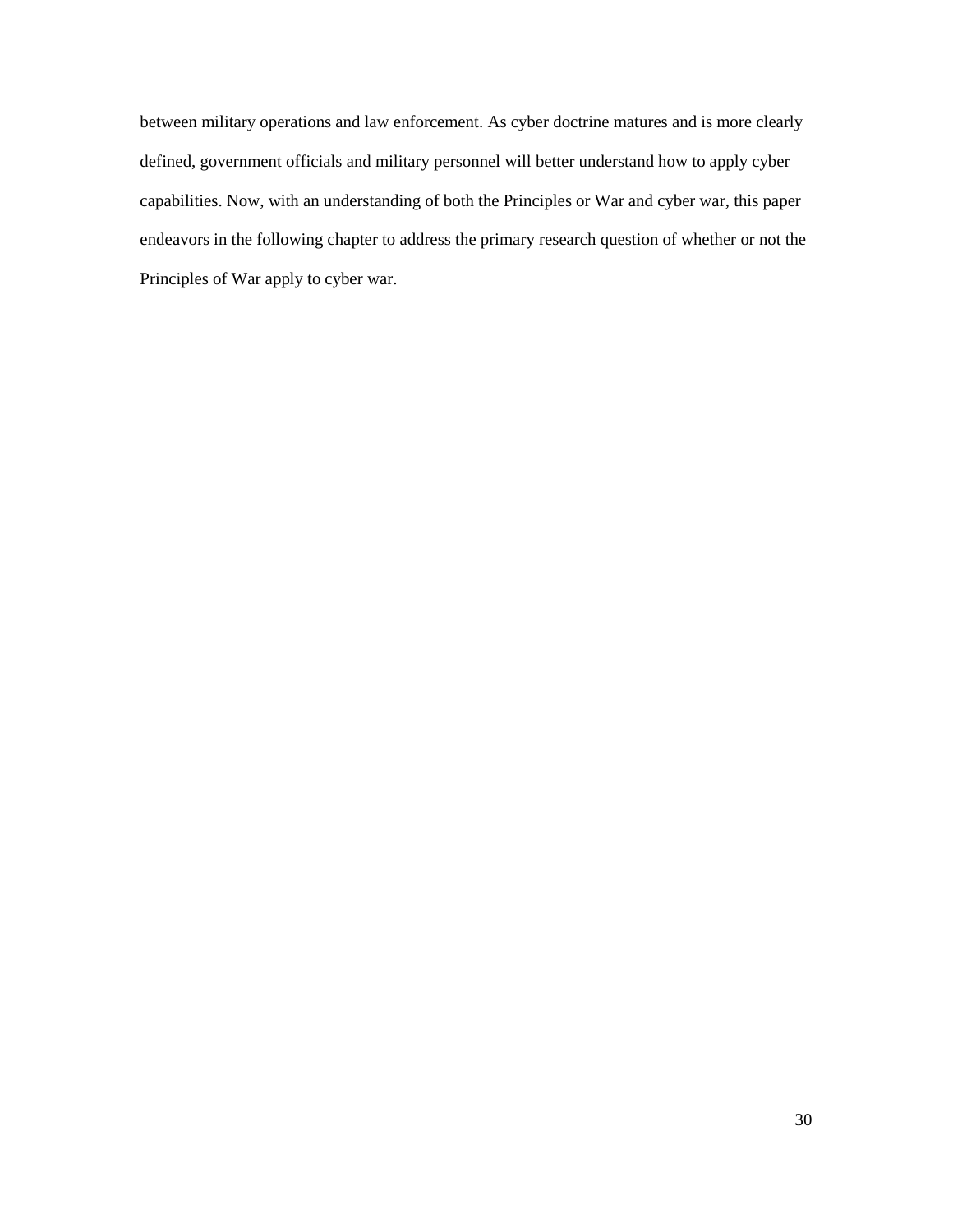### **Do the Principles of War Apply to Cyber War?**

<span id="page-36-0"></span>The advent of cyber warfare, which can go straight to the vital centers and either neutralize or destroy them, has put a completely new complexion on the old systems of making war. It is now realized that the hostile main army in the field is a false objective, and the real objectives are the vital centers.

John Osterholz**[93](#page-36-1)**

With the advent of airpower, officials had similar discussions as the current debate over cyber war and the Principles of War. In the epigraph above, John Osterholz took a quote from Brigadier General Billy Mitchell regarding airpower and replaced air warfare with cyber warfare to show to striking similarities. Like Mitchell advocating the capacity of airpower years earlier, Osterholz questioned why the United States should ever risk attacking with physical assets when an attack with cyber capabilities can produce similar results. As discussed earlier, contemporary U.S. leaders have relegated cyber related activities to primarily a support role rather than an active or direct tool. Similarly, when Brigadier General Mitchell advocated the use of airpower to achieve national objectives, critics questioned whether airpower could do anything besides provide support. Just as Mitchell argued for a more appropriate application of airpower, this monograph attempts to encourage a similar discussion that challenges U.S. civilian and military leaders' notion of conventional conflicts with regard to the cyber domain.

As General of the Army MacArthur quipped, "New conditions require, for solution–and new weapons require, for maximum application–new and imaginative methods. Wars are never won in the past."<sup>[94](#page-36-2)</sup> MacArthur highlighted that one must not live on successes of the past or within traditional paradigms when confronted with revolutions in military affairs. At the same time, one cannot discount the past and must strive to glean lessons from history's successes and

<sup>93</sup> John Osterholz, "Data Bombs Away," *Armed Forces Journal* (September 2009).

<span id="page-36-2"></span><span id="page-36-1"></span><sup>94</sup> Westenhoff, *The CADRE Digest of Air Power Opinions and Policy Issues*, 56.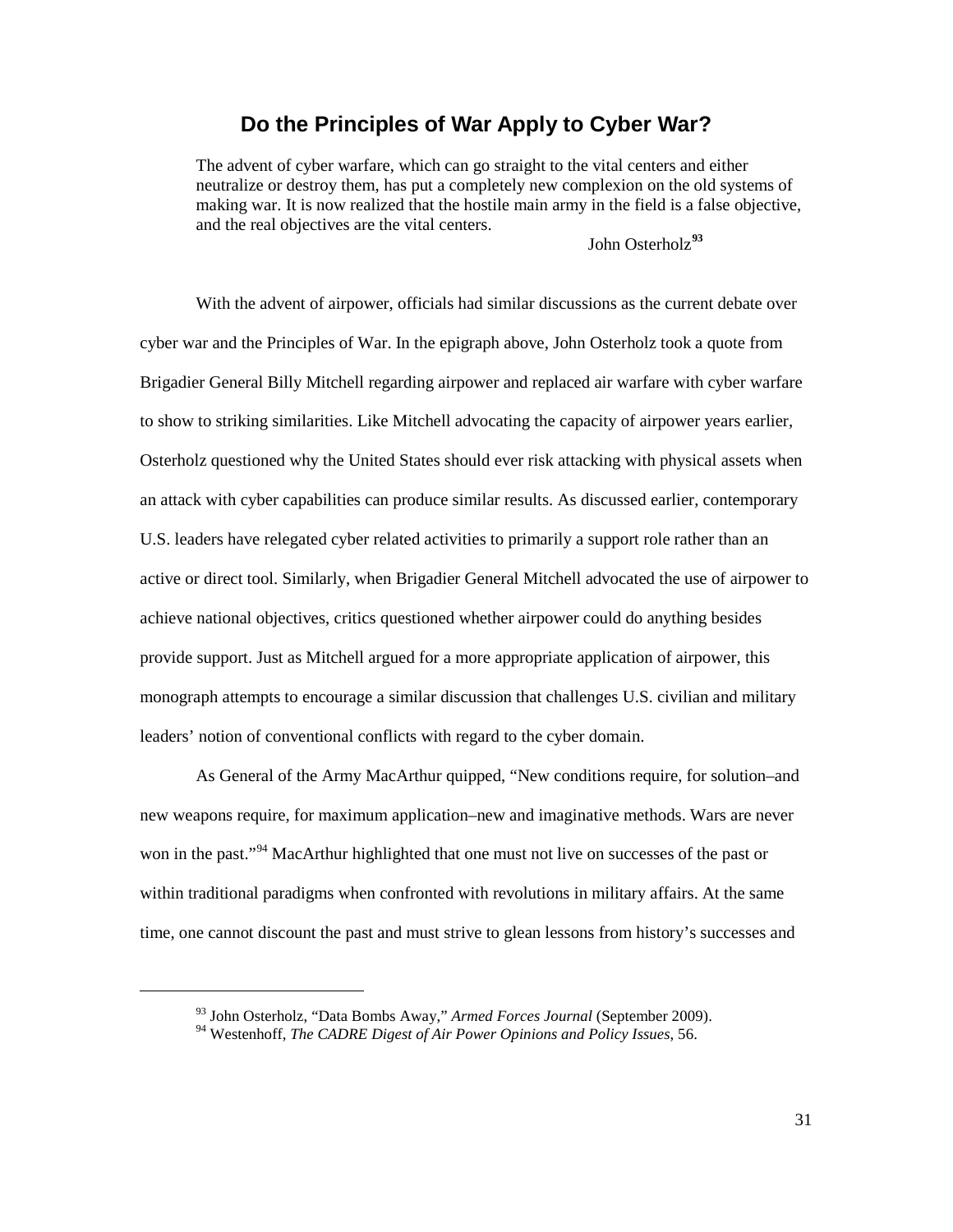failures that apply in a contemporary context. As airpower in the past, cyber power today represents a new application of military technology that some initially argued brought a revolution in military affairs; also like airpower in the past, cyber power has instead turned out to be a military revolution that will continue to have far-reaching impacts for both military and civilian sectors alike.

The remainder of this chapter compares the Principles of War from chapter two with the cyber definitions from chapter three. This comparison shows where cyber fits within the current and generally accepted understanding of the Principles of War and highlights particular areas where the existing paradigm proves insufficient.

#### <span id="page-37-0"></span>**Objective**

<span id="page-37-1"></span> $\overline{a}$ 

The purpose of the objective is to direct every military operation toward a clearly defined, decisive, and achievable goal.<sup>[95](#page-37-1)</sup> With cyber operations, planners need to integrate computer network operations into the stated objective of the joint force commander. Leveraging the ability of the cyber domain, offensive cyber operations can enable strategic, operational, and tactical effects through functional missions such as strategic attack, counterair, counterland, countersea and space control.

Depending on the objective of the joint force commander, a cyber effort may either involve either attack or defense. For example, an objective may be to disrupt an enemy's command and control through a cyber attack directed against a power grid. Through computer network attack, a joint force commander can disable a power grid without using kinetic weapons. As a result, the joint force commander does not need to take into consideration the need to rebuild the power infrastructure during post-conflict operations. By including cyber capabilities in such a

32

<sup>95</sup> *Joint Publication 3-0*, A-1.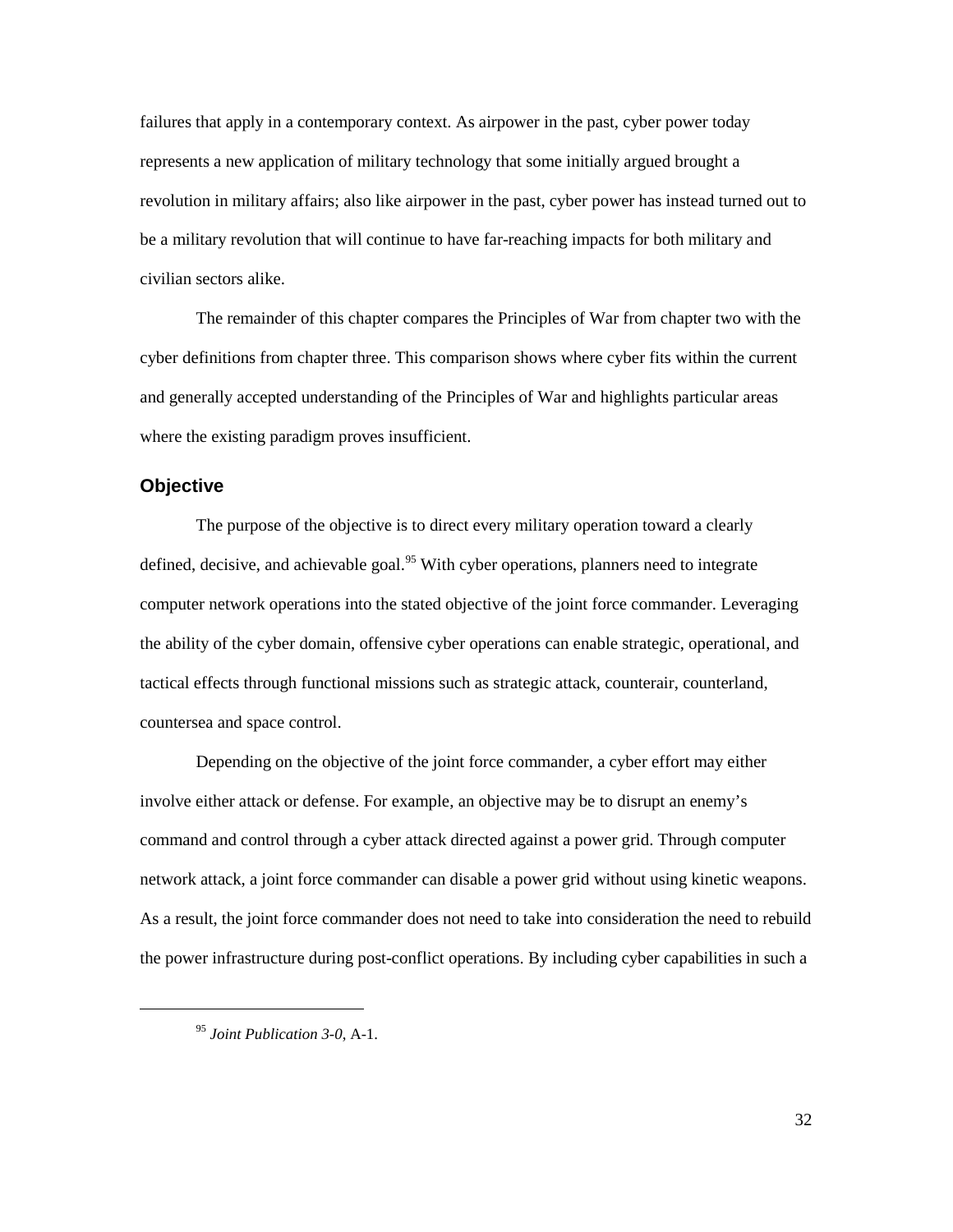direct role, equal to a conventional bombing campaign against the same target, a joint force commander can significantly reduce the amount of time required to bring about stability and meet the national strategic objectives identified by the President. Additionally, by minimizing the amount of time and forces required to stabilize an area of operations, leaders can drastically increase the combat power available for other issues that a commander may face to ensure that the right forces are applied towards the objective.

In his book, *The Principles of War for the Information Age*, Robert Leonhard argued that the principle of objective does not apply to cyber war. Leonhard contended that the principle of objective focuses military forces on the decisive battle.<sup>[96](#page-38-0)</sup> Furthermore, since the nature of cyber war is inherently continuous and it is often difficult to identify a clear and decisive virtual "battle," Leonhard contended that objective, as traditionally defined, does not apply to the cyber domain. Despite Leonhard's contention, commanders do nevertheless need to identify a clear objective to focus all efforts to include cyber operations. Leonhard focused on the tactical level of battle and consequently failed to consider the principle at the strategic level of war and the effect desired. In fact, joint force commanders are guided by the principle of objective at the higher echelons of war. Without an objective to focus the actions of joint forces, how do subordinate commanders know when they have reached termination criteria? Strategic level objectives should be based on the termination criteria that the commander or higher civilian authority has published. Therefore, once the appropriate officials have established such objectives, military officials must then strive to incorporate how, and to what extent, cyber related activities could best achieve the desired effects. Contrary to Leonhard's remarks, the decisive battle in today's world could very well focus the joint force on an objective that is appropriately accomplished through cyber operations.

<span id="page-38-0"></span> $\overline{a}$ 

33

<sup>96</sup> Leonhard, *The Principles of War for the Information Age*, 141.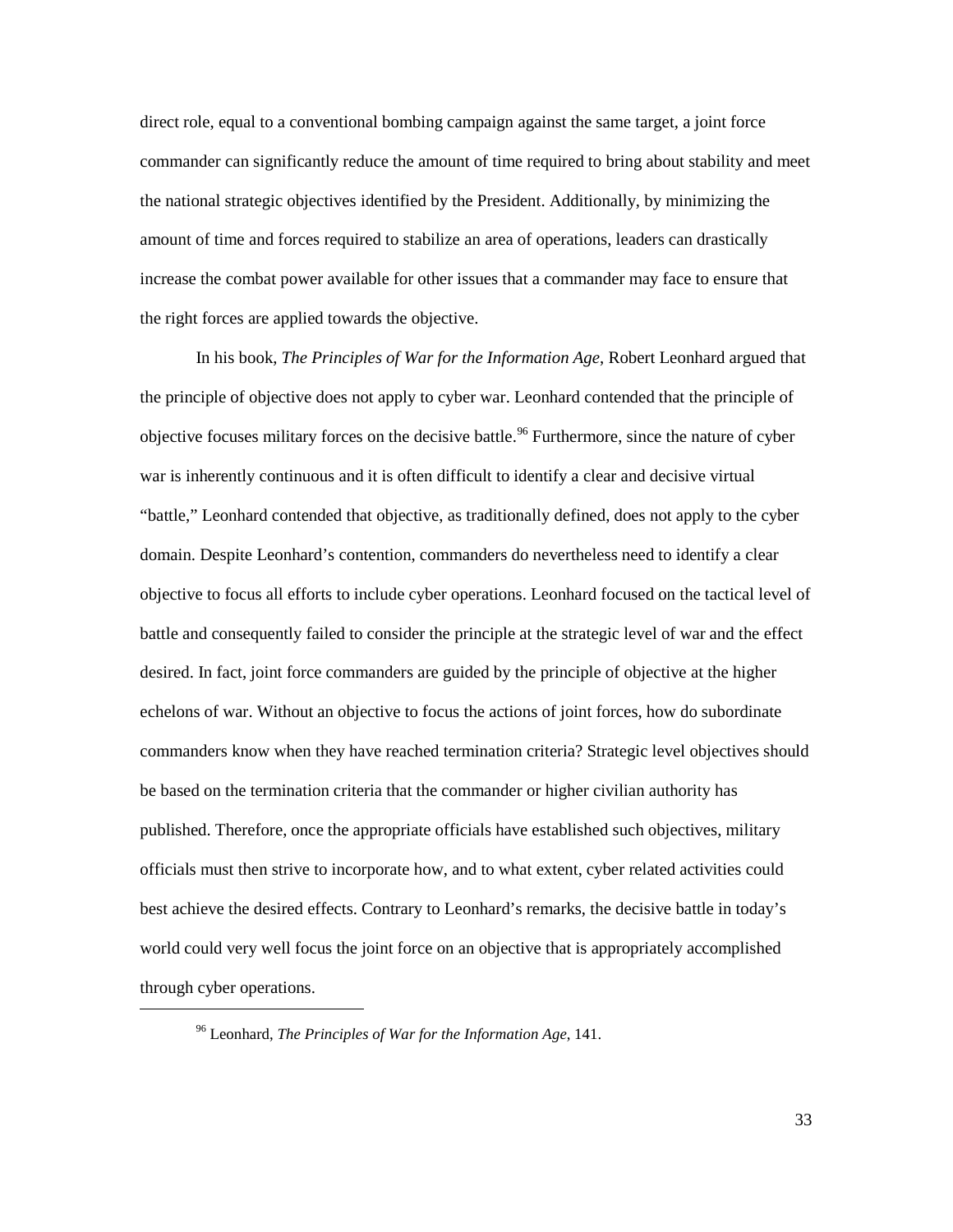#### <span id="page-39-0"></span>**Offensive**

The purpose of an offensive action is to seize, retain, and exploit the initiative.<sup>[97](#page-39-1)</sup> Although a traditional understanding of this principle may indicate that initiative involves seizing terrain, a more contemporary understanding significantly broadens the definition. Just as airpower seizes, retains and exploits the initiative in the air domain, cyber can seize, retain, and exploit the initiative in the cyber domain. As an example of a cyber offensive, consider the computer network attack on behalf of supposedly non-state actors in Russia against the state of Estonia described in chapter three. The offensive in cyber war may include a network, electronic warfare or a physical attack to seize the domain for exploitation and follow-on operations.

Similarly, during the 2008 incursion into Georgia by Russian military forces, cyber forces conducted an offensive against the Georgian military and government. Russian forces conducted a full-spectrum offensive to deny the use of radio waves as well as to prevent the use of the Internet within the country of Georgia. As a result, the Russian cyber offensive blinded the Georgian military and reduced drastically their command and control capacity.<sup>[98](#page-39-2)</sup>

In his book *The Principles of War for the Information Age*, Leonhard again disagreed with the validity of the principle of offensive in the information age. Since the definition of offensive, according to Leonhard, does not address the defensive responsibilities of military forces, the principle does not adequately cover cyber efforts.<sup>[99](#page-39-3)</sup> If one analyzes the nature of cyber conflict with respect to the principle of offensive in isolation from all the other precepts, then Leonhard may have a valid contention. However, the author fails to consider that defensive responsibilities are covered extensively through other principles such as security. Clausewitz highlighted in his book *On War* that "If the enemy is to be coerced you must put him in a

<sup>97</sup> *Joint Publication 3-0*, A-1.

<span id="page-39-3"></span><span id="page-39-2"></span><span id="page-39-1"></span><sup>&</sup>lt;sup>98</sup> Tom Espiner, "Georgia accuses Russia of coordinated cyberattack," *CNET*, 11 August 2008.<br><sup>99</sup> Leonhard, 82.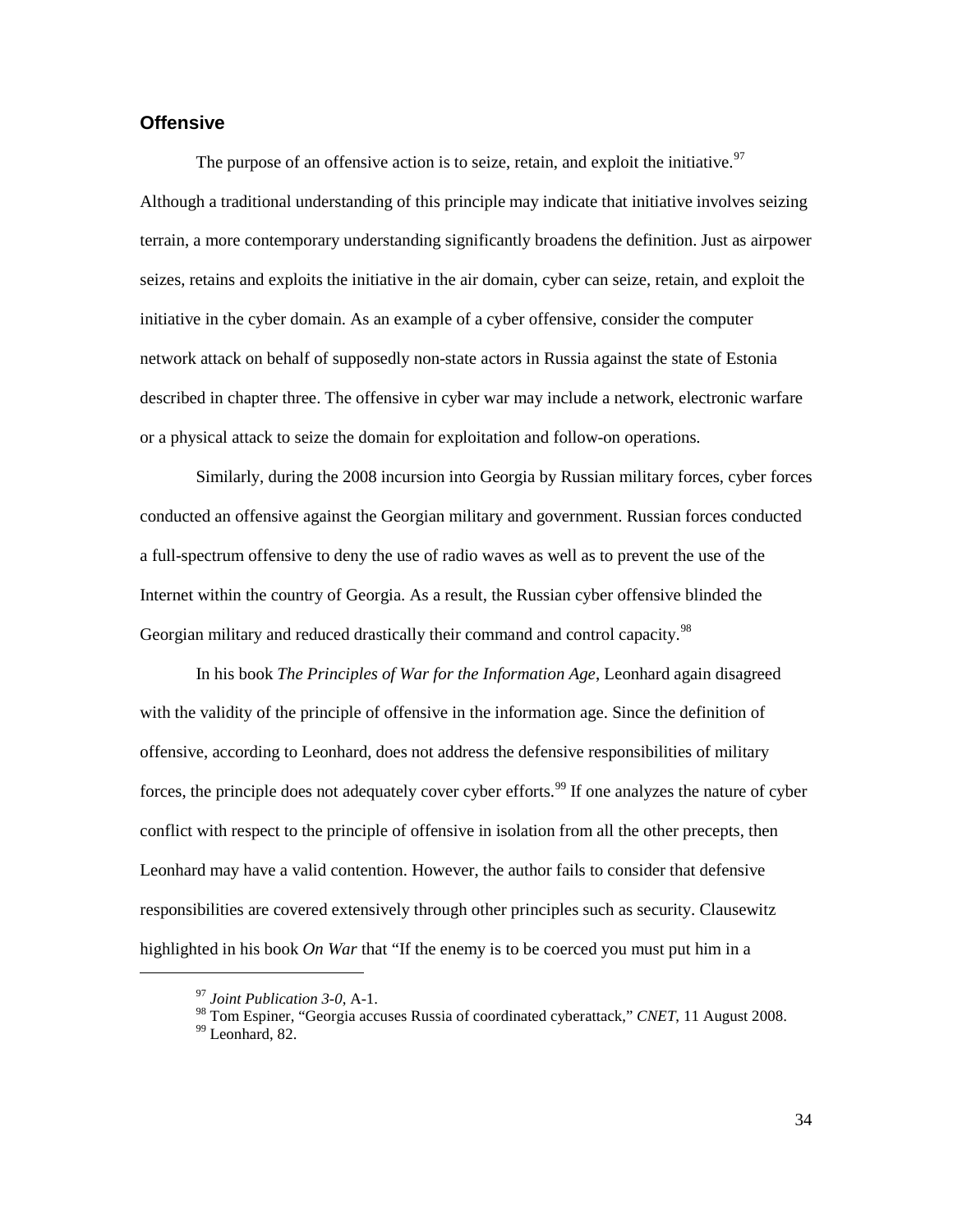situation that is even more unpleasant than the sacrifice you call on him to make."<sup>[100](#page-40-1)</sup> In other words, a commander may not be able to inflict sufficient consequences on an enemy if his forces remain in the defensive mode. Only through offensive action can a commander compel an enemy to comply with a commander's intentions. An attack, with exclusively cyber forces, can retain an offensive nature that potentially convinces an enemy to face a more desirable situation than any alternative.

#### <span id="page-40-0"></span>**Mass**

<span id="page-40-1"></span> $\overline{a}$ 

The purpose of mass is to concentrate the effects of combat power at the most advantageous place and time to produce decisive results.<sup>[101](#page-40-2)</sup> Just as in a kinetic fight, it is necessary to concentrate cyber firepower at the right place and time for decisive results. A joint force commander can mass electronic warfare packages on the right location to blind an enemy, to force movement, or to provide security. A military force can also conduct a cyber network attack to deny an enemy satellite communications or telephone infrastructure.

Like ammunition or airframes, the cyber capacity of a force is still limited in both scope and application. Since the U.S. military has a finite amount of cyber capabilities, the joint force commander must prioritize where and when to mass forces and intended effects to complete a given mission. With the stand up of United States Cyber Command, the joint force commander will be better able to gain access to the full cyber capabilities of the U.S. military without having to deal with the bureaucratic requirements of each of the individual services. <sup>[102](#page-40-3)</sup> Regardless of resource challenges, even using the most traditional definition of the principle of war, the principle of mass clearly applies to the cyber domain.

<sup>&</sup>lt;sup>100</sup> Clausewitz, *On War*, 77.<br><sup>101</sup> Joint Publication 3-0, A-1.

<span id="page-40-3"></span><span id="page-40-2"></span><sup>&</sup>lt;sup>102</sup> Donna Miles, "Gates Establishes New Cyber Subcommand," *American Forces Press Service* (June 24 2009).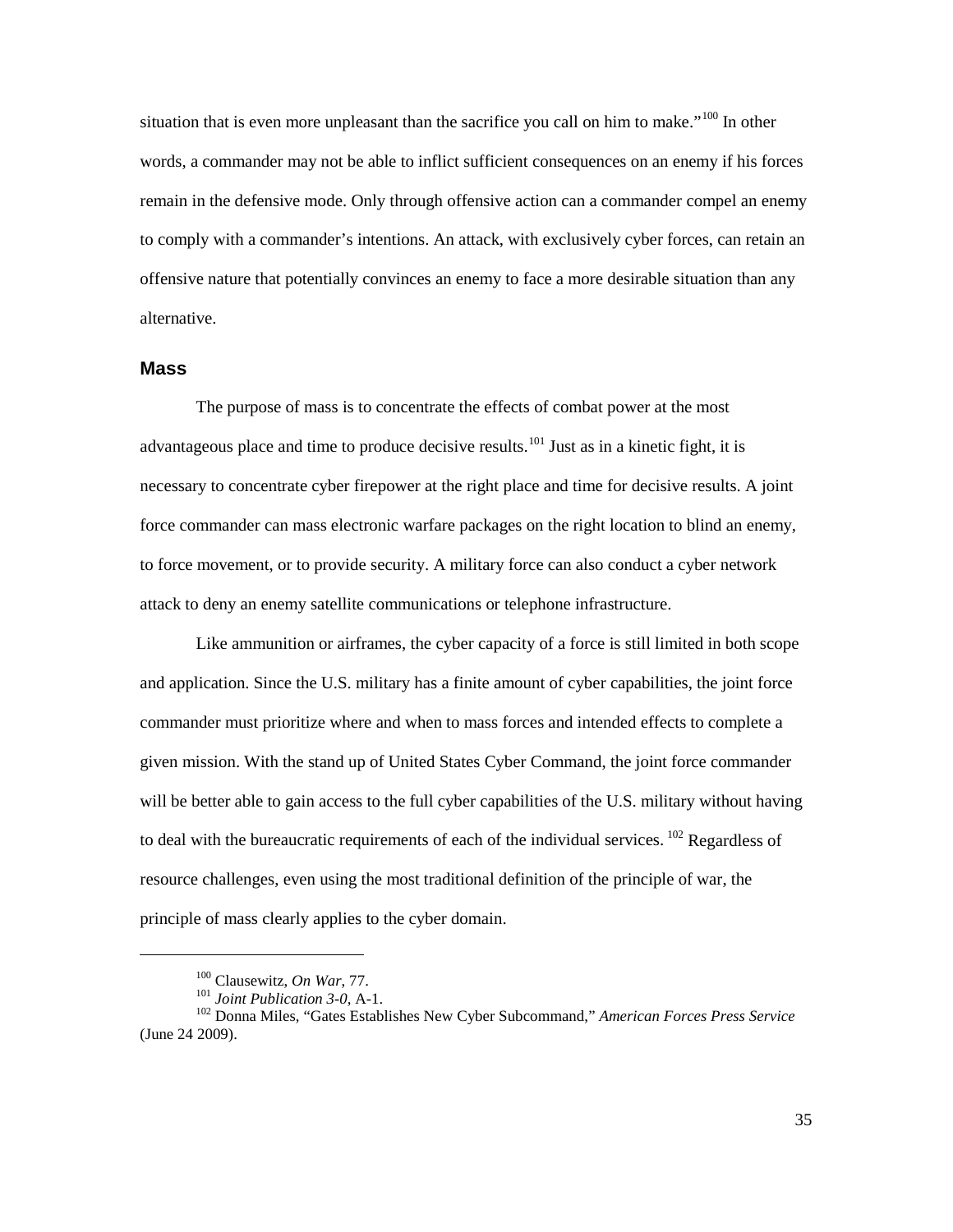However, Leonhard again disagreed and equated mass exclusively with boots on the ground, i.e. mass can only equal the number of available personnel.<sup>[103](#page-41-1)</sup> In his limited definition, however, Leonhard does not address the concept of massing effects. In modern warfare, the concept of mass also applies to the effect that a joint force commander seeks and not just the forces available. A commander weighs how best to achieve an effect and then determines the method of massing to gain that effect. A modern commander considers his approach across all domains including air, land, sea, space and cyber to decide which domain he wants to engage the enemy through the application of mass. For example, a commander may choose to mass effects through multiple domains simultaneously such as a concurrent cyber network attack and a kinetic air strike to disrupt an enemy commander's command and control capacity. Based on this expanded and commonly accepted definition of mass, one can refute Leonhard's contention; the principle of mass absolutely applies in the cyber domain as much as or more than the traditional domains.

#### <span id="page-41-0"></span>**Economy of Force**

The purpose of economy of force is to allocate minimum essential combat power to secondary efforts.<sup>104</sup> Supporting this traditional definition, Clausewitz pointed out the need "to make sure that all forces are involved" in any military endeavor. <sup>[105](#page-41-3)</sup> However, just as there are only so many kinetic forces for use, there are also only so many cyber capabilities within the U.S. military. A joint force commander needs to prioritize the most efficient use of his force for the desired effect. The joint force commander can choose to destroy a target with either kinetic or non-kinetic means. If the joint force commander uses a cyber capability to achieve an effect, he

 $103$  Leonhard, 115.

<span id="page-41-3"></span><span id="page-41-2"></span><span id="page-41-1"></span><sup>104</sup> *Joint Publication 3-0*, A-2. <sup>105</sup> Clausewitz, *On War*, 213.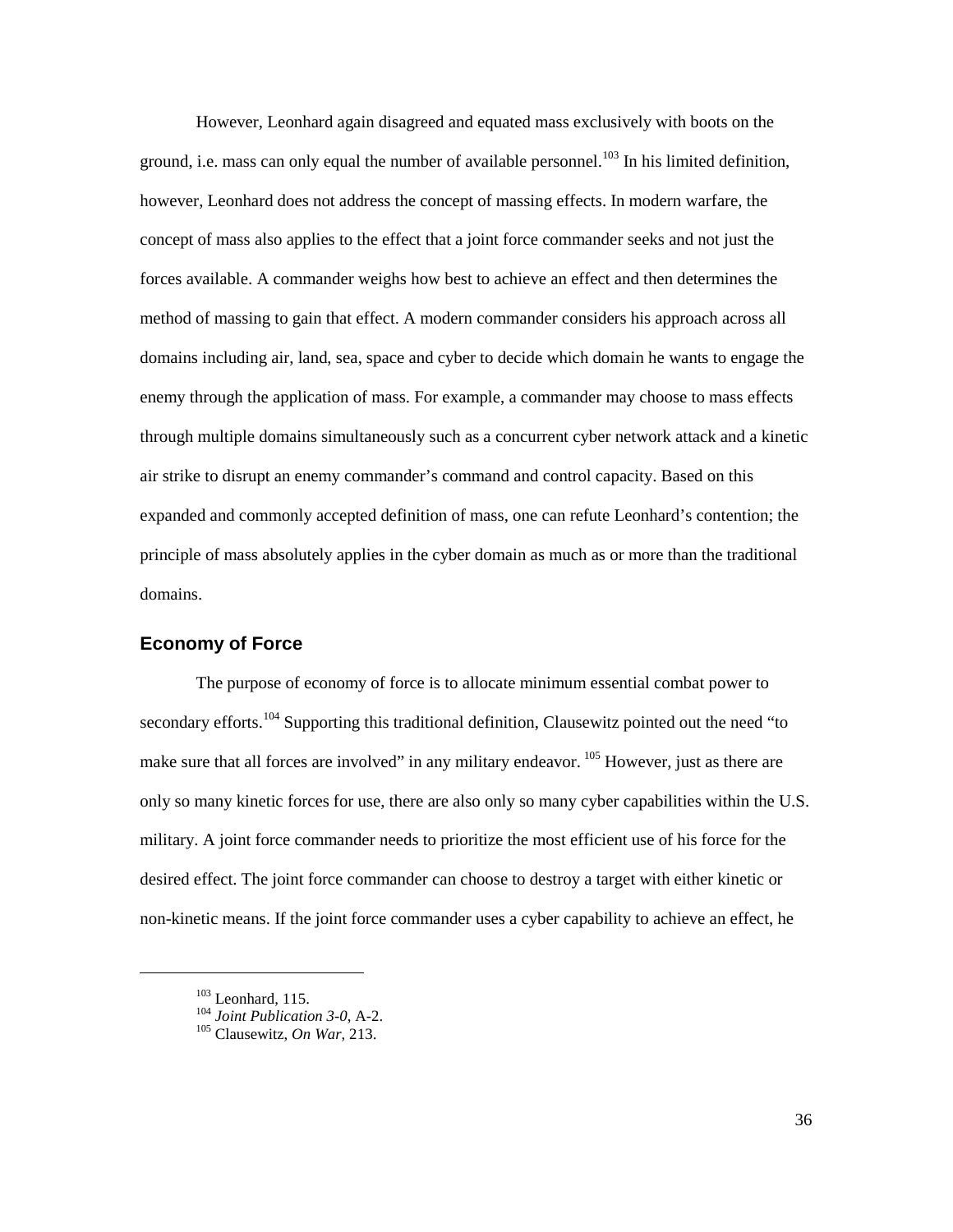can then free up additional combat power for another mission. Especially on the modern battlefield, one can understand how the joint force commander may want to accomplish more with a limited force and preserve other assets for requirements that can only be accomplished in a more traditional manner. In light of such an analysis, the reader can begin to understand how the concept of economy of force invariably applies to the cyber arena.

Despite his predominantly critical outlook on the Principles of War applying within the cyber domain, even Leonhard agreed with the notion that cyber efforts definitely support an economy of force approach. Leonhard appropriately indicated that there are only so many forces available and some are not replaceable. Therefore, using a cyber asset in lieu of an indispensable one makes complete sense. Leonhard also noted that the principle of economy of force has economic implications for a nation with limited financial support for its military's actions.<sup>[106](#page-42-1)</sup> Therefore, since a cyber effort can potentially save financial resources in accomplishing a mission in place of traditional firepower, one can further witness how this long-standing principle of war still applies to the cyber domain.

#### <span id="page-42-0"></span>**Maneuver**

<span id="page-42-2"></span><span id="page-42-1"></span> $\overline{a}$ 

The purpose of maneuver is to place the enemy in a position of disadvantage through the flexible application of combat power.<sup>[107](#page-42-2)</sup> In this sense, the long reach and the rapid flexibility of cyber assets are especially noteworthy. However, the challenge of maneuver in the conduct of cyber operations is that the cyber environment is constantly changing and the enemy often possesses similar advantages. Portions of cyberspace change due to technical adjustments including the addition, removal, replacement, or reconfiguration of components or networking protocols. U.S. military and civilians must understand that maneuver paths available in the past

<sup>106</sup> Leonhard, 124.

<sup>107</sup> *Joint Publication 3-0*, A-2.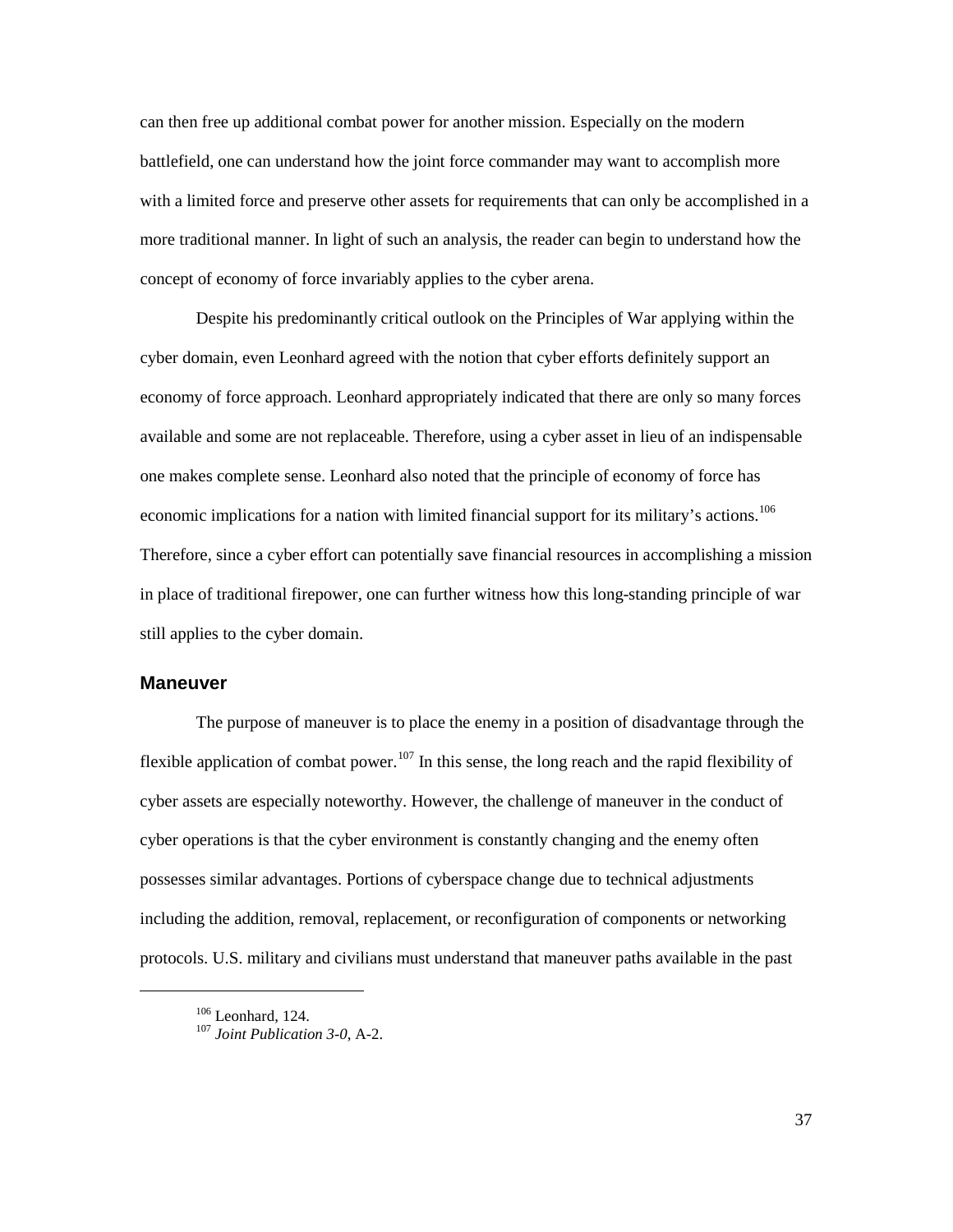might not be available for exploitation in the future. For example, in January of 2009, an underground fiber cable was cut off Egypt isolating the country and significantly reducing Internet access to the Middle East and India.<sup>[108](#page-43-0)</sup> Just like ground forces moving up a road to find a bridge is out or the road mined, a cut cable makes a cyber avenue unavailable. Consequently, with the loss of the physical structure, any cyber efforts tied to that cable were also lost. Like a destroyed bridge negatively influencing the maneuver capacity of a ground force, the destroyed cable negatively affected the virtual maneuver capacity of cyber actors.

Leonhard proposed that maneuver is an outdated principle in the context of the cyber arena.<sup>109</sup> However, he focused on the physical aspects of the principle and did not fully realize the maneuver potential available to commanders in today's globally connected world. When Leonhard wrote his book in 2000, the world was not as connected as it is today. Cyber was just coming forward conceptually and the Internet boom that occurred in the first ten years of the  $21<sup>st</sup>$ century had yet to occur. Through globalization, the Internet offers a maneuver capability that is logical versus physical.

With information growing in an exponential fashion, the benefits and downsides of cyber maneuver are also increasing. Expanded connectivity, facilitates the conduct of cyber warfare by all entities, both good and bad. In 2009, 25 percent of the world's population (1.7 billion) used the Internet.<sup>[110](#page-43-2)</sup> Consequently, the United States can theoretically conduct cyber operations in terrain that remains inaccessible to air, land or sea forces due to traditional defenses in depth. Cyber operations open up new ways of putting the enemy at a disadvantage before the first kinetic shot. For example, consider the middle-aged Iranian "twittering" the atrocities conducted

<span id="page-43-2"></span><span id="page-43-1"></span><span id="page-43-0"></span><sup>108</sup> Camilla Hall, "Mediterranean Cables Cut, Disrupting Communications," *Bloomberg*, 2008. www.bloomberg.com.<br><sup>109</sup> Leonhard, 53.

<sup>&</sup>lt;sup>110</sup> "Internet Usage Statistics," Internet Usage Statistics,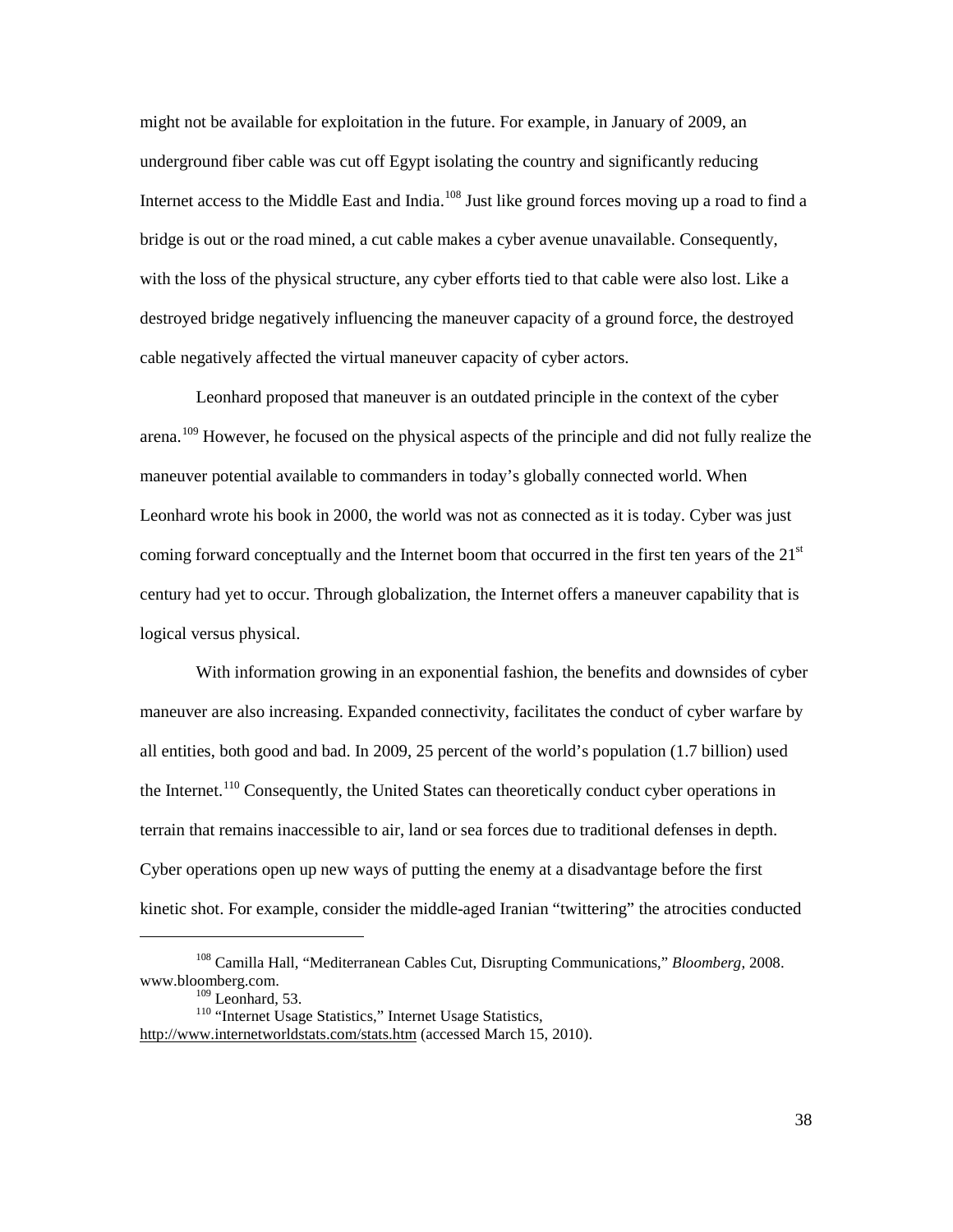by the Iranian leadership after the 2009 election.<sup>[111](#page-44-1)</sup> Completing a feat that might not have been possible in the past, non-state actors exploited maneuver room within the cyber domain, conducted cyber operations to expose the democratic weaknesses of the nation-state, and ultimately transmitted a message out of a country that supposedly restricted Internet access. Because of this information, other nations were then able to diplomatically pressure Iranian leadership, letting them know that the world not only disapproved of the conduct of the elections, but was also watching carefully how they handled the situation. In this expanded, yet strikingly similar, definition of maneuver, a reader can certainly understand how this Principle of War applies to the cyber domain.

#### <span id="page-44-0"></span>**Unity of Command**

 $\overline{a}$ 

By its doctrinal definition, unity of command is currently out of alignment with respect to the conduct and management of cyber forces operating in the cyber domain.<sup>[112](#page-44-2)</sup> Within the joint arena, there is no publication on command and control of cyber operations. *Joint Publication 3-30 Command and Control for Joint Air Operations*, [113](#page-44-3) *Joint Publication 3-31 Command and Control for Joint Land Operations[114](#page-44-4)* and *Joint Publication 3-32 Command and Control for Joint Maritime Operations<sup>[115](#page-44-5)</sup>* all provide joint guidance for the other three domains. Authors of these documents outline clearly the foundations for command and control relationships for each of the land, air, and maritime functional component commanders. However, none of these joint publications specifically states which functional component commander has overarching control

<sup>111</sup> Twitter Links Iran Protesters to Outside World, *Fox News*, June 16, 2009.

<span id="page-44-1"></span><sup>112</sup> Donna Miles, "Gates Establishes New Cyber Subcommand," *American Forces Press Service*

<span id="page-44-3"></span><span id="page-44-2"></span><sup>(</sup>June 24 2009).<br><sup>113</sup> *Joint Publication 3-30 Command and Control for Joint Air Operations* (Washington D.C.:<br>Joint Chiefs of Staff, January 12, 2010).

<span id="page-44-4"></span><sup>&</sup>lt;sup>114</sup> *Joint Publication 3-31 Command and Control for Joint Land Operations* (Washington D.C.: Joint Chiefs of Staff, March 23, 2004).

<span id="page-44-5"></span><sup>&</sup>lt;sup>115</sup> Joint Publication 3-32 Command and Control for Joint Maritime Operations: Incorporating *Change 1 27 May 2008* (Washington D.C.: Joint Chiefs of Staff, August 8, 2006).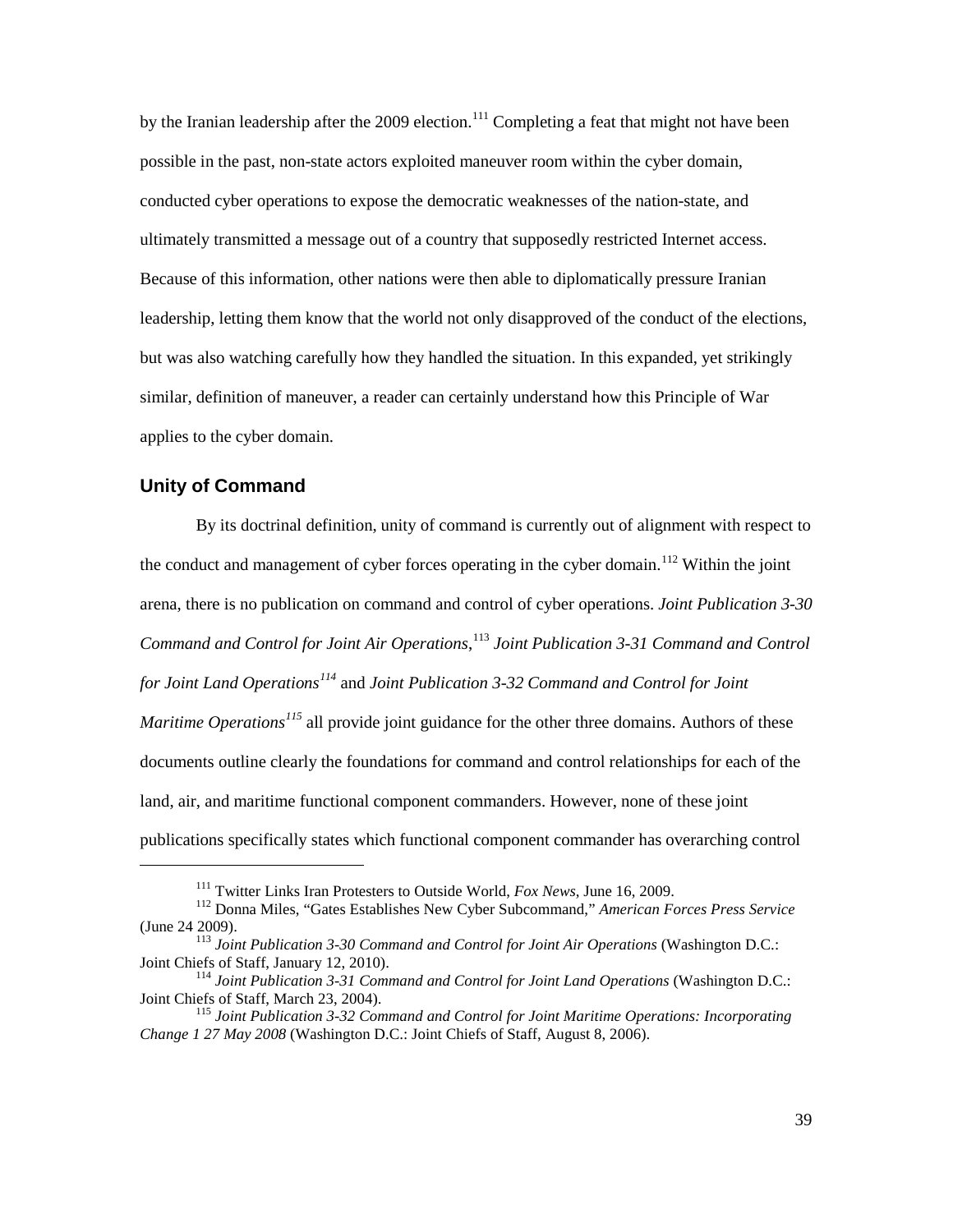of space and cyber forces. Command and control of each warfighting capability is critical. Similarly, command and control of cyber related activities must be assigned to a single organization to avoid severely disjointed efforts on behalf of joint forces and to decisively establish unity of command within the operational environment.

Within DoD, the Secretary of Defense has directed that all cyber units and operations fall under the new Unified Functional Combatant Command called United States Cyber Command (USCYBERCOM).[116](#page-45-0) United States Cyber Command is a sub-unified command under United States Strategic Command (USSTRATCOM), which has responsibility for the computer network operations mission as tasked under the Unified Command Plan.<sup>117</sup> Such a reorganization effort will invariably streamline all cyber operations under one commander. Currently, each of the military services develops their own cyber capabilities, which work in isolation and are not coordinated with the other services. However, although the new USCYBERCOM will reach full operational capacity in October of 2010, the services will still control funding and organizational responsibilities associated with the new organization. Although most recognize the necessity to exhibit unity of command in the cyber domain, only service cooperation in the future will make this critical Principle of War fully applicable in a cyber context. The United States government has charged DHS as the responsible agency for ensuring the security of the nation's infrastructure.<sup>[118](#page-45-2)</sup> Despite elements of cyber terrorism, cyber espionage and a general cyber war directed against the United States, coordination between DHS and DoD is not as robust as the relationship between DHS and law enforcement agencies. Adding to an already disparate relationship with respect to unity of command, current intelligence oversight laws hinder the use

<span id="page-45-2"></span><span id="page-45-1"></span><span id="page-45-0"></span><sup>116</sup> Donna Miles, "Gates Establishes New Cyber Subcommand," *American Forces Press Service* (June 24 2009).

<sup>117</sup> *Unified Command Plan 2008* (Washington D.C.: Secretary of Defense, 2008). 118 *National Strategy to Secure Cyberspace*.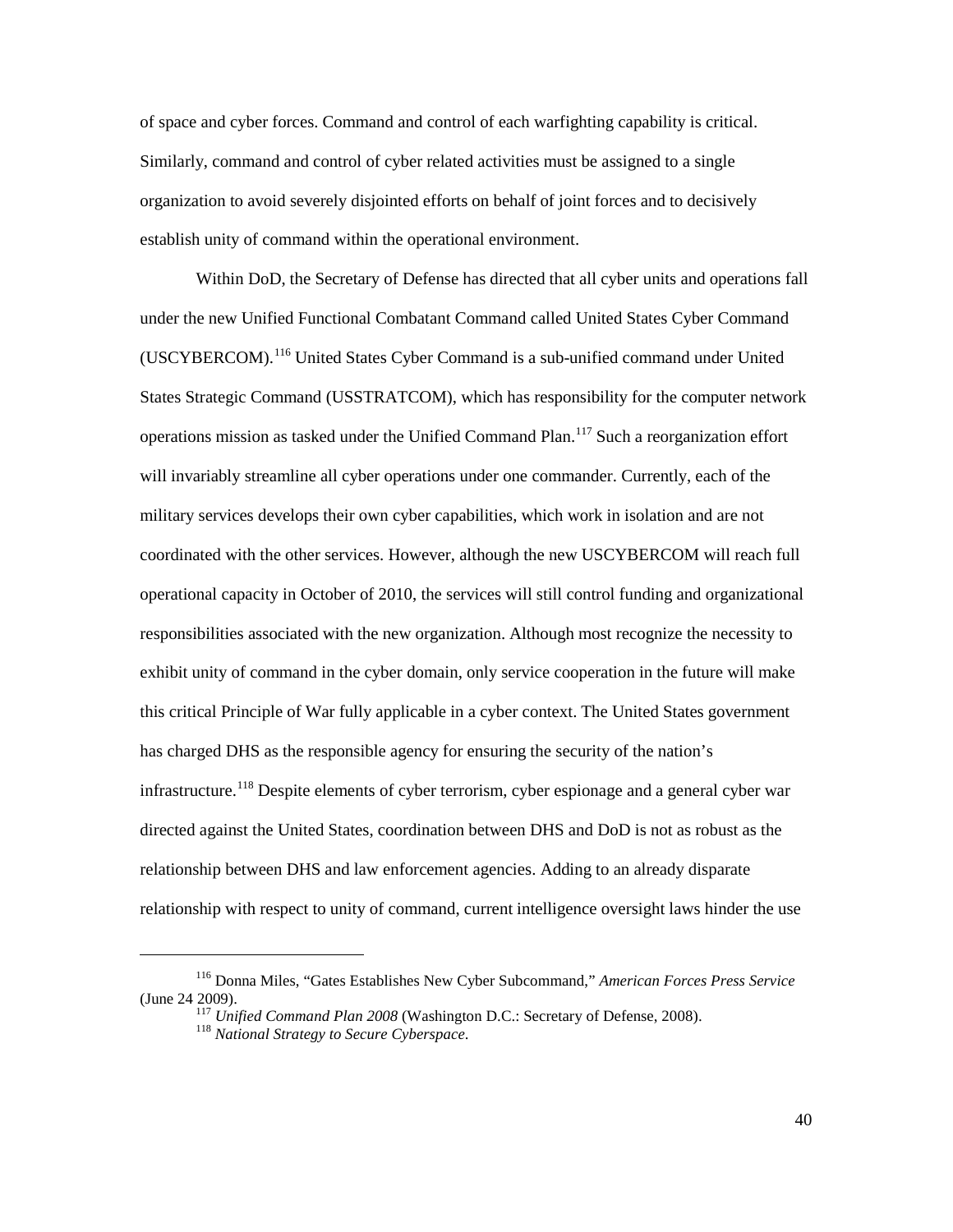of DoD cyber assets to augment DHS for homeland defense or the Department of Justice for counter-cyber criminal activities. These laws contribute even further to a disjointed unity of command in applying the cyber capacity of the whole-of-government.

In his book, Leonhard argued that unity of command is another outdated principle with respect to the cyber domain. Leonhard highlighted that U.S. military forces have become too big for one commander to command and control.  $^{119}$  However, without a single commander designated to provide unity of command, military forces and efforts will be wasted. A cursory analysis of the Desert One scenario in the Iran hostage rescue provides a great example of what can happen without unity of command. To learn lessons from Desert One, DoD charged Admiral James Holloway with creating an assessment of events which not only contributed to what would become known as the "Holloway Report" but also led to the Goldwater-Nichols Act that restructured the military in 1986. Using the Holloway report as a guide for analysis of Desert One, one can see that the forces involved did not know who had what authority, especially the authority to rescind the mission based on collective observations of events on the ground.<sup>[120](#page-46-1)</sup> Unity of command under a single commander would have solved this problem according to Admiral Holloway's assessment.

Desert One highlighted the need for unity of command. As U.S. forces have increased in size, the U.S. military has also introduced technological advances to provide adequate capability for commanders to maintain control commensurate with the sizes of their forces. New command and control systems allow the commander to direct forces in contact and even watch the battle occur with live streaming video. Some may contend that these types of control mechanisms have introduced a vulnerability for U.S. forces by allowing the enemy an opportunity to attack critical

<span id="page-46-1"></span><span id="page-46-0"></span><sup>&</sup>lt;sup>119</sup> Leonhard, 194.<br><sup>120</sup> Admiral James Holloway, *Special Operations Review Group: Iran Hostage Rescue* (Washington D.C.: Joint Chiefs of Staff, August 23, 1980), 50.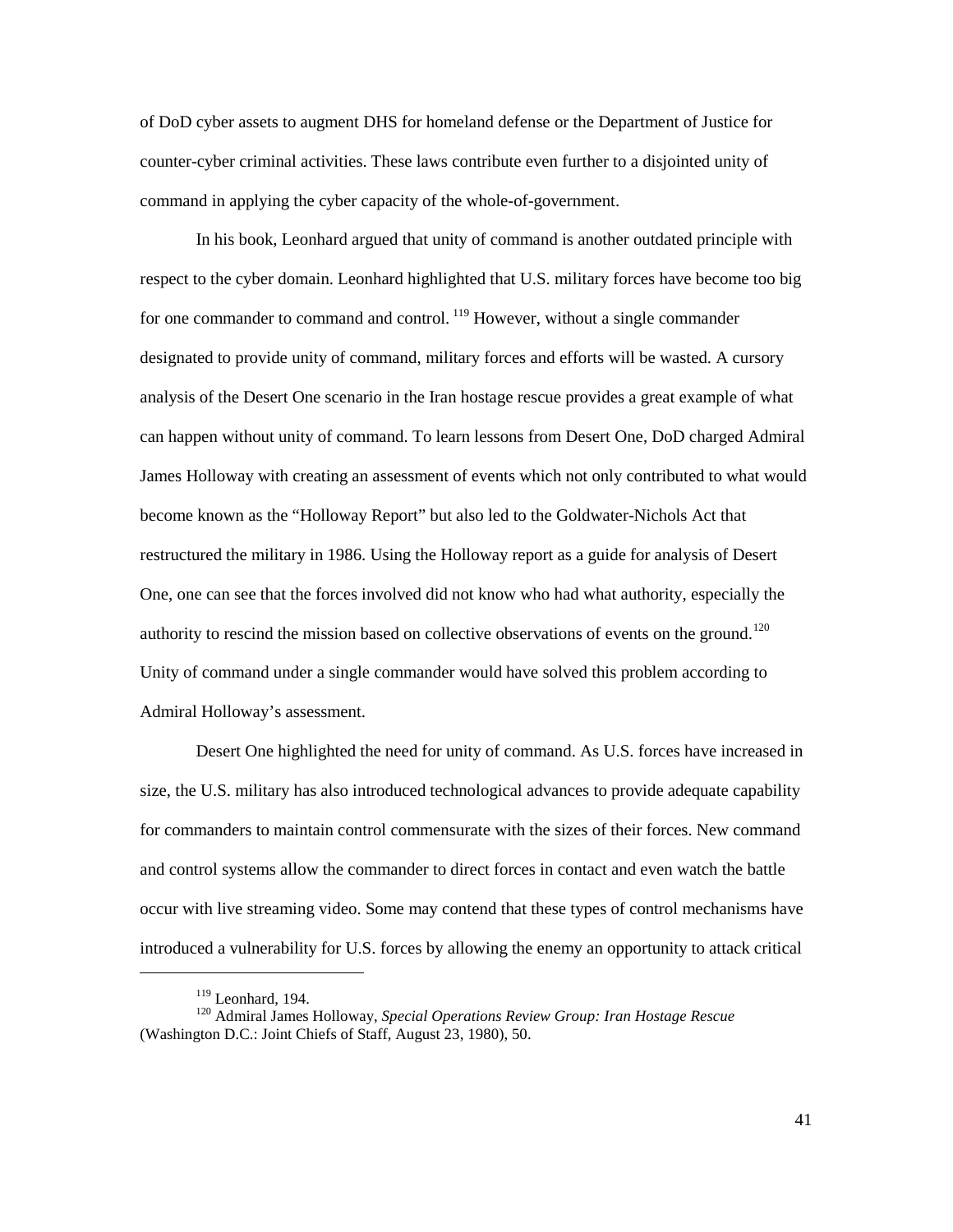technological assets. Cyber capabilities need to simply be more robust in ensuring that these command and control tools remain available to commanders. Contrary to Leonhard's premise that the concept of unity of command is outdated due the increasing size of U.S. forces in a cyber context, operating in such an environment actually increases the demand for unity of command. Furthermore, with increasingly large force developments within the cyber domain have made it possible to improve command and control as well. USCYBERCOM, as a functional component command, will provide not only the necessary forces but also the requisite structure to ensure that command and control is maintained by and for friendly forces. Such efforts are a testament to the validity of the unity of command principle in a cyber context.

#### <span id="page-47-0"></span>**Security**

<span id="page-47-1"></span> $\overline{a}$ 

The purpose of security is to never allow the enemy to acquire an unexpected advantage.<sup>[121](#page-47-1)</sup> In the context of the cyber domain, this enduring principle of war still has tremendous value. The typical cyber capability associated with security is computer network defense. The cyber community must continuously challenge the level of connectivity to different networks both internally and externally. A joint force commander must weigh the mission impact of a computer network attack on U.S. forces and constantly determine what can be isolated with the least negative effect.

Encryption over a network, or even on radios, is one means of conducting basic security measures. Cyber military forces need to ensure that they are up to date on the latest encryption, yet at the same time minimize operational impacts of the encryption of various devices throughout the force. Loading software to fix a non-mission critical vulnerability during an operation might have negative impacts. Providing blanket blockage of websites can hinder

<sup>121</sup> *Joint Publication 3-0*, A-2.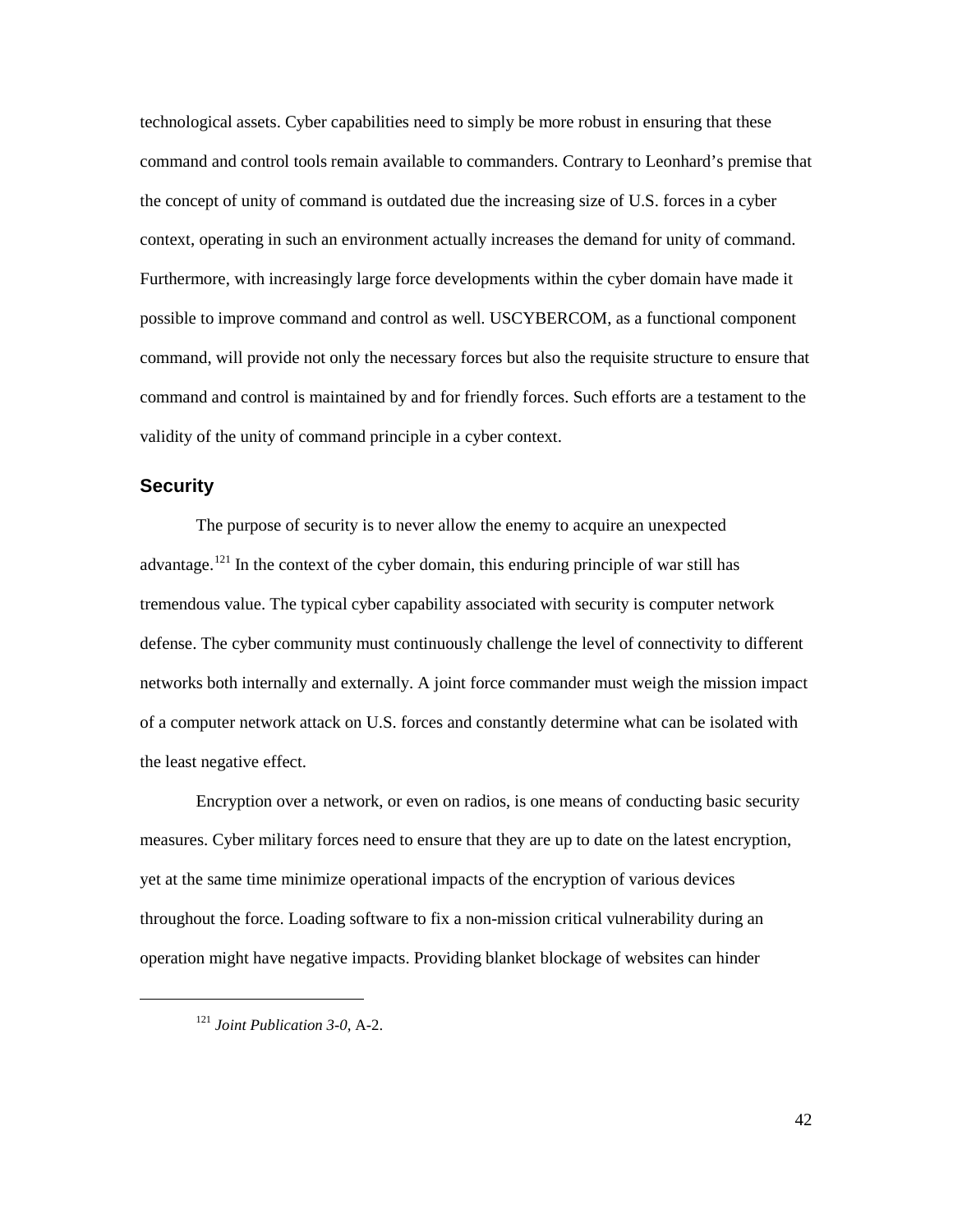contract operations critical to mission support success. Cyber defense operations personnel need to weigh these requirements and understand that making a network 100% secure may mean making a mission unachievable.

Another computer network defense capability is self-imposed degradation. If an enemy is exploiting friendly cyber capabilities for their own operations, friendly forces can degrade or isolate the capability the enemy is using. One potential scenario would be to degrade the Global Positioning System (GPS) satellite constellation so that only United States military could get its full capabilities. However, the higher order effects of such a decision would be virtually endless. A commander would have to consider first the impact on coalition forces operating outside the area of operations. Additionally, the commander would have to weigh the impact on neighboring countries dependent on such a system. If the GPS constellation was intentionally degraded by U.S. forces without appropriate coordination beforehand or the appropriate strategic communication message afterwards, such an action could potentially alienate neutral countries or, worse yet, encourage them to support an opponent.

To ensure continued cyber security, cyber forces need to maintain constant vigilance of the cyber domain for potential threats. U.S. officials must take such security measures to prevent the cyber Pearl Harbor from happening to the nation. U.S. cyber entities have already caught Russian and Chinese cyber espionage forces conducting reconnaissance of the U.S. electrical power grid.<sup>[122](#page-48-0)</sup> With such data in the hands of an adversary, the enemies of the United States could easily conduct directed cyber network attacks on the electrical power grid that would result in the destruction of power generation capabilities. The Department of Energy conducted an exercise in which officials successfully destroyed a generator through computer commands. By exploiting

<span id="page-48-0"></span><sup>&</sup>lt;sup>122</sup> Spies Penetrate U.S. Electrical Grid: National Security Officials Say System Is Under Attack From Russian And Chinese Cyber Spies, *CBS News*, April 2009. http://www.cbsnews.com (accessed March, 2010).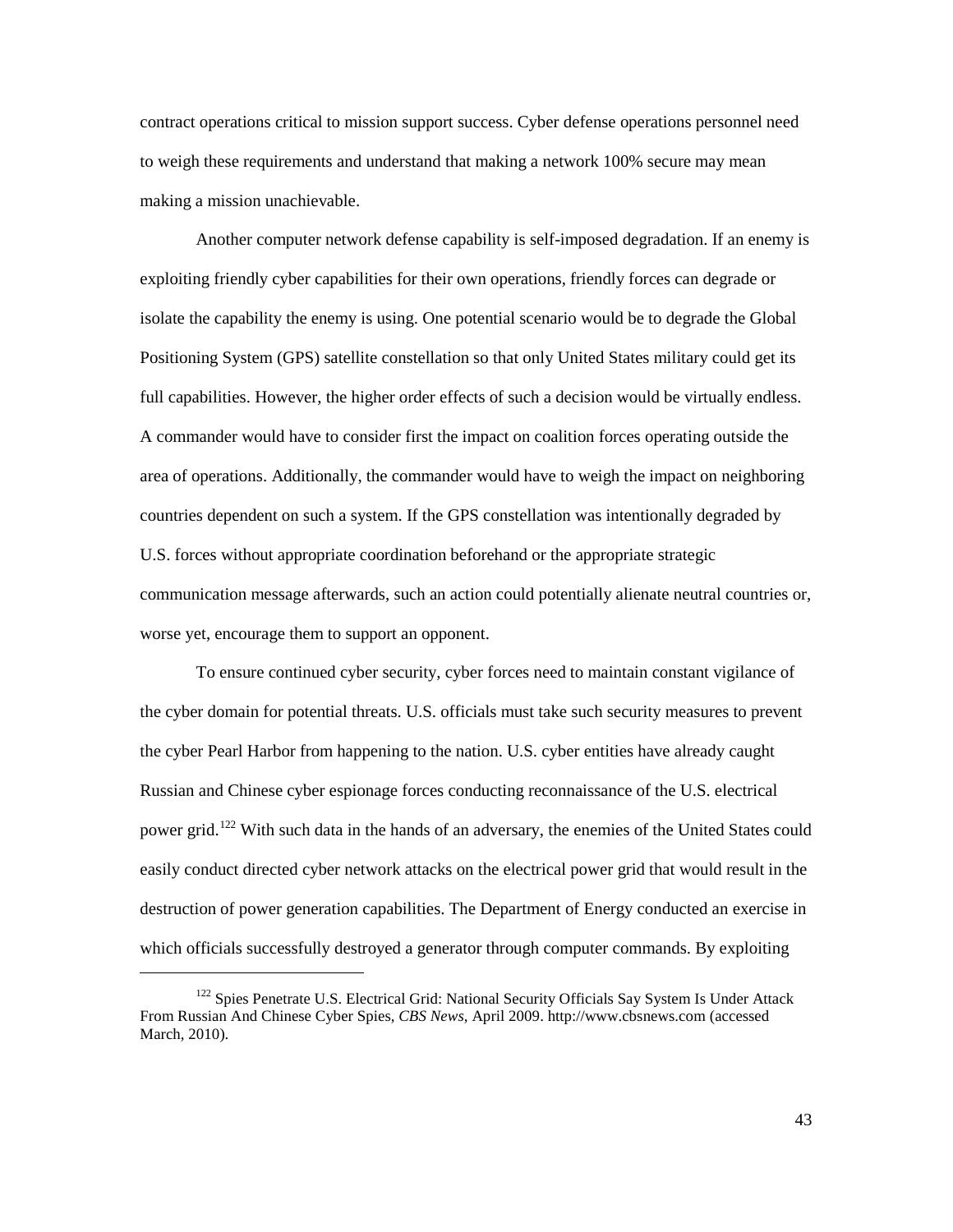automation that has put virtual control systems in place to reduce the work force's requirement for power production, Sandia Laboratory successfully forced a generator to self-destruct by remotely pushing the generator out of its normal operating tolerances. Generators such as this are expensive and can take up to six months to replace.<sup>[123](#page-49-1)</sup> If a state or non-state actors could successfully target the U.S. energy infrastructure using the type of information countries have already sought to acquire, one can expect that paralysis of the nation would result.

Security is especially critical and valid in a cyber context. The previous analysis highlighted just a few publicly accessible examples of what can happen if an opponent is successful in conducting cyber operations against the United States. One of the first tasks of USCYBERCOM is to consolidate all DoD cyber security capabilities in order to eliminate potential vulnerabilities that a service might have. This will ensure that U.S. cyber capacity is secure and available to the force when needed for combat operations.

#### <span id="page-49-0"></span>**Surprise**

<span id="page-49-3"></span><span id="page-49-2"></span><span id="page-49-1"></span> $\overline{a}$ 

In his book *Principles of War*, Clausewitz emphasized the principle of surprise, stating that it "plays a much greater role in strategy than in tactics. It is the most important element of victory. Napoleon, Frederick II, Gustavus Adolphus, Caesar, Hannibal, and Alexander owe the brightest rays of their fame to their swiftness."<sup>[124](#page-49-2)</sup>

Accordingly, the purpose of surprise is to strike at a time, place, or in a manner for which the enemy is unprepared.<sup>[125](#page-49-3)</sup> The U.S. cyber forces need to maintain freedom of maneuver to be able to conduct a surprise cyber operation where and when least expected. This could include a

<sup>&</sup>lt;sup>123</sup> *Cyber Effects: Analysis using VCSE* (Sandia National Laboratories, September 2008).

<sup>124</sup> Clausewitz, *The Principles of War*. 125 *Joint Publication 3-0*, A-3.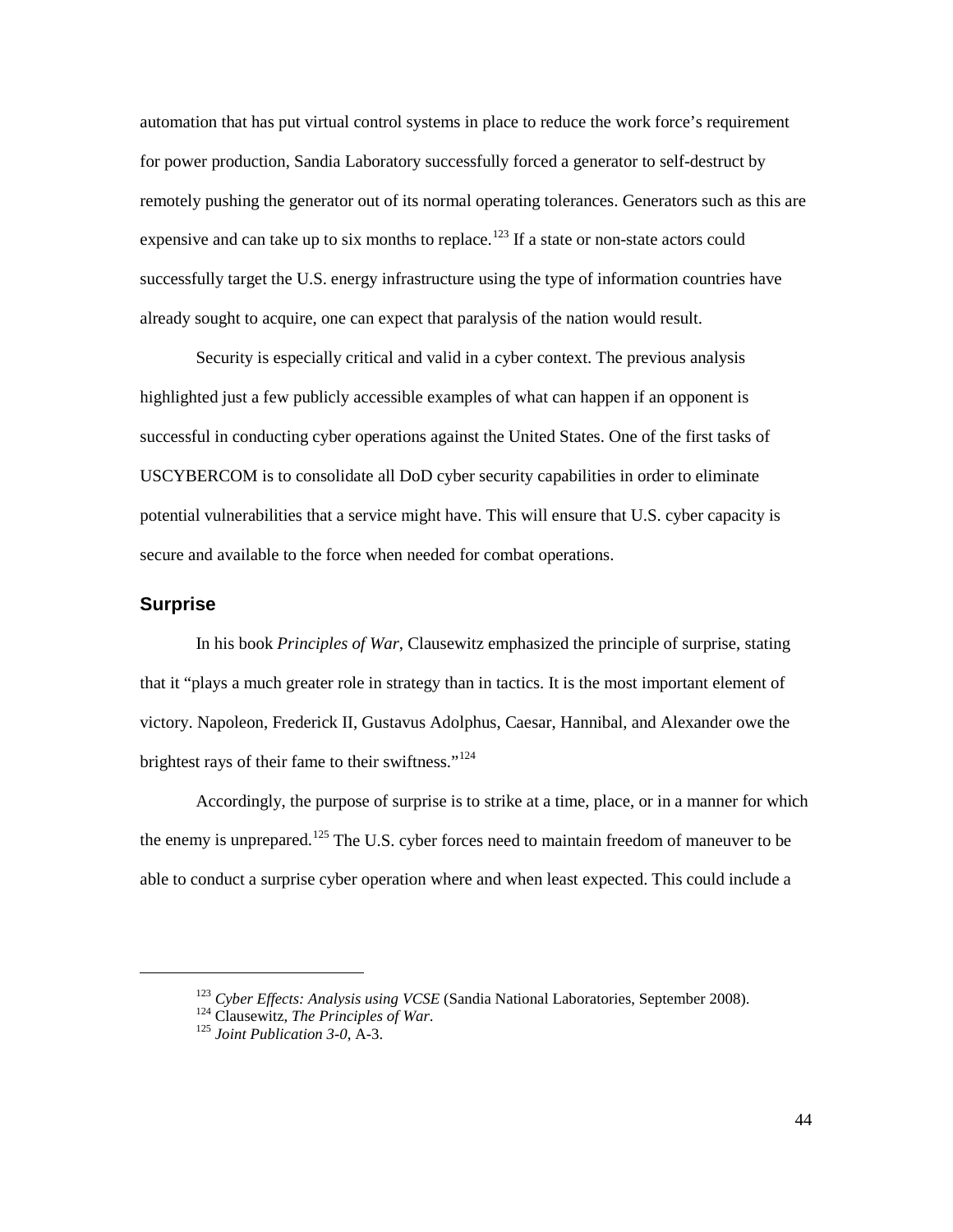computer network attack in which friendly cyber elements destroy a country's command and control capability through a quick cyber response, such as a first strike.

In April of 2007, Russia achieved surprise in the cyber domain against the country of Estonia. The former Soviet bloc country was not prepared for the severity of the attack. Although Russian efforts did not completely cripple Estonia, the disruption of services affected every citizen, sending a very clear message to the Estonian people from their former Russian masters. As the first documented cyber attack against a nation, the Russians not only surprised Estonia but also NATO and the United States who realized, upon analysis, that their military forces needed to be able to counter a similar computer network attack.<sup>[126](#page-50-1)</sup> In response, NATO stood up the Cyber Warfare Center of Excellence to train NATO forces on cyber warfare within Estonia. As the Estonian government can certainly attest, the principle of surprise, with origins as far back as Sun Tzu and beyond, remains especially relevant when considered in the context of the modern cyber domain.

#### <span id="page-50-0"></span>**Simplicity**

 $\overline{a}$ 

The purpose of simplicity is to prepare clear, uncomplicated plans and concise orders to ensure thorough understanding throughout the chain of command.<sup>127</sup> Like the employment of any kinetic force, any employment of cyber forces needs to be as simple as possible. In addressing the idea of friction, Clausewitz began with "Everything in war is simple, but the simplest thing is difficult."<sup>[128](#page-50-3)</sup> He then defined friction as "the force that makes the apparently easy so difficult." Clausewitz expanded on his explanation of friction using a metaphor of fog, which represented the uncertainty that shrouds any battlefield. A good commander wants to eliminate friction or

<span id="page-50-3"></span><span id="page-50-2"></span><span id="page-50-1"></span><sup>&</sup>lt;sup>126</sup> William Ashmore, "Impact of Alleged Russian Cyber Attacks" (master's thesis, School of Advanced Military Studies, 2009), 4.<br><sup>127</sup> Joint Publication 3-0, A-3.

<sup>&</sup>lt;sup>128</sup> Clausewitz, *On War*, 119.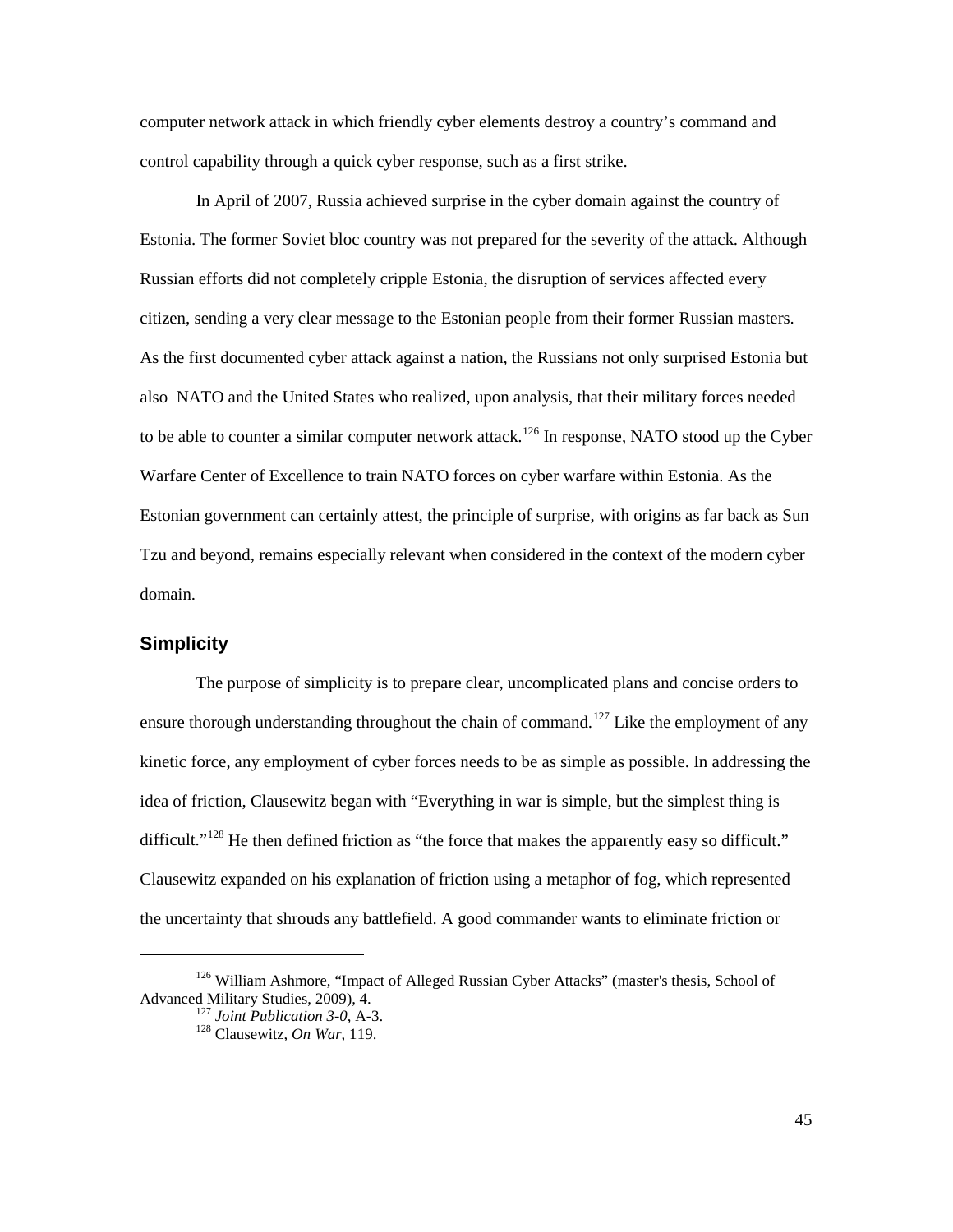"fog" in order to "see" to take advantage of any opportunity that might occur. By developing and adhering to a simple plan, the joint force can reduce Clausewitz's proverbial fog and see the complex battlefield more clearly.

Since the cyber domain crosses all traditional domains including air, land, sea, and space, aspects of the cyber domain may be more difficult to control and monitor. However, by keeping the conduct of cyber operations simple, one can help reduce potential elements of friction that inevitably occur as the best laid plan comes into contact with reality; a simple cyber operation integrated into a joint force commander's larger operation can help achieve desired results.

Robert Leonhard argued that the principle of simplicity is again outdated in a cyber context; according to Leonhard, simplicity is impossible since modern military conflicts involve large forces, which only increases complexity rather than reduces it.<sup>[129](#page-51-0)</sup> Although Leonhard's basic premise may have elements of the truth, his logic assumes that only a complex plan will work in a complex environment. Although large forces may certainly increase the complexity of a given situation, this truth does not invalidate the utility of simplicity, especially in planning large operations. Even a large military force can benefit from a simple plan that makes it easier for the subordinate commander to focus forces on a given objective. Complex plans on the other hand have the potential to create confusion on the battlefield. Leonhard's contention does not detract from the fact that the appropriate application of the principle of simplicity can still have resounding positive results in the cyber domain.

<span id="page-51-0"></span> $129$  Leonhard, 170.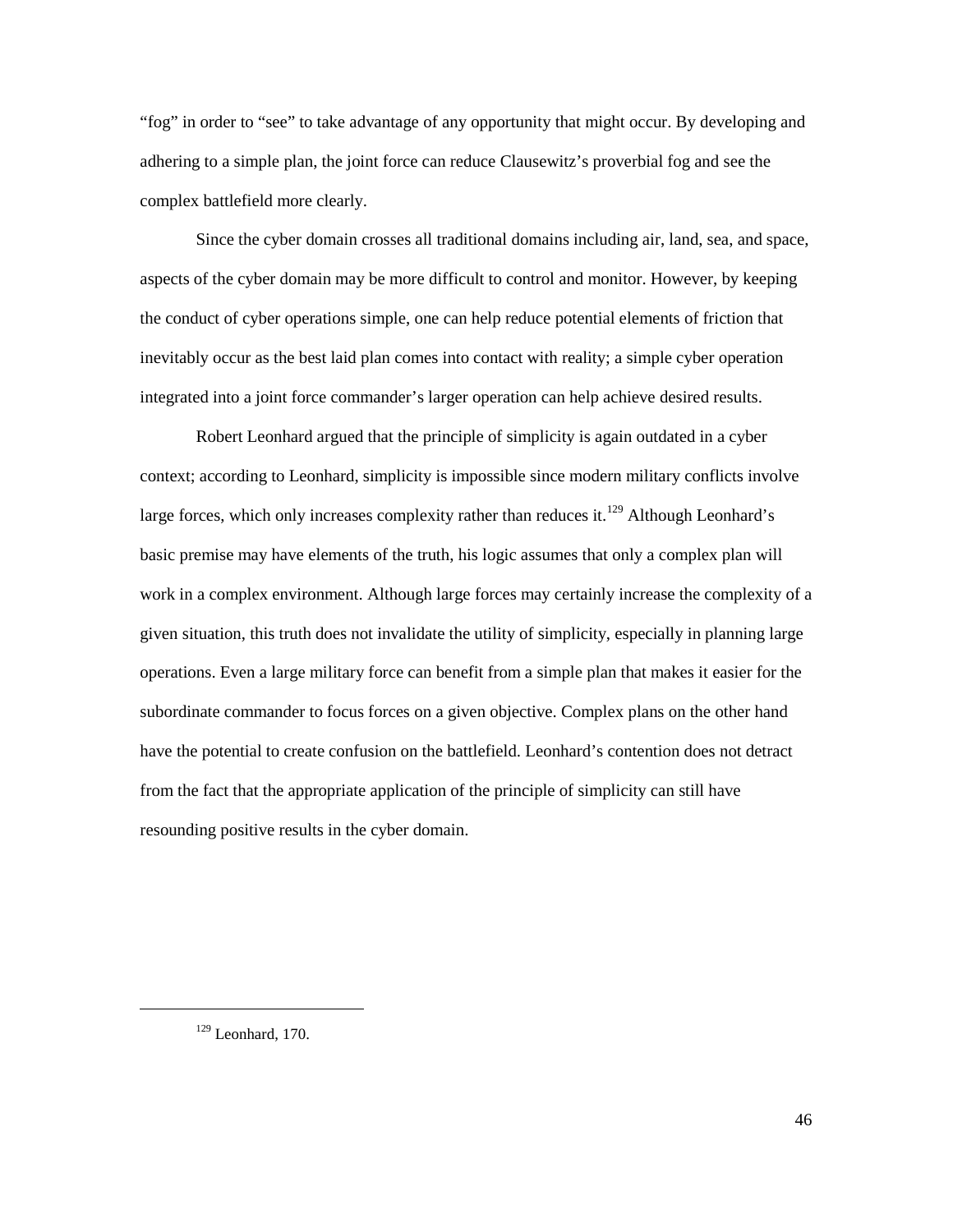#### <span id="page-52-0"></span>**Restraint**

The purpose of restraint is to limit collateral damage and prevent the unnecessary use of force.<sup>[130](#page-52-1)</sup> Just as other military operations organized in space and time to maximize their effect, a joint force commander must balance force exerted to defend a cyber network with force applied to achieve other objectives. If the commander places too much emphasis on computer network defense, he may risk collateral interference of other missions, such as logistical supporting efforts. In many existing networks, one communications link may provide both secure and nonsecure voice and data transmission capabilities. However, if a friendly element disconnects the link in an effort to provide computer network defense, one might inadvertently disable an isolated unit's sole secure link to both higher headquarters and subordinate units.

A joint force commander needs to judiciously exercise restraint when deciding the extent and nature of any computer network attack. The U.S. military uses many of the same communications networks and nodes used by potential enemies. For example, if U.S. forces use a commercial satellite orbiting over a recently invaded country, the U.S. military may lease bandwidth on that satellite from a third party; however, potential adversaries may also be using bandwidth on the same satellite. By conducting a computer network attack on the satellite in an effort to secure data, a commander might jeopardize the operational capability of friendly forces as well. In a similar sense, commercial phone switches and Internet service providers are two other examples of common use hardware potentially employed by both friendly and enemy forces.

Finally, a joint force commander may want to exercise restraint in the cyber domain as knowing what the enemy is doing is often worth more than denying the enemy a capability outright. If an adversary was using a particular command and control asset that friendly cyber

<span id="page-52-1"></span> $\overline{a}$ 

47

<sup>130</sup> *Joint Publication 3-0*, A-3.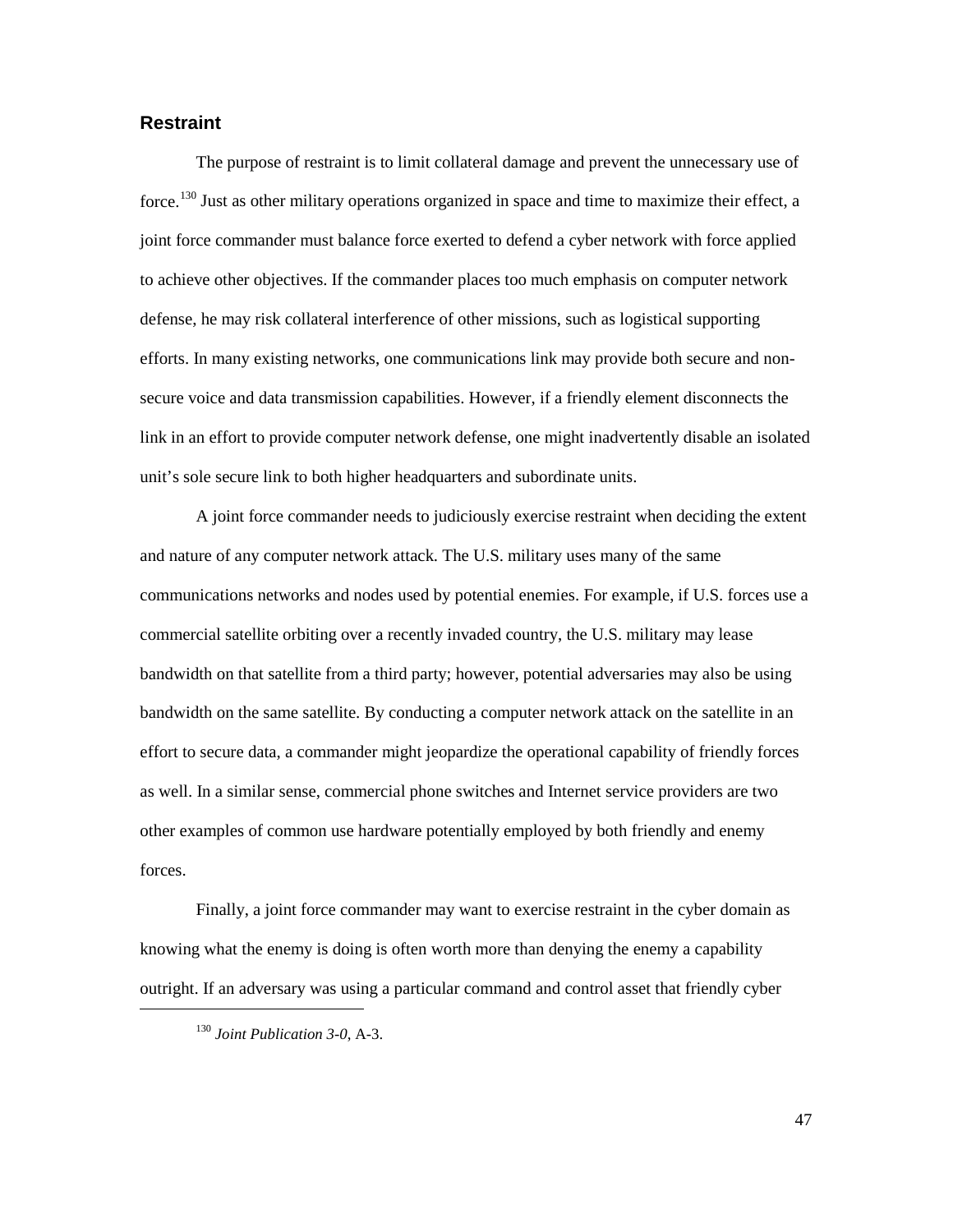assets can deny or destroy, perhaps a better course of action would be to exercise restraint in order to gain intelligence. Additionally, if friendly intelligence has cracked the security protecting the enemy's communications node, by allowing friendly cyber forces to monitor the enemy's command and control, the joint force can extract an even greater benefit as they know what their enemy is doing. Just as in the application of kinetic weapons, the joint force commander needs to apply considerable restraint when deciding how best to employ cyber capabilities. Therefore, the concept of restraint as a principle of war has valid contemporary applications in the cyber domain.

#### <span id="page-53-0"></span>**Perseverance**

The purpose of perseverance is to ensure the joint force demonstrates the appropriate level of commitment necessary to attain the national strategic end state.[131](#page-53-1) In *On War*, Clausewitz highlighted the need for perseverance, writing "even the ultimate outcome of a war is not to be regarded always as the final one." [132](#page-53-2) Clausewitz warned that, without perseverance, a commander might prematurely react to incomplete reports and haphazardly engage an enemy that exhibits either more or less capability than expected. <sup>[133](#page-53-3)</sup> Colin Gray warned that Americans, given their aversion to casualties, might lose their perseverance if they experience what they deem to be excessive losses. <sup>[134](#page-53-4)</sup> Regardless of the subtle differences among definitions, perseverance applies to the cyber domain in two respects.

First, in today's state of continuous conflict, friendly cyber forces need to stay ahead of the enemy's decision cycle. Since time is a precious asset for a cyber criminal or terrorist, the joint force must always "maneuver" assets to protect the force. To accomplish this formidable

<span id="page-53-3"></span><span id="page-53-2"></span>

<span id="page-53-4"></span>

<span id="page-53-1"></span><sup>&</sup>lt;sup>131</sup> *Joint Publication 3-0*, A-4.<br><sup>132</sup> Clausewitz, *On War*, 644.<br><sup>133</sup> Ibid, 193.<br><sup>134</sup> Colin S. Gray, *The American Way of War* (Reading: University of Reading, 2005).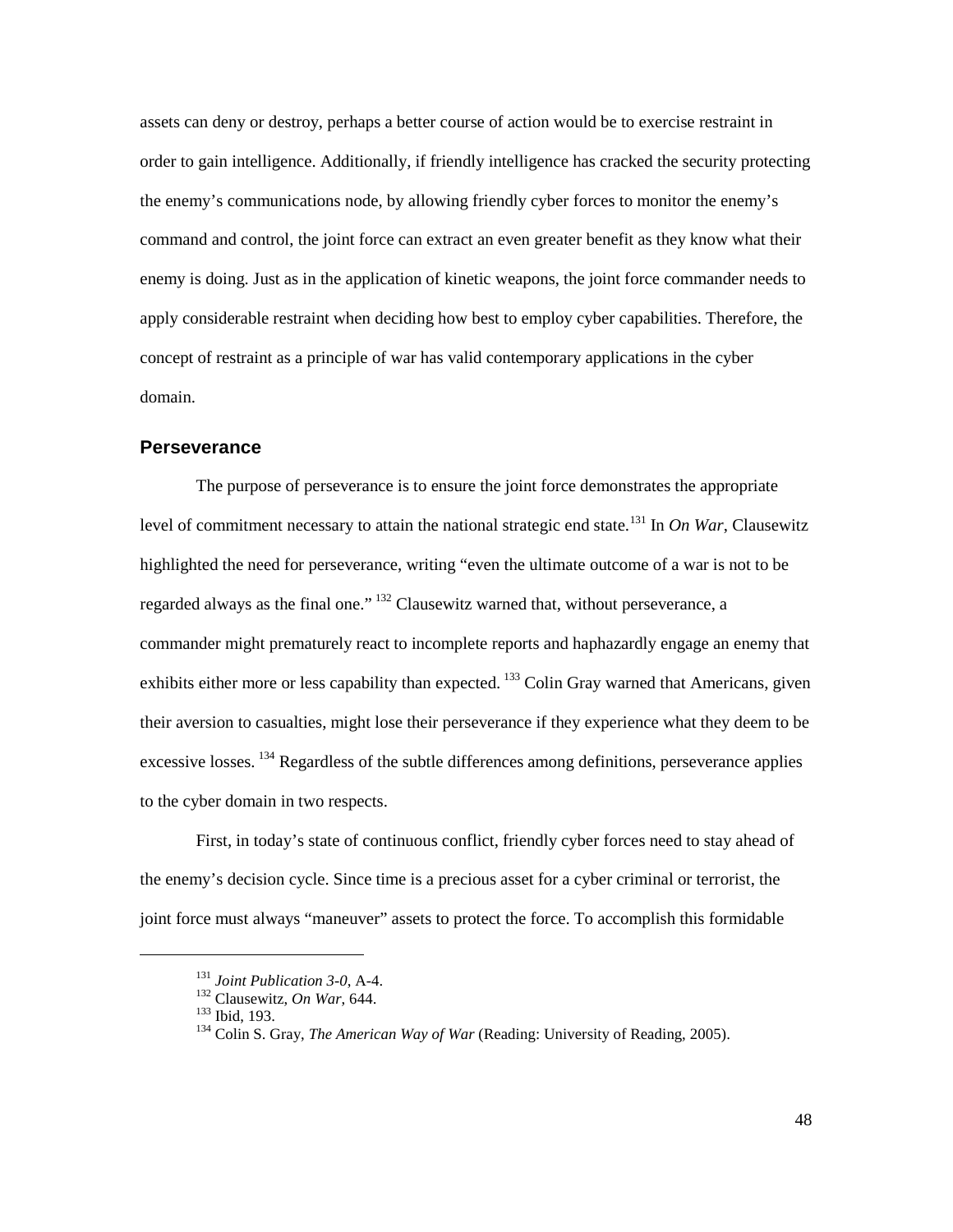task, friendly cyber forces have to continuously strive to update, change, and strengthen defenses, while iteratively seeking new methods of attack. To persevere, military cyber forces need to maintain the technological edge obtained through in-depth knowledge of foreign and domestic networks. Cyber forces need the flexibility to operate in multiple networks simultaneously, being able to relocate operations to a different network should one becomes unavailable. As both friendly and enemy forces conduct opposing offensive and defensive maneuvers, a cyber warrior has to retain the requisite perseverance to stay one-step ahead of the adversary.

Second, unlike in the past, the notion of perseverance in a cyber context represents perhaps the easiest and cheapest means to achieve objectives that would have traditionally required ground forces. Although deriving their operational capacity from within the continental United States, cyber forces can maintain a continuous presence globally with a minimized footprint at any location. It is significantly easier to persevere over a longer period with less resources in the cyber domain than in the other physical domains. Perseverance as a principle of war is not only still applicable to the cyber domain but also even more relevant than in the past.

#### <span id="page-54-0"></span>**Legitimacy**

<span id="page-54-1"></span> $\overline{a}$ 

The purpose of legitimacy is to develop and maintain the will and image necessary to attain the national strategic end state.<sup>[135](#page-54-1)</sup> The legitimacy of an operation is based on the legality, morality, and rightness of the actions undertaken. Just like kinetic operations, cyber operations must be viewed as legitimate in the eyes of both the cyber community and the impacted population. First, actions and responses within the cyber domain must be in proportion to each other to be deemed legitimate. For example, responding to a non-state actor committing cyber criminal activity by conducting an in-depth cyber attack that disables a region's power grid may

<sup>135</sup> *Joint Publication 3-0*, A-4.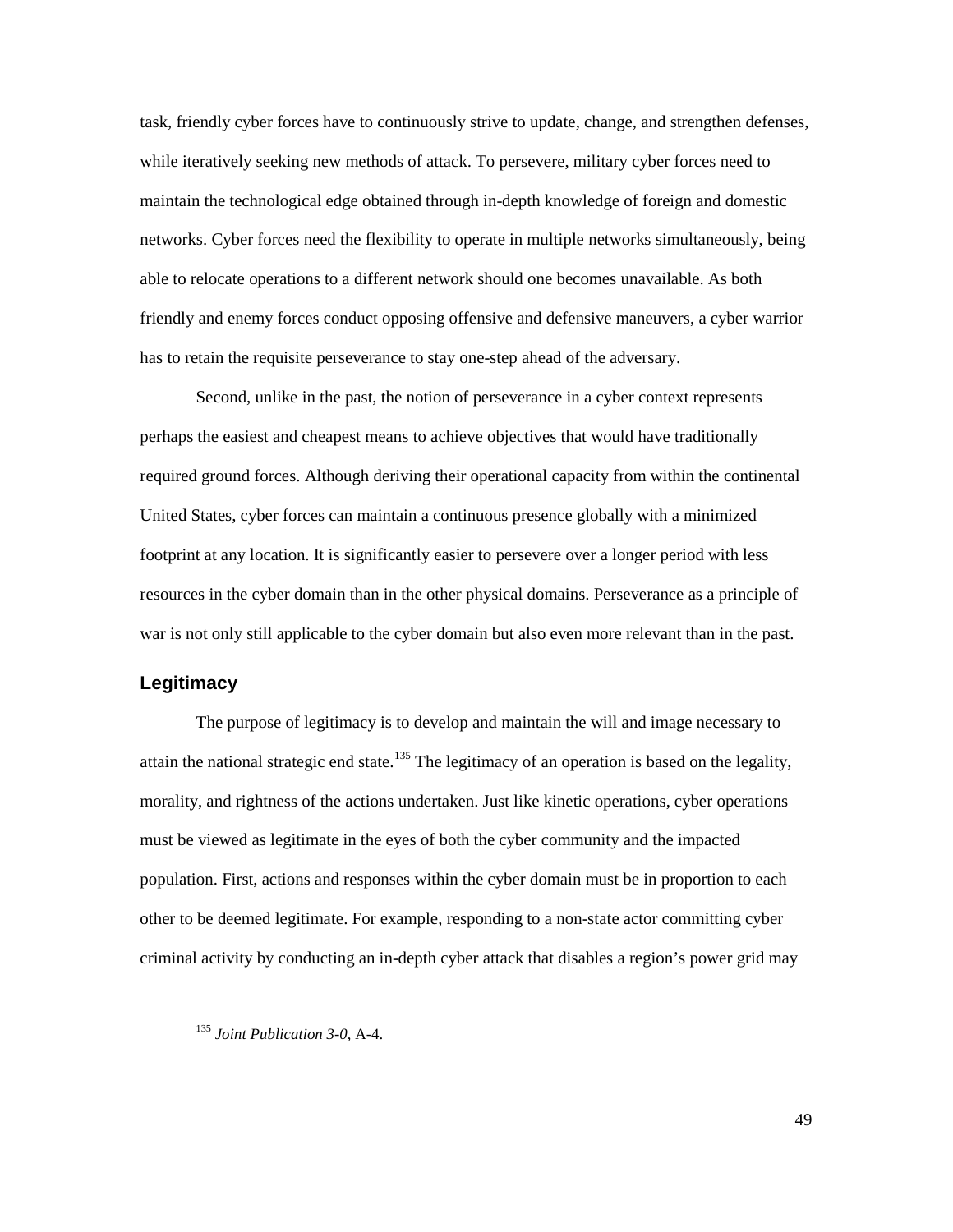not be viewed as a proportional, and therefore an illegitimate response. However, blocking a nonstate actor's attempt to steal data, then cooperating with his home government to prosecute him under the nation's internal laws would be perceived as fair, just, and legitimate.

With respect to the cyber domain, U.S. intelligence oversight laws prevent illegal collection methods while protecting the populace from dangerous intrusions or attacks. By carefully balancing the requirements for national defense with legal obligations, the U.S. cyber force can retain the highest levels of legitimacy. As criminal prosecutions of cyber related violations occur, properly collected evidence gives legitimacy to both the legal system as well as the cyber force.

Legitimacy extends beyond legitimate collection and monitoring techniques, to targeting as well. If a commander decides to use cyber techniques to accomplish an objective, then the actions conducted by the cyber force need to be legitimate. If cyber operations direct efforts against traditional non-military targets like the Red Cross, or against non-state actors within clearly defined state boundaries, then the United States could face legitimacy issues that might adversely affect U.S. interests.

The notion of legitimacy is particularly difficult in the cyber domain since data collection or exploitation in not as clear-cut as unnecessary use of conventional force or human rights violations. Unlike the traditional domains with more defined rules of engagement, the cyber domain exists in a virtual world that defies precise definition. Nonetheless, without question legitimacy as a Principle of War applies to the cyber domain and is perhaps even more critical then with conventional operations.

50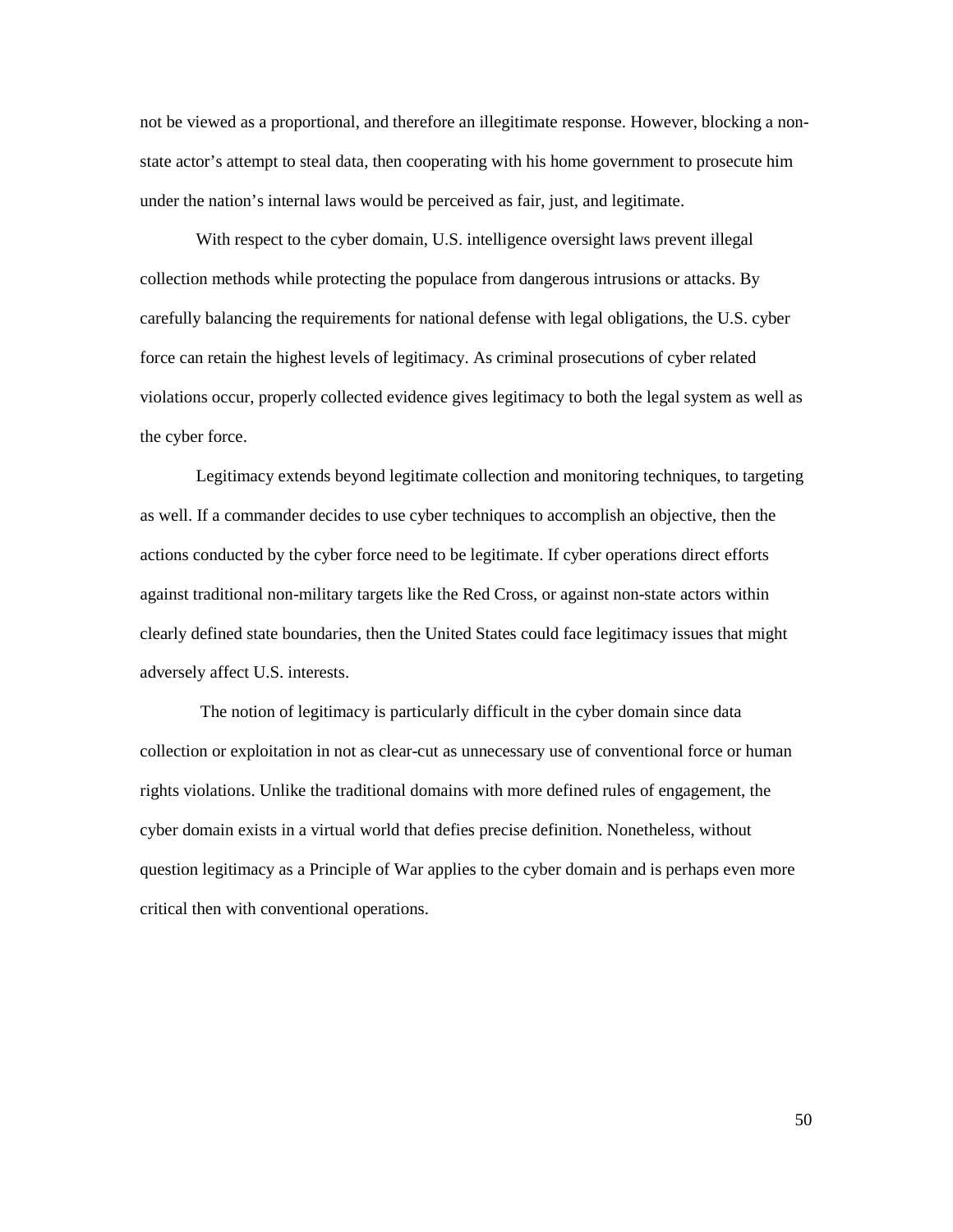### **SUMMARY**

<span id="page-56-0"></span>"While it has been more than 55 years since the last American service member came under attack by enemy air-to-surface fires … the last time an American service member came under cyber attack was the beginning of this sentence." Secretary of the Air Force Michael B. Donley<sup>[136](#page-56-1)</sup>

The Principles of War not only apply to the cyber domain, but also lend insight into the very nature of cyber war. Cyber brings new operational capabilities that joint force commanders can leverage to achieve mission success. To better integrate cyber into their operations, joint force commanders need a better understanding of these capabilities and their limitations.

This monograph has described the Principles of War and shown how these concepts developed over time. The Principles of War have proven resilient enough to survive through history but their perceived meaning depends upon their historical context. Just as the original nine Principles of War have helped shape the U.S. military for success through the  $20<sup>th</sup>$  century, these same principles should stay as the foundation for military operations into the  $21<sup>st</sup>$  century. The joint force must not, however, limit their application to the traditional understanding of these principles. The joint force commander must continually rediscover and reapply the essential truths of the Principles of War. By considering the principles on the virtual battlefield, U.S. military and civilian personnel can extract the same insight and meaning responsible for the durability of the principles over the years.

In the epigraph above, Secretary Donley highlighted the critical need for discussions concerning cyber war. The threat posed by cyber operations to the security of the United States requires the joint community to develop a force that no longer considers cyber as a support function, but recognizes the direct operational potential of the nation's cyber force. Current U.S.

<span id="page-56-1"></span><sup>136</sup> TSgt Amaani Lyle, "SecAF Delivers 'State of the Air Force' speech at AFA," *Secretary of the Air Force Public Affairs*, September 14, 2009.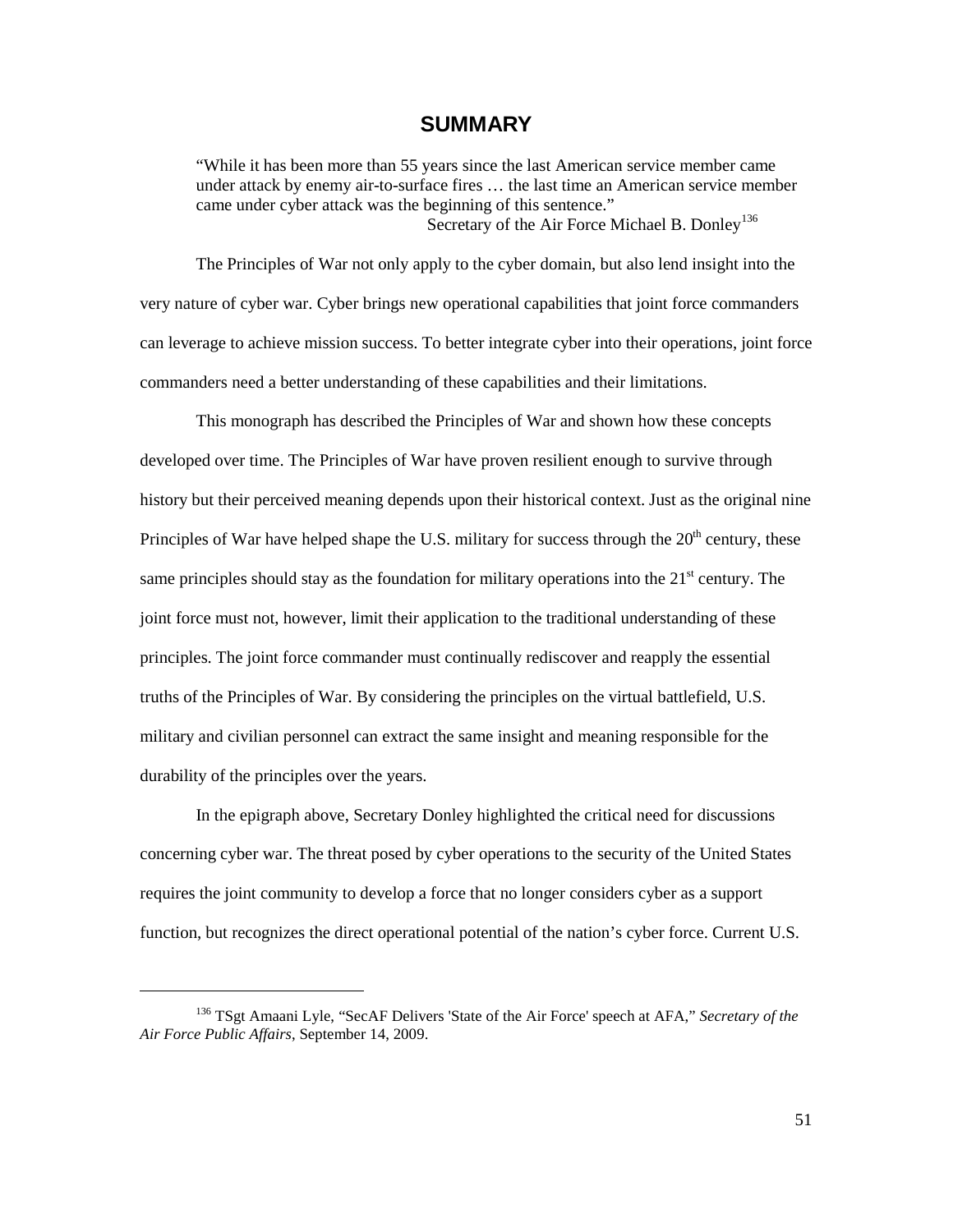strategic documents identify cyberspace as an operating domain equivalent to the air, land, sea and space domains. A review of current joint doctrine has shown that the joint community needs to further develop cyber operations. The U.S. military needs to standardize terminology within cyber operations through the publication of a separate joint publication series for cyber operations. With the activation of USCYBERCOM, the United States will gain an advocate within DoD to further the development and integration of joint doctrine for cyber operations.

Additionally, with USCYBERCOM the U.S. military has taken the first step toward defending national interests through the consolidation of all DoD cyber assets under one commander. This brings about the unity of command necessary to ensure the standardization of cyber forces. The next step for USCYBERCOM is to document the command and control relationship cyber forces will have with other traditional combatant commands. Just as *Joint Publication 3-30 Command and Control for Joint Air Operations* defines the command and control responsibilities for the air domain, the creation of an equivalent cyber publication will define similar authority. Taking such deliberate actions to codify the cyber domain will eliminate the confusion that exists about who has the command and control of cyber forces at the functional component commander level (e.g. JFACC, JFMCC, and JFLCC).

The Principles of War stand as an effective means to provide a level of clarity and insight into the operational capabilities of cyber. Cyber allows joint commanders to focus on an *objective* using more tools, to maintain an *offensive* spirit that further disrupts the enemy's decision cycle, to *mass* effects in conjunction with traditional methods, to *economize the use of force* while saving lives, to *surprise* the enemy with an instant first strike capacity, to leverage a less physically demanding form of *perseverance*, and to *maneuver* into areas without occupation. Additionally, the Principles of War highlight the fact that joint commands must still retain *unity of command* in the cyber domain, take adequate *security* measures to protect the force, and maximize the coordination of cyber operations through *simple* and logical courses of action.

52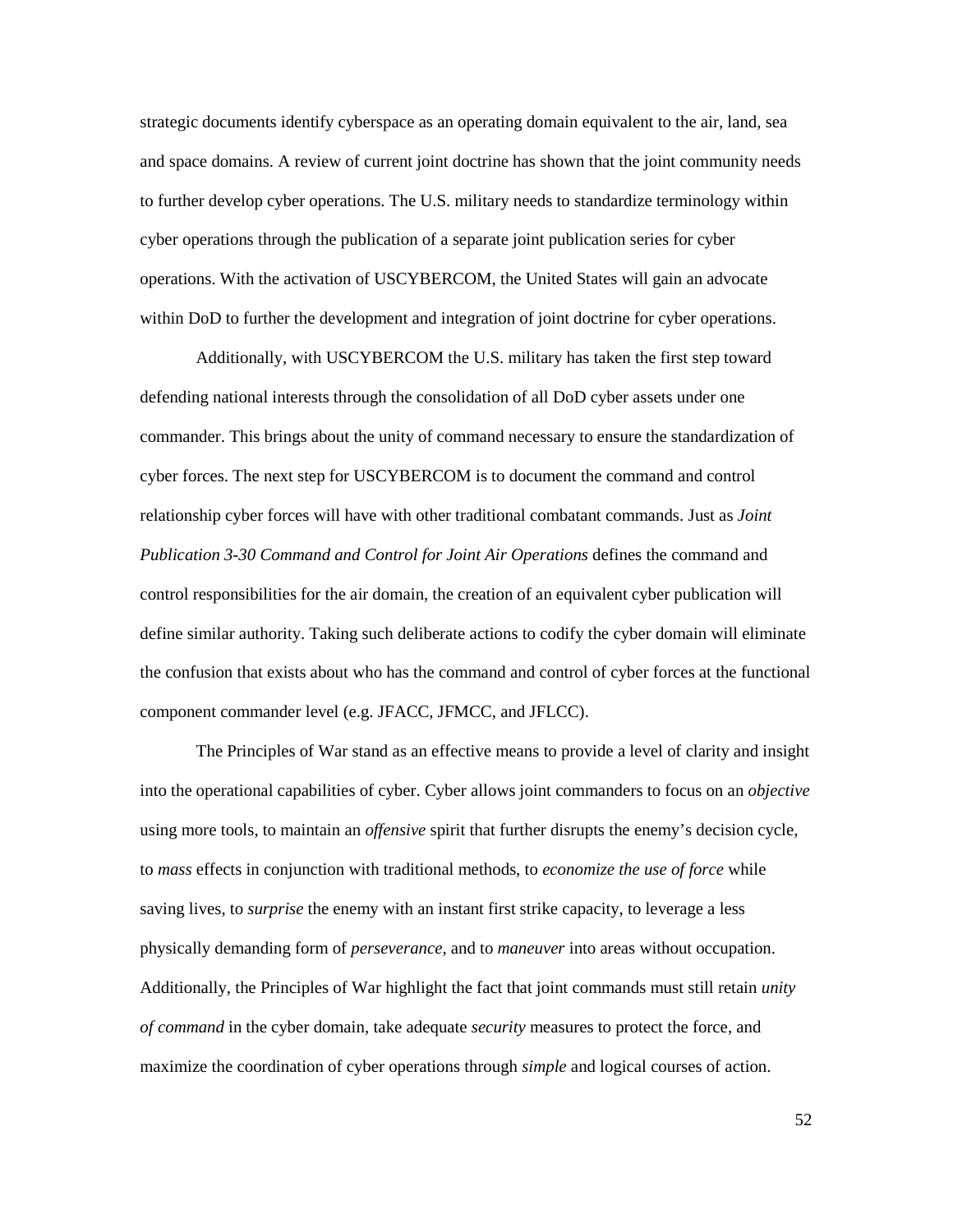Finally, just as in the years past, the Principles of War remind joint force commanders that they must use *restraint* to take advantage of opportunities presented by the enemy and to avoid the degradation of friendly capacity and always ensure cyber operations are conducted with the same *legitimacy* expected of all operations conducted on behalf of the United States. These principles do in fact apply to cyber operations and can increase our understanding of cyber war.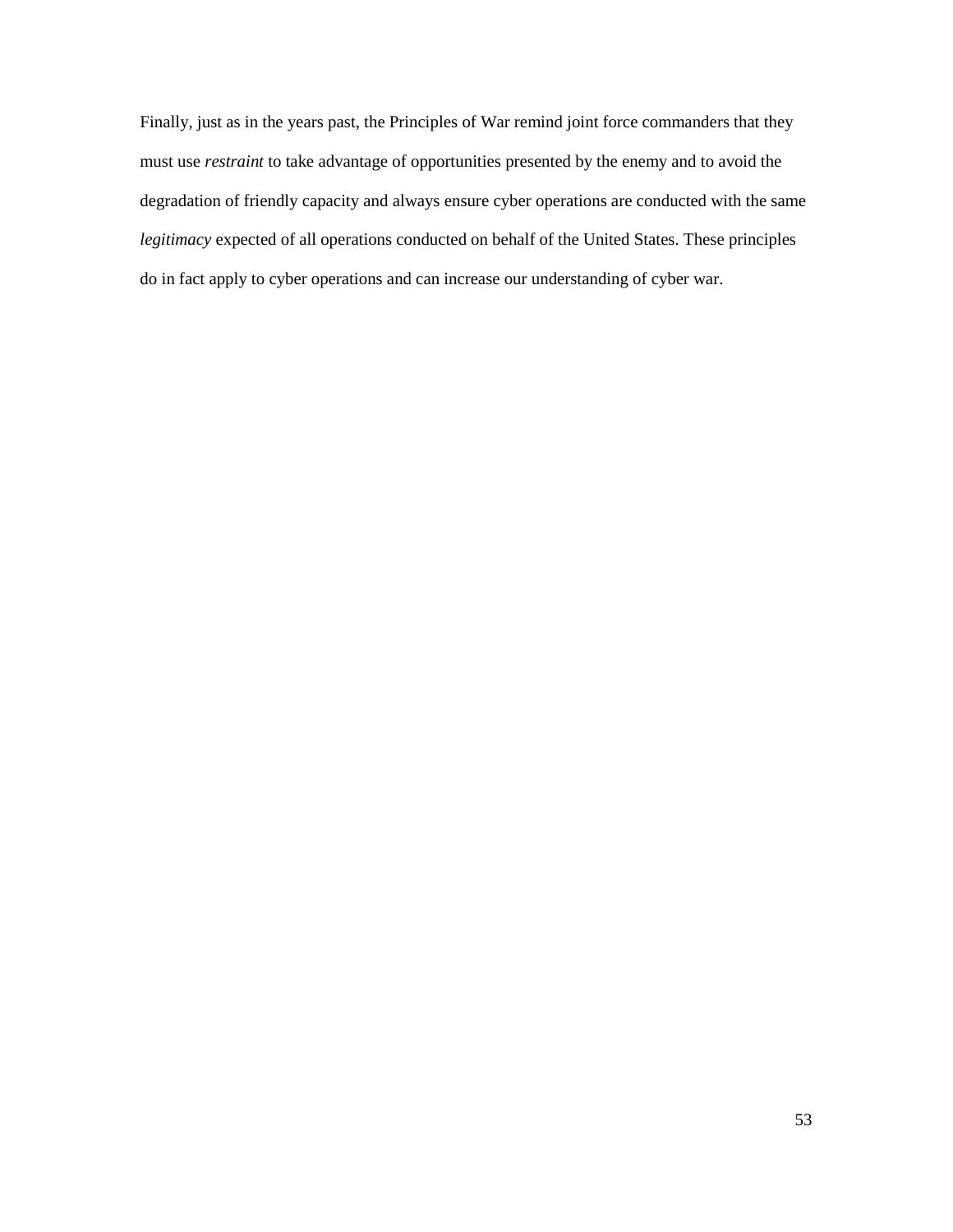# **APPENDIX A: GLOSSARY**

- <span id="page-59-0"></span>**BOTNET:** A collection of software agents, or robots that run autonomously and automatically.
- **Computer Intrusion:** An incident of unauthorized access to data or an automated information system. (Joint Publication 3-13 Information Operations 13 February 2006)
- **Computer Network Attack (CNA):** Actions taken through the use of computer networks to disrupt, deny, degrade, or destroy information resident in computers and computer networks, or the computers and networks themselves. (Joint Publication 3-13 Information Operations 13 February 2006)
- **Computer Network Defense (CND):** Actions taken through the use of computer networks to protect, monitor, analyze, detect and respond to unauthorized activity within Department of Defense information systems and computer networks. (Joint Publication 3-13 Information Operations 13 February 2006)
- **Computer Network Exploitation (CNE):** Enabling operations and intelligence collection capabilities conducted through the use of computer networks to gather data from target or adversary automated information systems or networks. (Joint Publication 3-13 Information Operations 13 February 2006)
- **Computer Network Operations:** Comprised of computer network attack, computer network defense, and related computer network exploitation enabling operations. Also called CNO. (Joint Publication 3-13 Information Operations 13 February 2006)
- **Economy of Force:** The purpose of the economy of force is to allocate minimum essential combat power to secondary efforts. (Joint Publication 3-0 Joint Operations 17 September 2006, Incorporating Change 1, 13 Feb 2008)
- **Electronic Attack:** The subdivision of electronic warfare where actions are taken to prevent or reduce the enemy's effective use of the electromagnetic spectrum, such as jamming and electromagnetic deception. EA uses electromagnetic energy, directed energy, and antiradiation weapons to attack personnel, facilities or equipment with the intent of degrading, neutralizing, or destroying the enemy's combat capability. (Air Force Doctrine Document 2-X: Cyberspace Operations (Draft) 2009)
- **Hacktivism:** Computer activism and operates in the tradition of non-violent direct action and civil disobedience. (Adkins April 2001)
- **Information Operations:** The integrated employment of the core capabilities of electronic warfare, computer network operations, psychological operations, military deception, and operations security, in concert with specified supporting and related capabilities, to influence, disrupt, corrupt or usurp adversarial human and automated decision making while protecting our own. (AFDD 2-5)
- **Intrusion Detection:** The process of monitoring the events occurring in a computer system or network and analyzing them for signs of possible incidents, which are violations or imminent threats of violation of computer security policies, acceptable use policies, or standard security practice.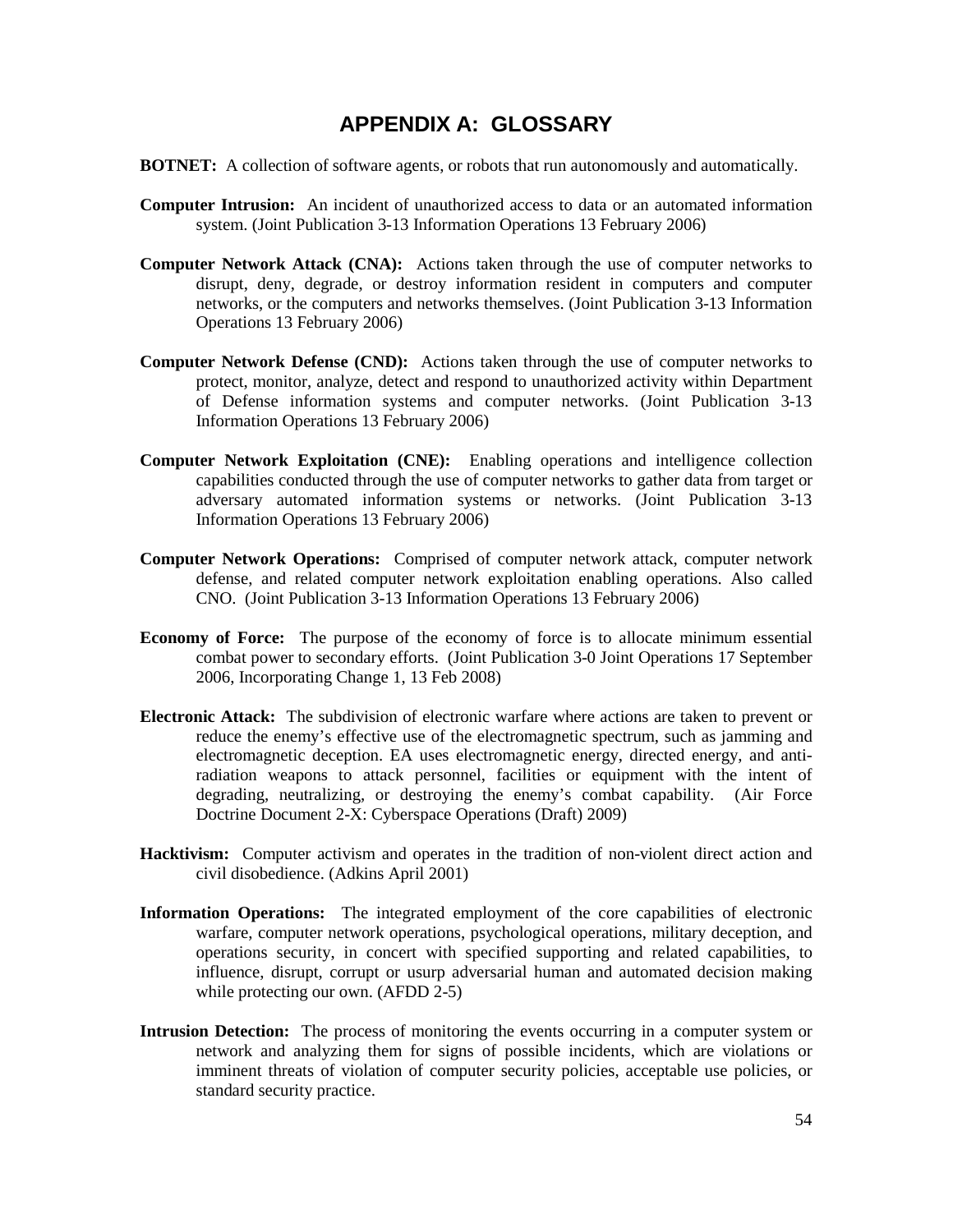- **Intrusion Detection System:** A device (or application) that monitors network and/or system activities for malicious activities or policy violations and produces reports to a Management Station.
- **Intrusion Prevention:** The process of performing intrusion detection and attempting to stop detected possible incidents.
- **Malicious Code:** Software designed to infiltrate a computer system without the owner's informed consent.
- **Military Revolution:** A radical military innovation that fundamentally changes the framework of war that renders former systems and methods obsolete or irreverent. These changes are cataclysmic events that occur infrequently that affect the social, political and military cultures and organizations. (Knox 2001)
- **Network Attack:** The employment of network-based capabilities to destroy, disrupt, or corrupt information resident in or transiting through networks. (Air Force Doctrine Document 2- X: Cyberspace Operations (Draft) 2009)
- **Physical Attack:** Uses kinetic means to physically destroy or otherwise adversely affect a target. (Air Force Doctrine Document 2-X: Cyberspace Operations (Draft) 2009)
- **Revolution in Military Affairs:** RMAs can occur either separately or within the context of a larger military revolution. These "lesser transformations . . . appear susceptible to human direction, and in fostering them, military institutions that are intellectually alert can gain significant advantage". These changes typically affect only the military aspect of war. (Knox 2001)
- **Virus:** A fragment of code that attaches itself to other computer instructions including software application code, the code used to boot a computer or macro instructions place in documents. When activated a virus may then execute a —payload" which can do anything from displaying an amusing message to wiping out files on the hard drive. (Adkins April 2001)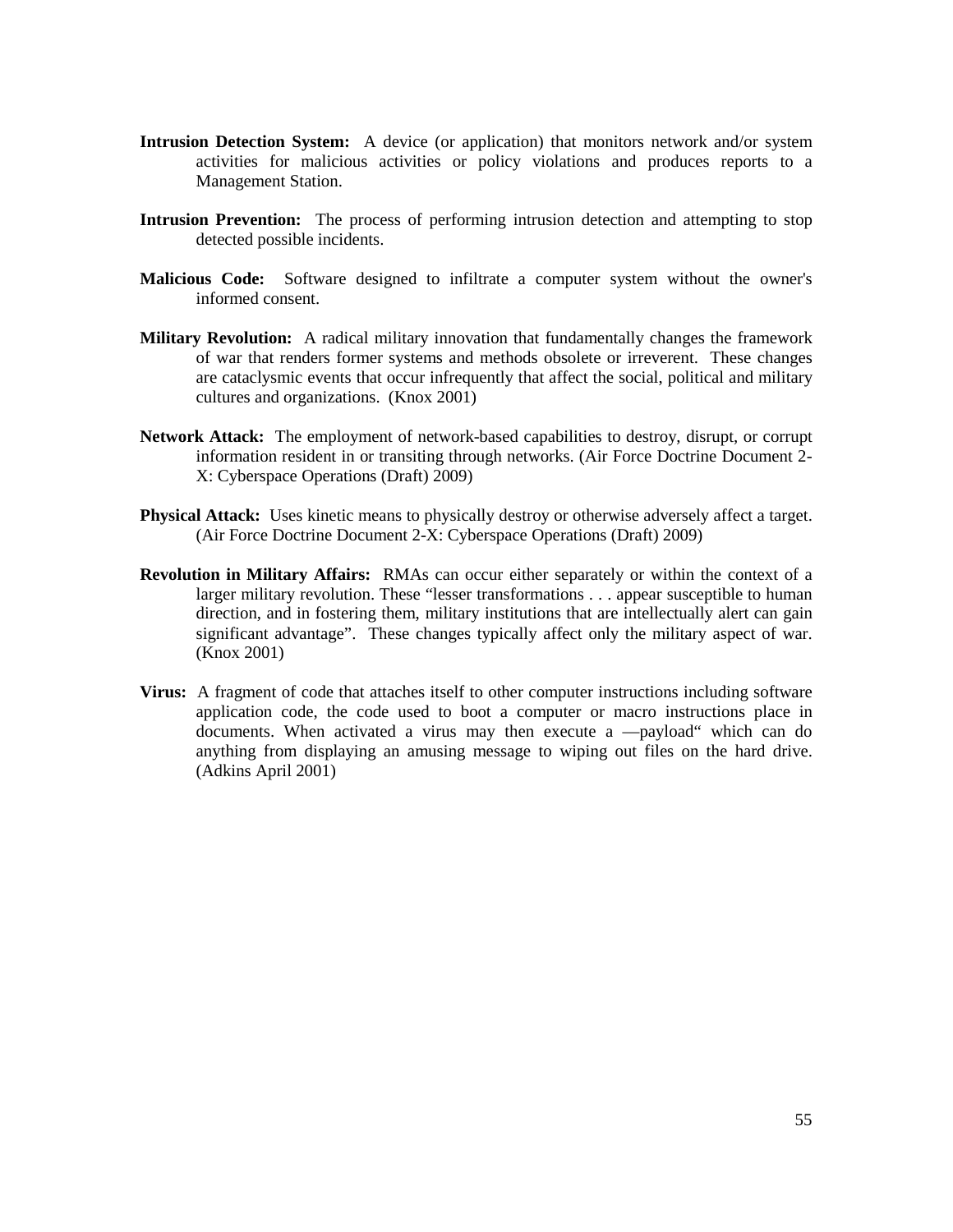# **APPENDIX B: U.S. PRINCIPLES OF WAR DEFINED**

#### <span id="page-61-0"></span>**Joint Publication 3-0, Joint Operations**

**Objective:** The purpose of objective is to direct every military operation toward a clearly defined, decisive, and achievable goal. Changes to military objectives may occur because political and military leaders gain a better understanding of the situation, or they may occur because the situation itself changes.

**Offensive:** The purpose of offensive action is to seize, retain, and exploit the initiative. Offensive action is the most effective and decisive way to achieve a clearly defined objective. Offensive operations are the means by which a military force seizes and holds the initiative while maintaining freedom of action and achieving decisive results. The importance of offensive action is fundamentally true across all levels of war: tactical, operational, and strategic.

**Mass:** The purpose of mass is to concentrate the effects of combat power at the most advantageous place and time to produce decisive results. Mass often needs to be sustained to have the desired effect. Massing effects, rather than concentrating forces, can enable even numerically inferior forces to produce decisive results, minimizing human losses and waste of resources.

**Economy of force:** The purpose of economy of force is to allocate minimum essential combat power to secondary efforts.Economy of force is the judicious employment and distribution of forces. It is the measured allocation of available combat power to such tasks as limited attacks, defense, delays, deception, or even retrograde operations to achieve mass elsewhere at the decisive point and time.

**Maneuver:** The purpose of maneuver is to place the enemy in a position of disadvantage through the flexible application of combat power. Maneuver is the movement of forces in relation to the enemy to secure or retain positional advantage, usually in order to deliver — or threaten delivery of — the direct and indirect fires of the maneuvering force. Effective maneuver keeps the enemy off balance and thus protects the friendly force. It contributes materially to exploiting successes, preserving freedom of action, and reducing vulnerability by continually posing new problems for the enemy.

**Unity of command:** The purpose of unity of command is to ensure unity of effort under one responsible commander for every objective. Unity of command means that all forces operate under a single commander with the requisite authority to direct employed combat power in pursuit of a common purpose.

**Security:** The purpose of security is to never permit the enemy to acquire unexpected advantage. Security enhances freedom of action by reducing friendly vulnerability to hostile acts, influence, or surprise. Security results from the measures taken by commanders to protect their forces. Risk is inherent in military operations. Protecting the force increases friendly combat power and preserves freedom of action.

**Surprise:** The purpose of surprise is to strike at a time or place or in a manner for which the enemy is unprepared. Surprise can help the commander shift the balance of combat power and thus achieve success well out of proportion to the effort expended. Factors contributing to surprise include speed in decision-making, information sharing, and force movement; effective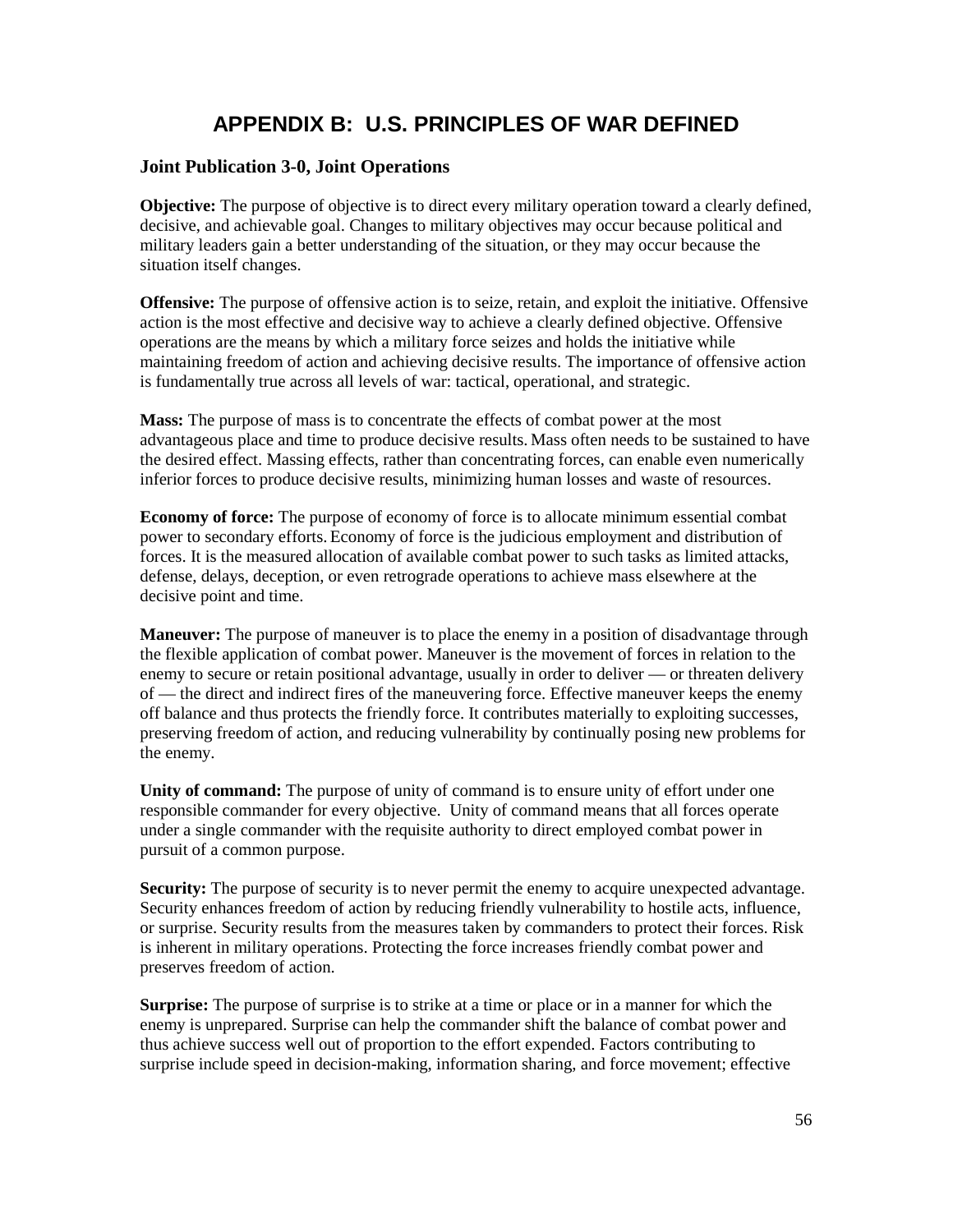intelligence; deception; application of unexpected combat power; operational security; and variations in tactics and methods of operation.

**Simplicity:** The purpose of simplicity is to prepare clear, uncomplicated plans and concise orders to ensure thorough understanding. Simple plans and clear, concise orders minimize misunderstanding and confusion. Simplicity and clarity of expression greatly facilitate mission execution in the stress, fatigue, and other complexities of modern combat and are especially critical to success in multinational operations, thus reduce the fog of war.

**Restraint:** The purpose of restraint is to limit collateral damage and prevent the unnecessary use of force. A single act could cause significant military and political consequences; therefore, judicious use of force is necessary. Restraint requires the careful and disciplined balancing of the need for security, the conduct of military operations, and the national strategic end state. Excessive force antagonizes those parties involved, thereby damaging the legitimacy of the organization that uses it while potentially enhancing the legitimacy of the opposing party.

**Perseverance:** The purpose of perseverance is to ensure the commitment necessary to attain the national strategic end state. Prepare for measured, protracted military operations in pursuit of the national strategic end state. Some joint operations may require years to reach the termination criteria. The underlying causes of the crisis may be elusive, making it difficult to achieve decisive resolution. The patient, resolute, and persistent pursuit of national goals and objectives often is a requirement for success. This will frequently involve diplomatic, economic, and informational measures to supplement military efforts.

**Legitimacy:** The purpose of legitimacy is to develop and maintain the will necessary to attain the national strategic end state. Legitimacy is based on the legality, morality, and rightness of the actions undertaken. Legitimacy is frequently a decisive element. Interested audiences may include the foreign nations, civil populations in the operational area, and the participating forces. Legitimacy may depend on adherence to objectives agreed to by the international community, ensuring the action is appropriate to the situation, and fairness in dealing with various factions. Restricting the use of force, restructuring the type of forces employed, and ensuring the disciplined conduct of the forces involved may reinforce legitimacy.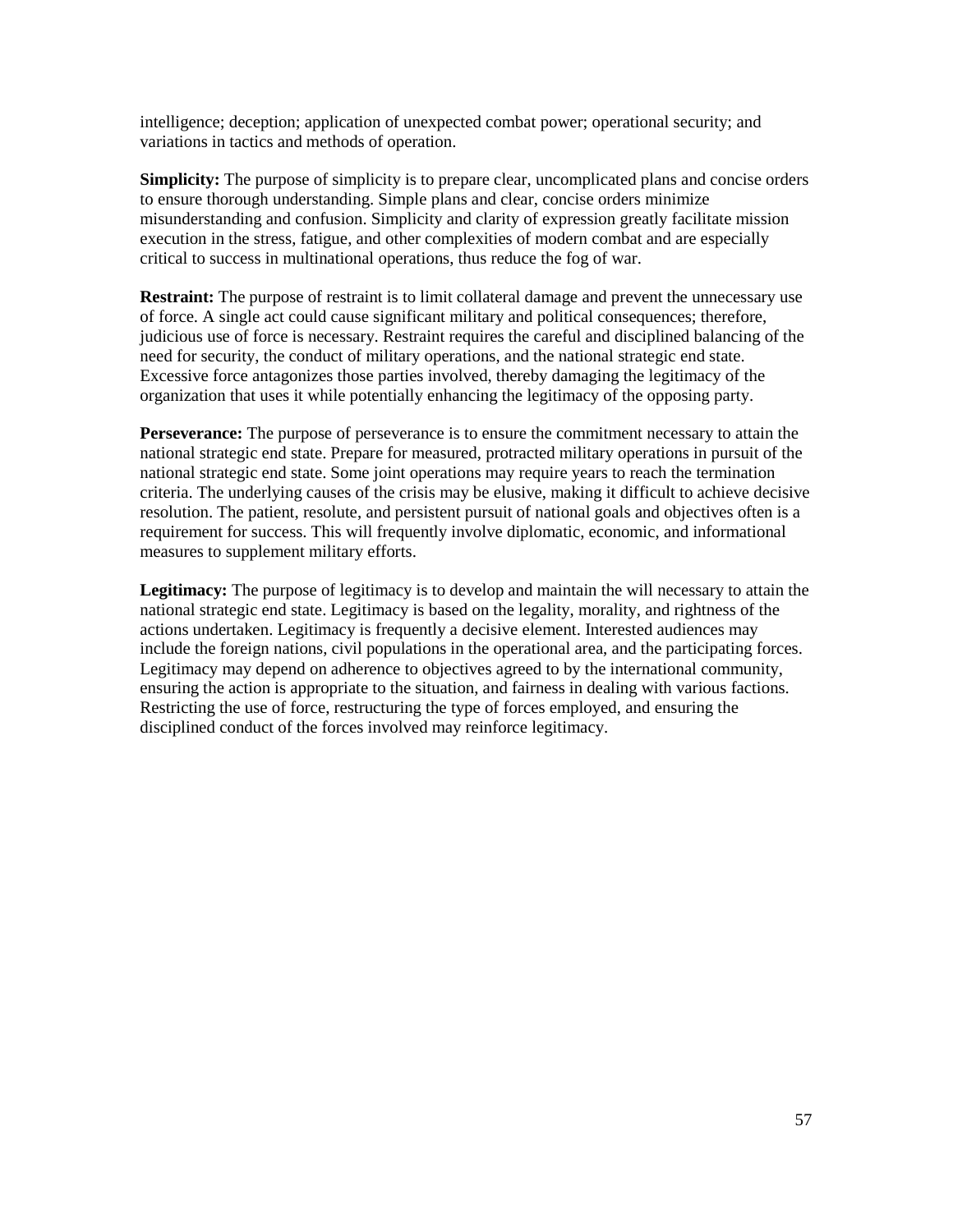#### **BIBLIOGRAPHY**

- <span id="page-63-0"></span>Adkins, Maj Bonnie. "The Spectrum of Cyber Conflict from Hacking to Information Warfare: What is Law Enforcements Role?" Master's thesis, Air Command and Staff College, Air University, April 2001.
- Air Force Doctrine Document 1: Air Force Basic Doctrine. Washington D.C.: Department of The Air Force, 2003.
- Air Force Doctrine Document 2-X: Cyberspace Operations (Draft). Washington D.C.: Department of the Air Force, 2009.
- Alford, Lionel. "Cyber Warfare: Protecting Military Systems." *The Journal of Defense Acquisition University Review* (Spring 2000).
- Alger, Maj John. "The Origins and Adaptation of the Principles of War." Master's thesis, Command General Staff College, 1995.
- Ashmore, Maj William. "Impact of Alleged Russian Cyber Attacks." Master's thesis, School of Advanced Military Studies, 2009.
- Bosker, TSgt A.J. "SECAF: Dominance in cyberspace is not optional." *Air Force Print News Today* (55th WG Public Affairs), May 2007.
- Burwell, Maj David. "Morale As A Principle of War." Master's thesis, School of Advanced Military Science, 2000.
- *Capstone Concept for Joint Operations*. Washington D.C.: Chairman of the Joint Chiefs of Staff, August 2005.
- *Capstone Concept of Joint Operations v 3.0*. Washington D.C.: Chairman of Joint Chiefs of Staff, 15 Jan 2009.
- Clausewitz, Carl Von. *The Principles of War*. Translated by Hans W. Gatzke. New York: The Military Service Publishing Company, 1942.
- Clausewitz, Carl von. *On War*. Translated and Edited by Michael Howard and Peter Paret. West Sussex: Princeton University Press, 1976.
- *Cyber Effects: Analysis using VCSE*. Sandia National Laboratories, September 2008.
- Courville, Lt Col Shane. *Air Force and the Cyberspace Mission: Defending the Air Force's Computer Network in the Future*. Occasional Paper No. 63. Maxwell AFB, AL: Center for Strategy and Technology, December 2007.
- Davies, Owen, Stephen Steele, Cynthia Ayers, and Marvin Cetron. "World War 3.0: Ten Critical Trends for Cybersecurity." *The Futurist* (September 2009).
- "DoD Dictionary of Military Terms." DoD Dictionary of Military Terms. http://www.dtic.mil/doctrine/dod\_dictionary/index.html (accessed November 18, 2009).
- Douhet, Giulio. *Command in the Air*. Translated by Dino Fer-ari. New York: Coward-McCann, 1942.
- Eilperin, Juliet. "Hackers steal electronic data from top climate research center." *Washington Post*, 21 Nov 2009.
- England, Gordon. The Definition of Cyberspace: Deputy SECDEF Memorandum to Secretaries of Military Departments. N.p.: May 12, 2008.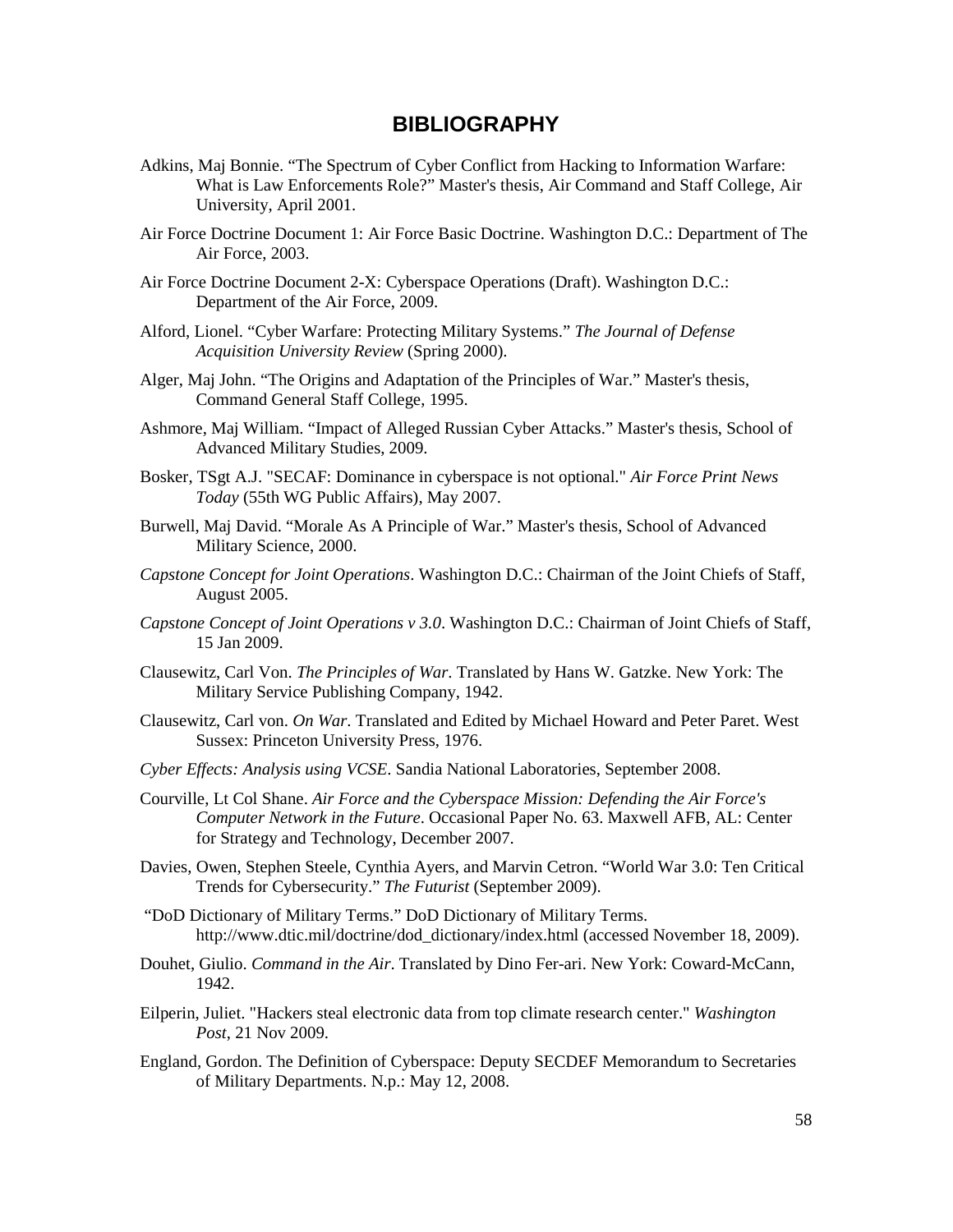Espiner, Tom. "Georgia accuses Russia of coordinated cyberattack." *CNET*, 11 August 2008.

- *Field Manual 3-0: Operations*. Washington D.C.: Department of the Army, 2008. Foch, Marshall Ferdinand. *The Principles of War*. Translated by Hillaire Belloc. New York: Henry Holt and Company, 1903.
- *Gates: Cyber Attacks a Constant Threat.* April 21, 2009. http://www.cbsnews.com/stories/2009/04/21/tech/main4959079.shtml.
- Grant, Rebecca. *Victory in Cyberspace*. Air Force Association Special Report. Arlington, VA: Air Force Association, October 2007.
- Gray, Colin S. *The American Way of War*. Reading: University of Reading, 2005.
- Hall, Camilla. "Mediterranean Cables Cut, Disrupting Communications." *Bloomberg.com*, 2008.
- Holloway, Admiral James. *Special Operations Review Group: Iran Hostage Rescue*. Washington D.C.: Joint Chiefs of Staff, August 23, 1980.
- Howard, Michael. *Clausewitz: A Very Short Introduction*. New York: Oxford University Press, 2002.
- Huntington, Samuel P. The Clash of Civilizations and the Remaking of World Order. New York: Simon & Schuster, 1996.
- "Internet Usage Statistics." Internet Usage Statistics. http://www.internetworldstats.com/stats.htm (accessed March 15, 2010).
- *Joint Operating Environment 2008*. Norfolk: United States Joint Forces Command, November 25, 2008.
- *Joint Operating Environment 2010*. Norfolk: United States Joint Forces Command, February 18, 2010.
- *Joint Operations Insights and Best Practices*. Norfolk: Joint Warfighting Center, July 2008.
- Joint Publication 3-0 Joint Operations: 17 September 2006, Incorporating Change 1. Washington D.C.: Joint Chiefs of Staff, February 13, 2008.
- *Joint Publication 3-13 Information Operations*. Washington D.C.: Joint Chiefs of Staff, February 13, 2006.
- Joint Publication 3-30 Command and Control for Joint Air Operations. Washington D.C.: Joint Chiefs of Staff, January 12, 2010.
- Joint Publication 3-31 Command and Control for Joint Land Operations. Washington D.C.: Joint Chiefs of Staff, March 23, 2004.
- Joint Publication 3-32 Command and Control for Joint Maritime Operations: Incorporating Change 1 27 May 2008. Washington D.C.: Joint Chiefs of Staff, August 8, 2006.
- *Joint Publication 5-0 Joint Operating Planning*. Washington D.C.: Joint Chiefs of Staff, December 26, 2006.
- *Joint Publication 6-0 Joint Communications System*. Washington D.C.: Joint Chiefs of Staff, March 20, 2006.
- Jomini, Baron de. *The Art of War*. Translated by Capt G.H. Mendall and Lt W.P. Craighill. West Point: US Military Academy, 1862.